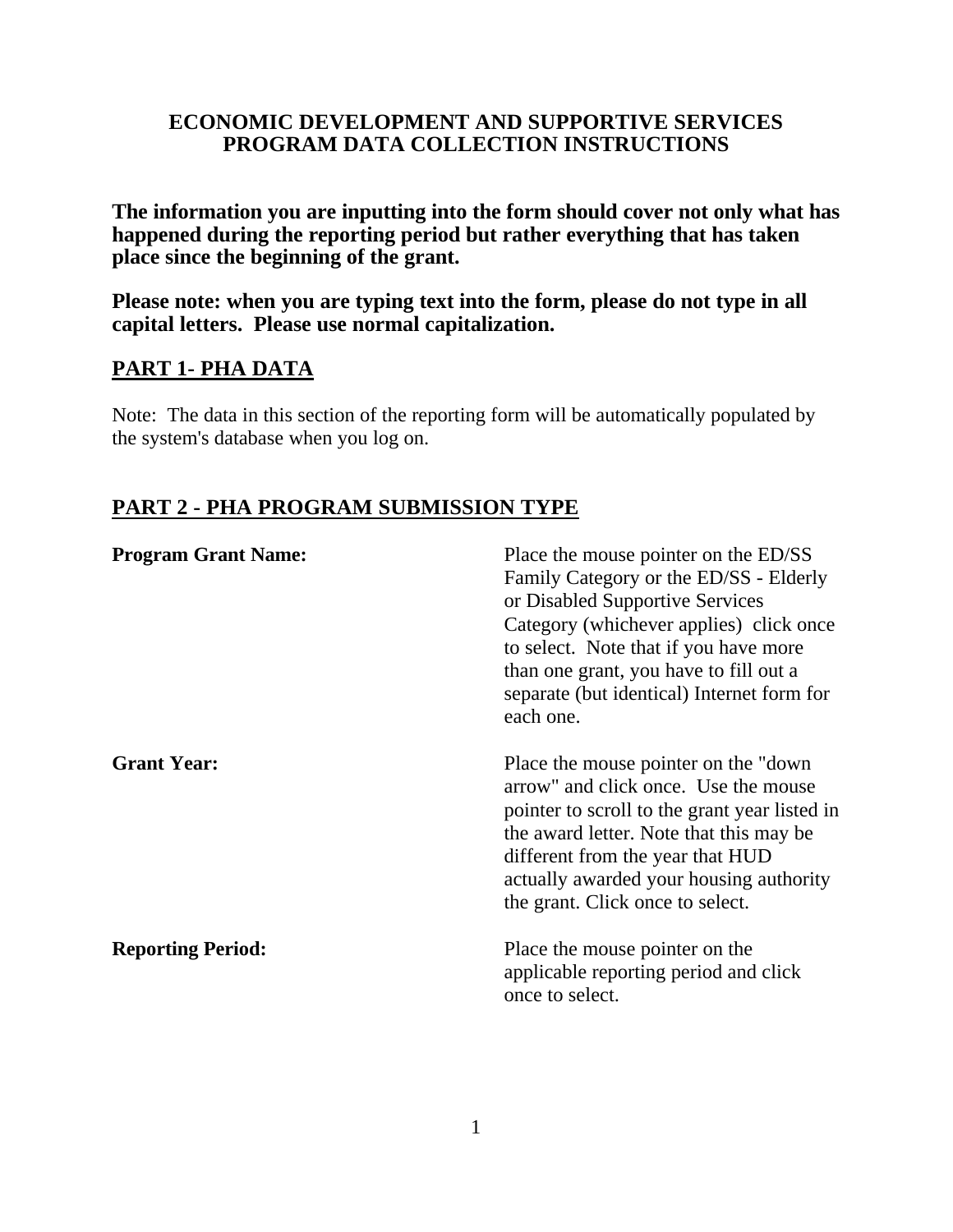**Grant Number:** Place the mouse pointer on the applicable grant number and click once to select. **PART 3 - PROGRAM INFORMATION Grant Program Director:** The Grant Program Director refers to the person that will be in charge of the overall "day to day" operation of the grant. **Title** Place the mouse pointer on the appropriate title and click once to select. **Grant Program Director First Name:** Place the insertion point in the text box, click once and type the Program Director's first name. **Grant Program Director Middle Initial:** Place the insertion point in the text box, click once and type the Program Director's middle initial. If the Program Director does not have a middle initial, just skip this entry and go to the next one. **Grant Program Director's Last Name:** Place the insertion point in the text box, click once and type the Program Director's last name. **Grant Program Director's Address:** Please use the best address for routing correspondence to the grant administrator. A PO Box address is acceptable. Place the insertion point in

the text box, click once and type the Program Director's street number and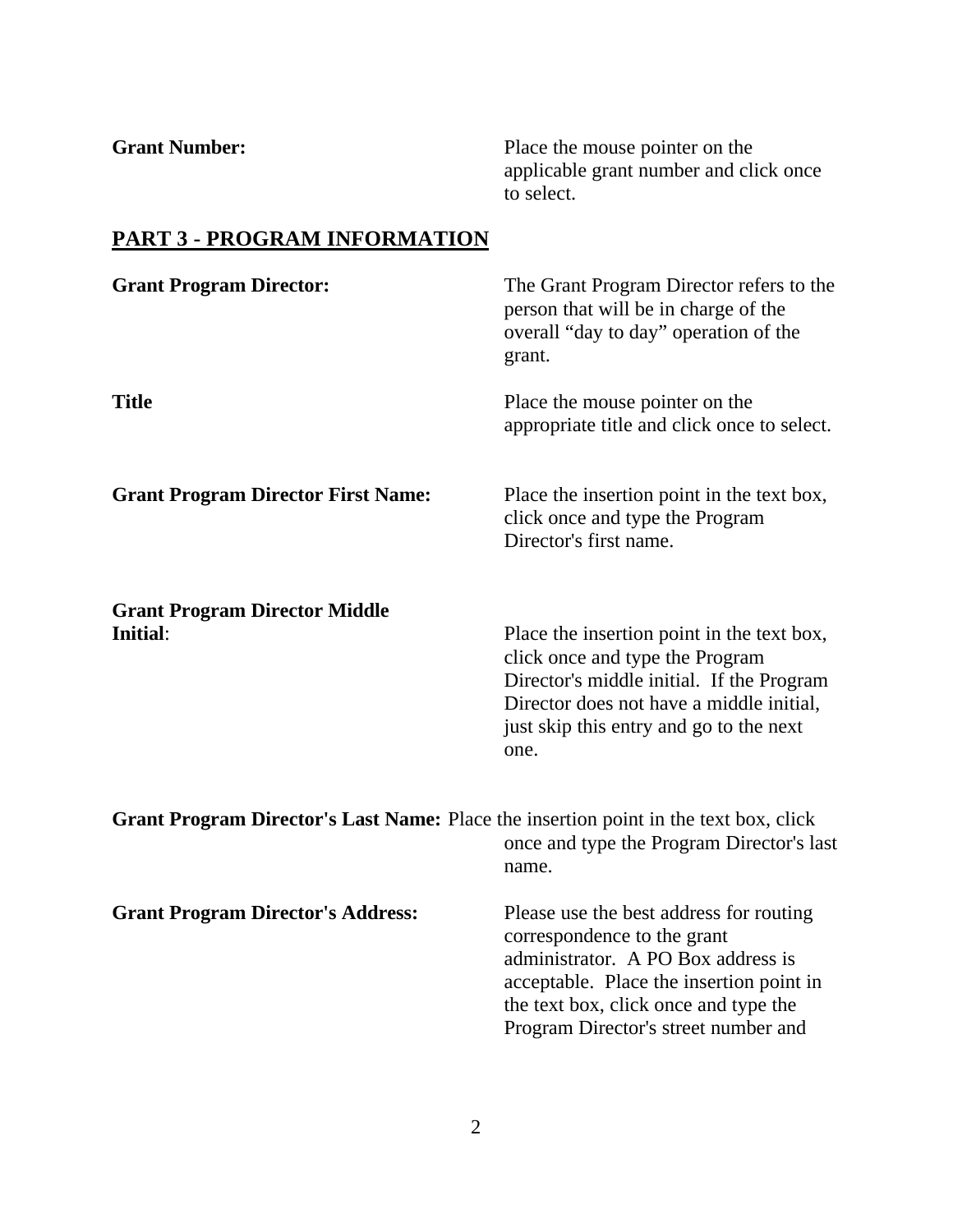| <b>Grant Program Director's City:</b>                    | Place the insertion point in the text box,<br>click once and type the City where<br>Program Director's address is located.                                                                                                                                                                           |
|----------------------------------------------------------|------------------------------------------------------------------------------------------------------------------------------------------------------------------------------------------------------------------------------------------------------------------------------------------------------|
| <b>Grant Program Director's State:</b>                   | Place the mouse pointer on the "down"<br>arrow" and click once. Use the mouse<br>pointer to scroll to the applicable state.<br>Click once to select.                                                                                                                                                 |
| <b>Grant Program Director's Zip Code:</b>                | Place the insertion point in the text box,<br>click once and type the zip code of<br>Program Director's address. If you know<br>it, you can add the 4 digit extension to<br>the zip code in the box to the right of the<br>dash. If you do not know the extension,<br>leave the extension box blank. |
| <b>Grant Program Directors Phone Number:</b>             | Place the insertion point in the text box,<br>click once and type the Program<br>Director's (seven digit) telephone<br>number. (Note: text box will scroll to<br>accommodate the telephone number.)                                                                                                  |
| Does the Program Apply to All<br>Developments in the HA? | If your grant program applies to all of the<br>residents in the housing authority and is<br>not focused on specific<br>projects/developments then place the<br>mouse pointer on "Yes" and click once<br>to select. If you have checked "Yes" you<br>should skip the next item.                       |

name.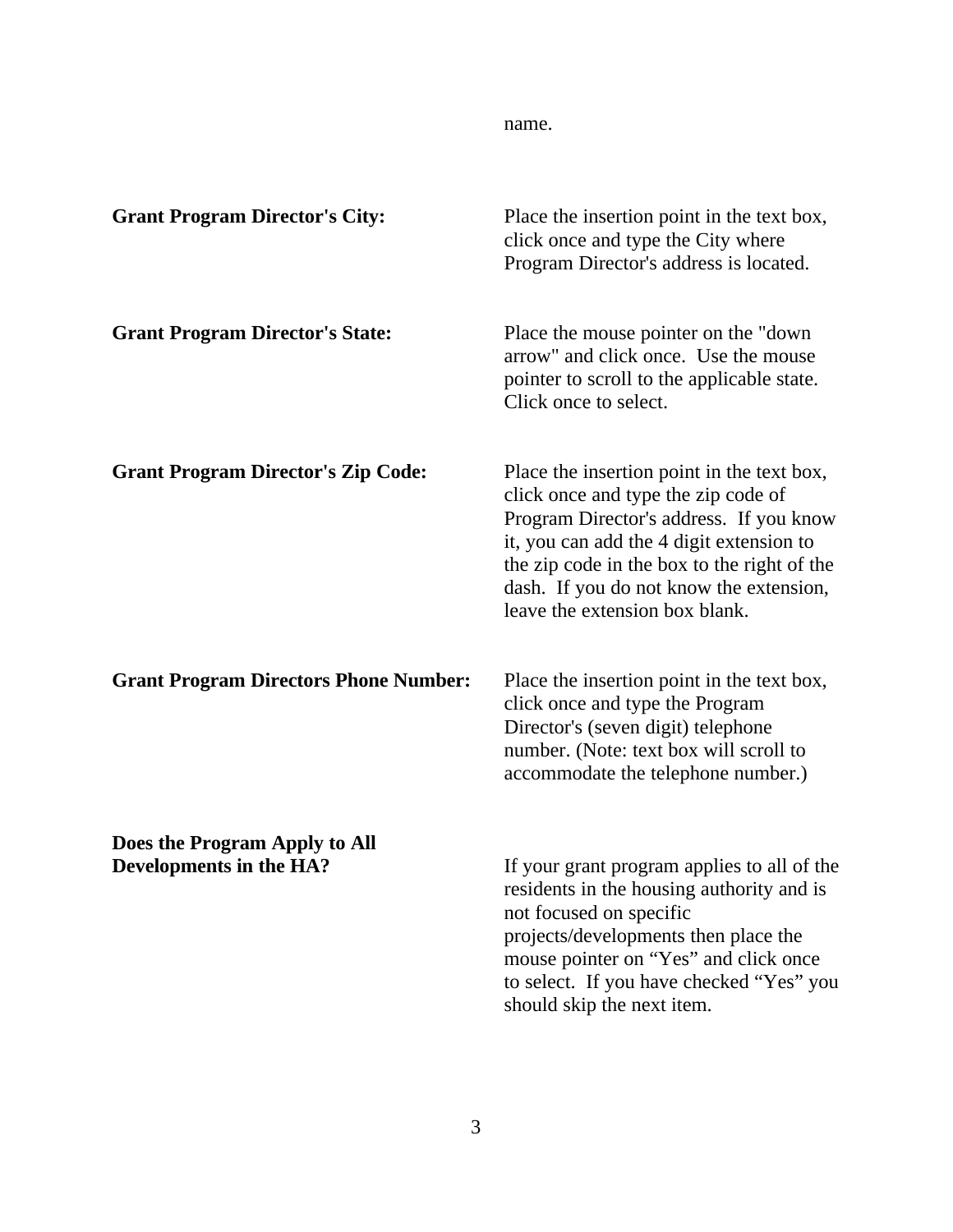### **If No, Please Select the Developments That the Program Will Affect:** If you answered "No" above, please

If the grant program is focused on specific projects or developments, check no here and answer the question below.

select the projects/developments that the grant program are to serve. You may select more than one. Place the mouse pointer on the "down arrow" to display all of the developments for your housing authority. Scroll to display more developments if they are not all listed. Click once to highlight the selection. Hold down the "Ctrl" button on the bottom row of your keyboard while you click the left mouse button to select more than one development.

# **PART 4 - PROGRAM PARTNER INFORMATION**

This section prompts data regarding your partnership entities. The following screens can accommodate up to eight (8) partner information entries. You do not have to fill in all eight (8) entries. You are encouraged to input the information on any organizations that are providing significant assistance with your grant program. The following instructions apply to all eight (8) partner information entry prompts.

# **PARTNER #1**

**Partner Type:** There are the following types or categories for partners: Nonprofit, Resident Association, Local Government Agency, State/Tribal Agency, For Profit Entity, Union, University, Religious/Faith Institution, Other. Nonprofit organizations would include all 501(c) organizations as well as those chartered as nonprofits under local law. Resident Association would include Resident Councils, Resident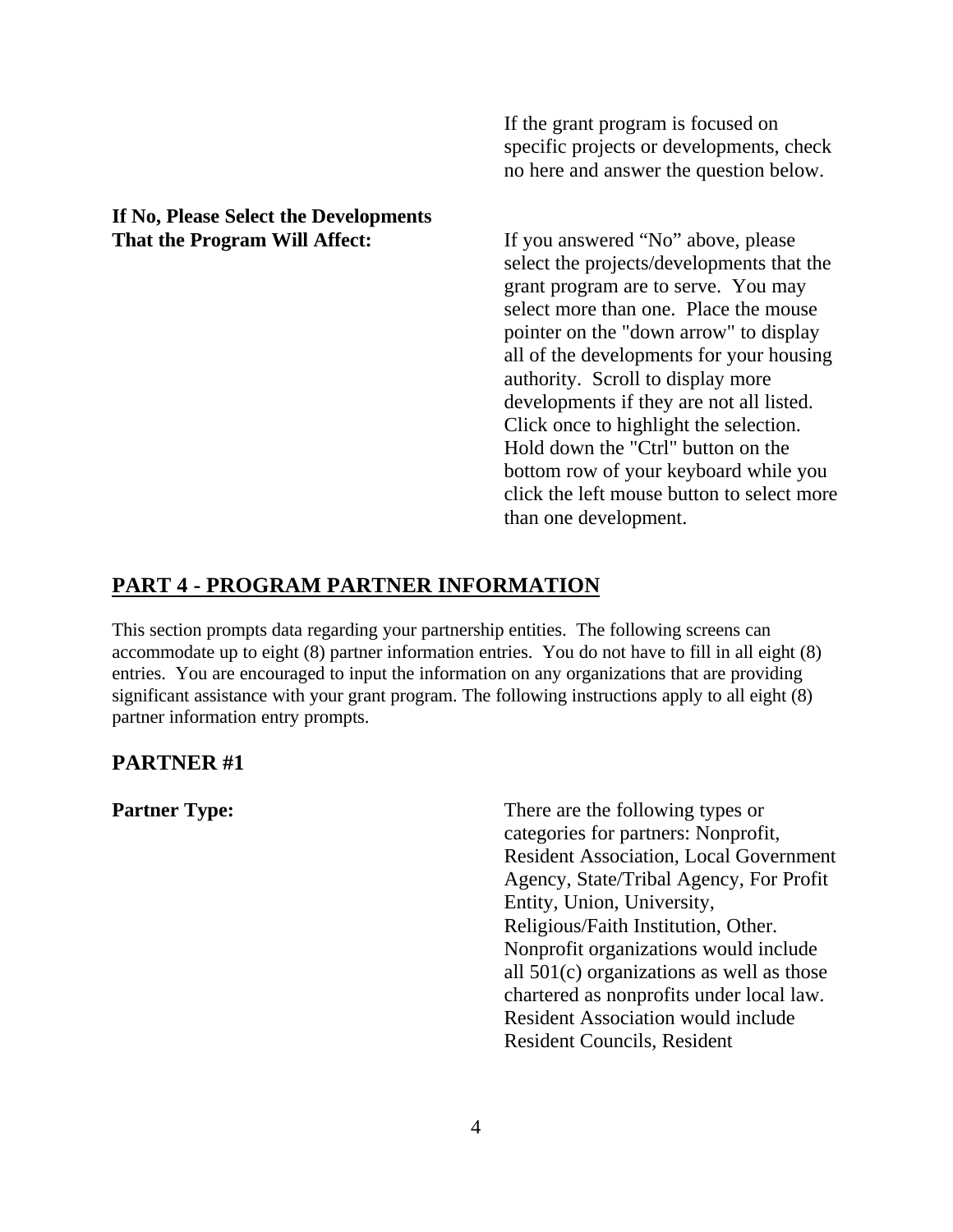|                                                     | American Resident Organizations as well<br>as regional and national resident<br>organizations. You should not list<br>routine contractors as partners even<br>though there is a "For Profit" category:<br>this refers to For Profit organizations that<br>are contributing to the grant program<br>either without compensation or at a<br>substantial discount. If a partner does<br>not fall neatly into one of the listed<br>categories, you should select "Other" and<br>then type a brief description in the box<br>below. To select the partner type, place<br>the mouse pointer on the "down arrow"<br>and click once. Scroll the mouse pointer<br>to the applicable partner type. Click<br>once to select. |
|-----------------------------------------------------|-------------------------------------------------------------------------------------------------------------------------------------------------------------------------------------------------------------------------------------------------------------------------------------------------------------------------------------------------------------------------------------------------------------------------------------------------------------------------------------------------------------------------------------------------------------------------------------------------------------------------------------------------------------------------------------------------------------------|
| If Partner Type is Other, Please<br><b>Specify:</b> | If you selected other, place the insertion<br>bar in the text box and type in your<br>partner type.                                                                                                                                                                                                                                                                                                                                                                                                                                                                                                                                                                                                               |
| (Partner) Name:                                     | Please list the name of the organization<br>here. Place the insertion bar in the text<br>box, click once and type the partner's<br>name.                                                                                                                                                                                                                                                                                                                                                                                                                                                                                                                                                                          |
| <b>Address:</b>                                     | Please type in the organization's address<br>(can be a PO Box). Place the insertion<br>bar in the text box, click once and type<br>the partner's street number and name.                                                                                                                                                                                                                                                                                                                                                                                                                                                                                                                                          |
| City:                                               | Place the insertion bar in the text box,<br>click once and type in the City where the<br>partner entity's address is located.                                                                                                                                                                                                                                                                                                                                                                                                                                                                                                                                                                                     |

Management Corporations, Native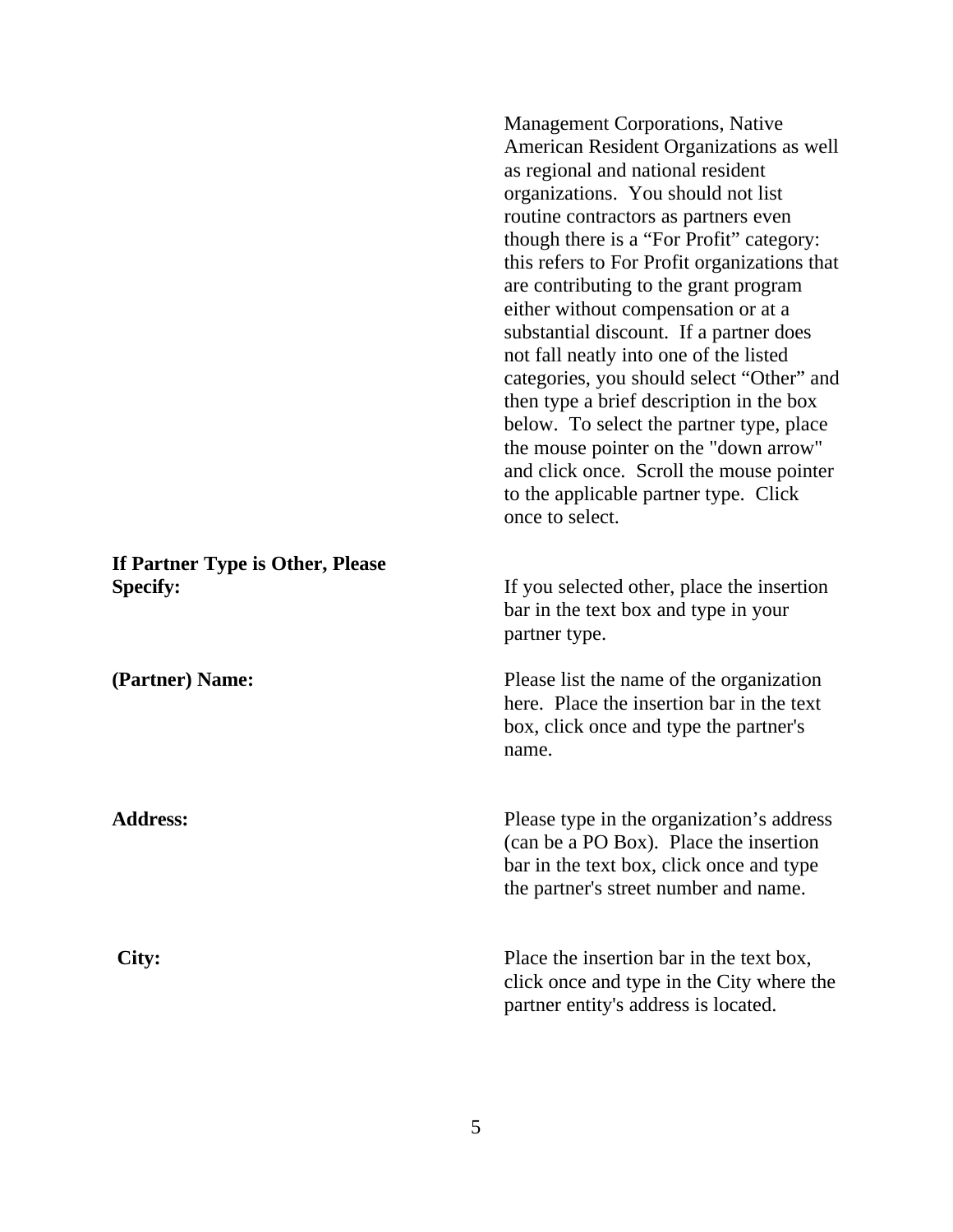| State:                       | Place the mouse pointer on the "down<br>arrow" and click once. Scroll the mouse<br>pointer to the applicable state. Click<br>once to select.                                                                                                                                                          |
|------------------------------|-------------------------------------------------------------------------------------------------------------------------------------------------------------------------------------------------------------------------------------------------------------------------------------------------------|
| Zip:                         | Place the insertion bar in the text box,<br>click once, and type the zip code of the<br>partner entity's address. If you know it,<br>you can add the 4 digit extension to the<br>zip code in the box to the right of the<br>dash. If you do not know the extension,<br>leave the extension box blank. |
| <b>Phone:</b>                | Place the insertion bar in the text box,<br>click once and type the partner entity's<br>(seven digit) telephone number and<br>extension.                                                                                                                                                              |
|                              | (Note: this text box will scroll to<br>accommodate the telephone number.)                                                                                                                                                                                                                             |
| <b>Fax Number:</b>           | Place the insertion bar in the text box,<br>click once and type the partner entity's<br>(seven digit) fax number.                                                                                                                                                                                     |
| <b>E-Mail:</b>               | Place the insertion bar in the text box,<br>click once and type the partner entity's<br>Internet address. If it does not have an<br>Internet address, please skip to the next<br>item.                                                                                                                |
| <b>Contact Person Title:</b> | Please list the most senior person at the<br>partner organization that would be<br>familiar with the partnership to carry out<br>grant activities. Place the mouse pointer<br>on the appropriate title and click once to<br>select.                                                                   |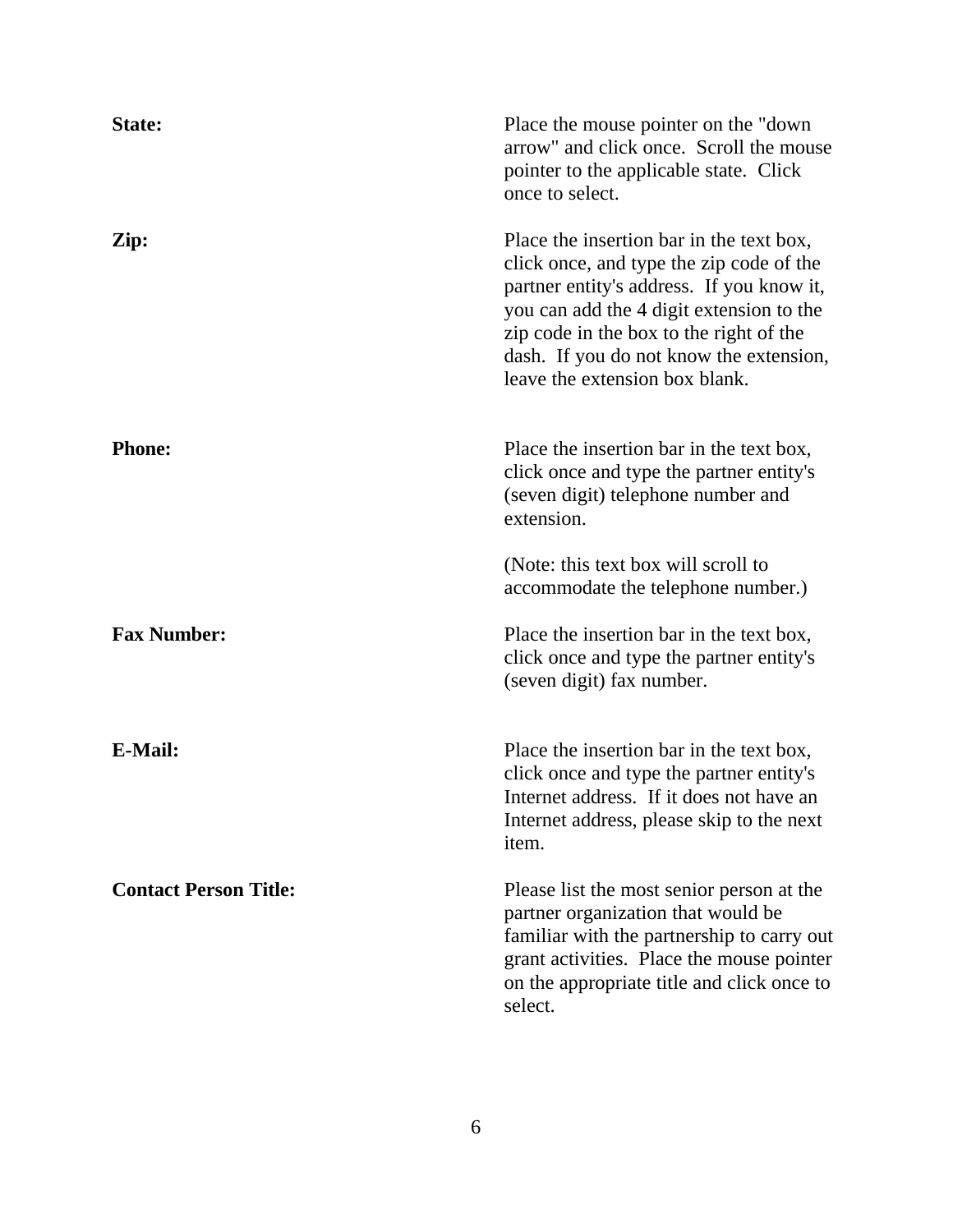| <b>Contact Person First Name:</b>     | Place the insertion point in the text box,<br>click once and type the contact person's<br>first name.                                                                                                                                                                                                                                                                                                                                                                                                                                                                                                                           |
|---------------------------------------|---------------------------------------------------------------------------------------------------------------------------------------------------------------------------------------------------------------------------------------------------------------------------------------------------------------------------------------------------------------------------------------------------------------------------------------------------------------------------------------------------------------------------------------------------------------------------------------------------------------------------------|
| <b>Contact Person Middle Initial:</b> | Place the insertion point in the text box,<br>click once and type the contact person's<br>middle initial.                                                                                                                                                                                                                                                                                                                                                                                                                                                                                                                       |
| <b>Contact Person Last Name:</b>      | Place the insertion point in the text box,<br>click once and type the contact person's<br>last name.                                                                                                                                                                                                                                                                                                                                                                                                                                                                                                                            |
| <b>Role of Partner:</b>               | In this item you will select the most<br>significant role that the partner will play<br>in the partnership. The roles are divided<br>into the following categories of service:<br>Job Training, Job Placement,<br><b>Educational, Supportive Services</b><br>Provider, Business Development,<br>Resident Relations, other. The partner<br>organization may play more than one<br>role; if so, you should select "other" and<br>list the roles. The partner may or may<br>not provide the service that defines its<br>"role" directly but may rather contribute<br>resources that would result in the service<br>being provided. |
|                                       | Job Training is training for residents to<br>enhance their skills. Job Placement<br>consists of services designed to find jobs<br>for residents and to put the resident in<br>the job. Educational activities include<br>programs that are designed to enhance<br>residents' basic skills (not those<br>specifically related to employment).<br>Supportive Service Provider would<br>include those services that help meet the<br>social needs of residents (would not<br>include services related to employment                                                                                                                |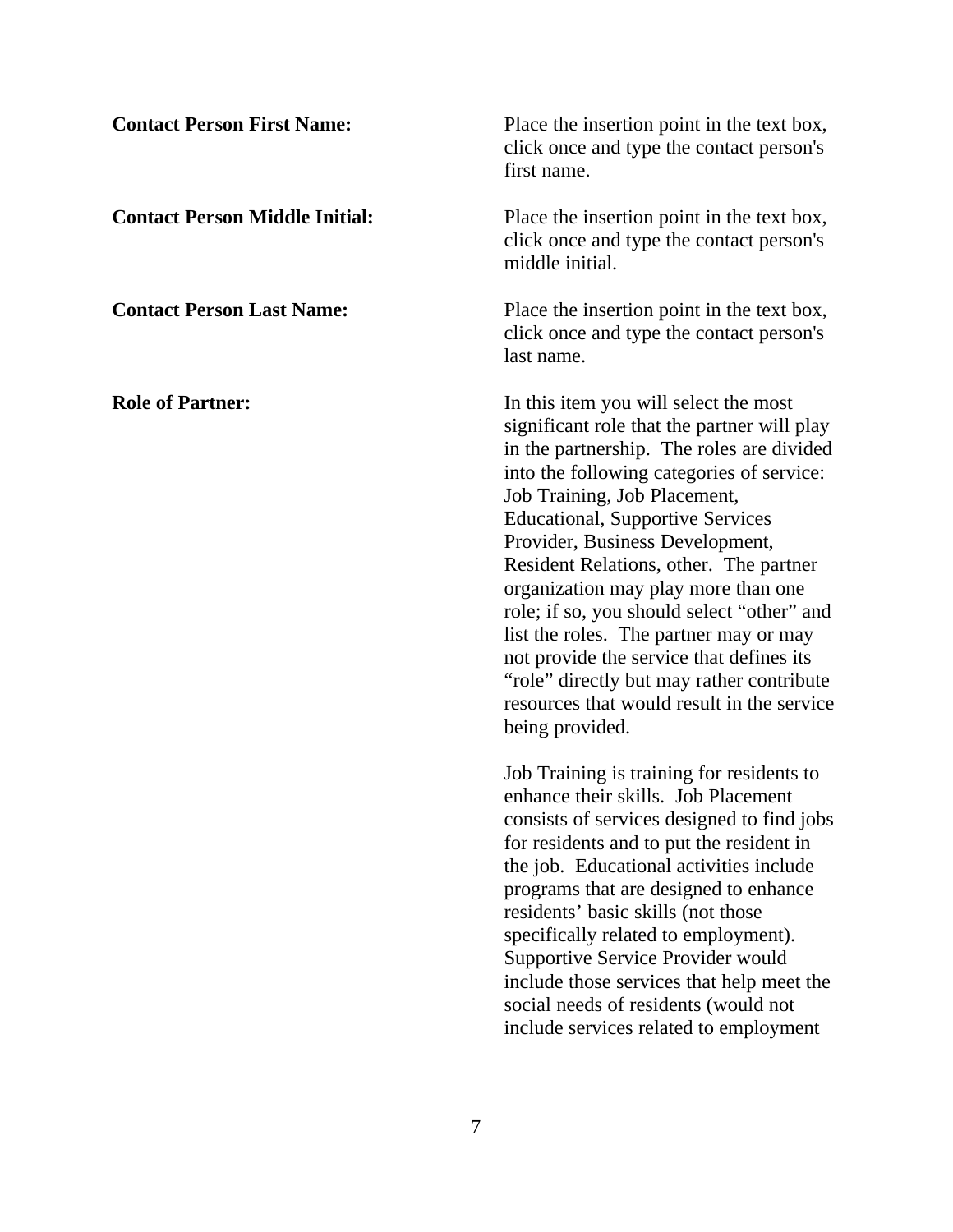but would include child care, health care, etc.). Business development includes activities designed to increase the number of and the size of resident owned businesses and would include entrepreneurial training. Resident Relations would include activities designed to give residents increased capacity to partner with the housing authority and other organizations as well as the ability to work together to solve problems in the resident community. Place the mouse pointer on the "down arrow" and click once. Use the mouse pointer to scroll to the appropriate category. Click once to select.

# **If Role of Partner is Other,**

**Please Enter Here:** If you selected other, click once to place the insertion bar in the text box. Type in the role of the partner. Click once to select.

# **LEVERAGE INFORMATION**

Information regarding match must be entered for every partner listed. Donated Services and Donated Items are in-kind services and **must be assigned a dollar value even if the value is "0"**. Each column below should be completed as follows.

**Type of Match (Column)** Please list the resources that are to be contributed to the grant program: donated services, donated items and/or donated cash. Services would be contributions of the time and efforts of people in carrying out grant program activities. Donated items would consist of things (i.e. computers, equipment, land, space, etc.) contributed to further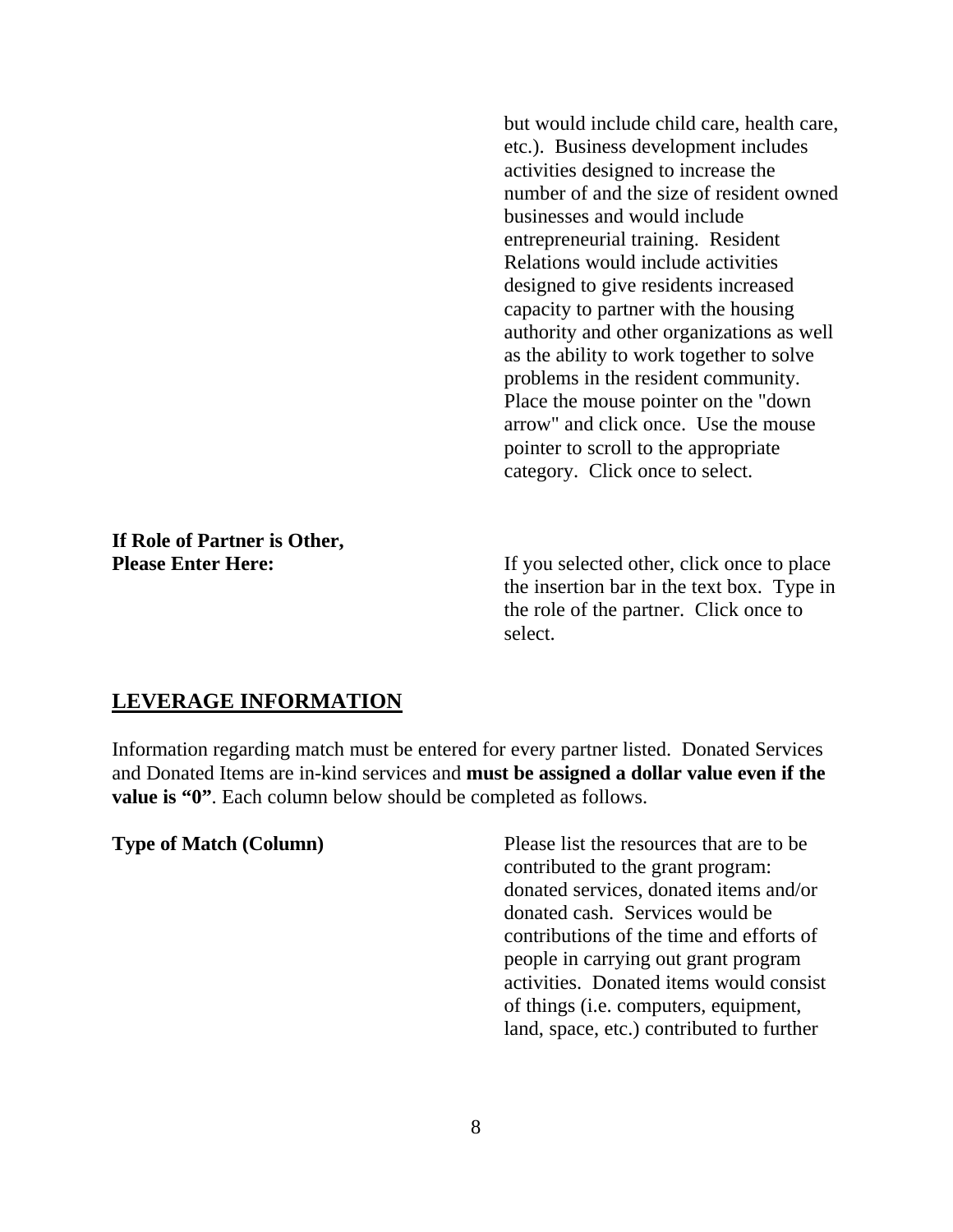|                                | the grant program. Cash would include<br>funding that was contributed to the<br>program. Place the mouse pointer on the<br>applicable match type. Click once to<br>select. (Note: you may select one or<br>more match type categories.)                                                       |
|--------------------------------|-----------------------------------------------------------------------------------------------------------------------------------------------------------------------------------------------------------------------------------------------------------------------------------------------|
| <b>Proposed Amount</b>         | List the value of the match to be<br>provided based on the original approved<br>grant program. Place the insertion point<br>in the text box and click once. Type in<br>the proposed dollar amount. This<br>amount is the same amount contained in<br>your funded proposal.                    |
| <b>Amount Provided to Date</b> | List here the current value of what has already<br>been contributed to the grant program up<br>to the time of the end of the reporting<br>period. Place the insertion point in the<br>text box and click once. Type in the<br>actual dollar amount provided by the<br>partner entity to date. |

When you are done filling out the first Web page, go back to the top and select one of these options:

- Save as Draft (Without Edit Checks): Allows you to save draft copies of your report without checking for errors and without submitting to HUD.
- Save with Edit Checks (Validation): Allows you to save draft copies of your report with a list of error messages that would not be allowed if you were trying to submit to HUD.
- Submit: Performs full error validation so that you may not save or submit the report to HUD without passing detailed checks for every blank.

When you have completed all applicable partner information, scroll to the top of this form and click on the **OK** icon in the upper right-hand corner.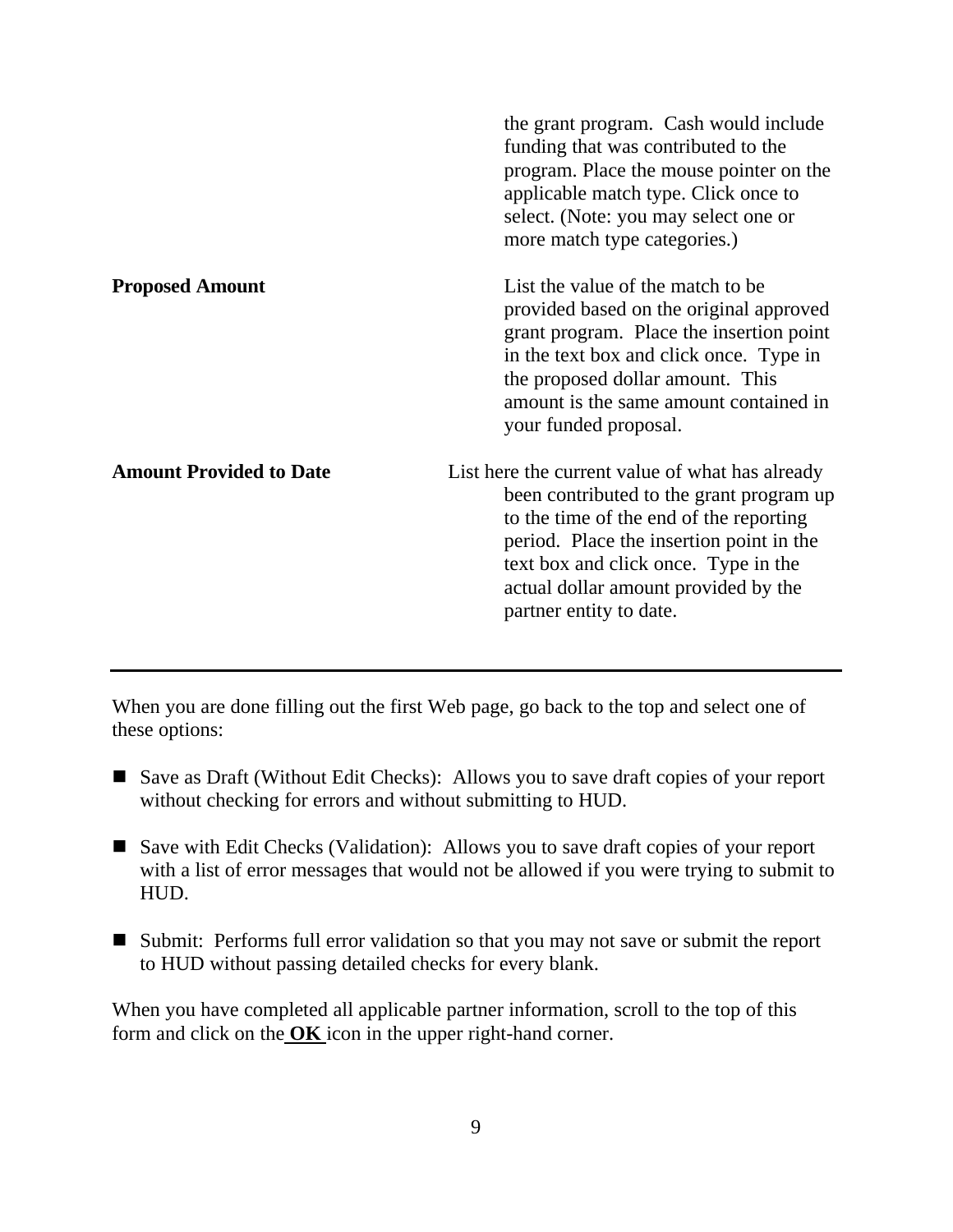At this point, you may be prompted by the system to correct items that it recognizes as incomplete. These are items that you may have skipped over or missed. **Errors will be listed one at a time until they are all eliminated. For instance, if you failed to fill out three blanks that had to be filled in, when you clicked OK you would receive a message that you needed to fill in the first blank (but not the second or third). After you had filled in the first blank and clicked submit again, the system would prompt you to fill in the second blank. The same would happen with the third blank. You will not be allowed to go to the rest of the form to complete it until all of the errors in the first part of the form have been corrected.**

# **PART 5 - PARTICIPANT INFORMATION**

This section prompts your response to a series of programmatic milestones that may be applicable to your program. You must provide a "yes" or "no" response in the column entitled "Check if Applicable". [REMINDER: clicking the mouse pointer once will record the data entered by you.] Not every milestone will apply to your particular grant program (in many instances, there will only be a few milestones that apply). If you answer "yes" to a specific milestone, you will then need to indicate the current status of that milestone in terms of whether your grant program has started to work on it (in which case you will give the month and year for starting work) and whether you have completed the milestone (in which case you will list the completion month and year). If you have not started work on a milestone you will not complete either the Start - Date or the Completed - Date columns. If you have started but not completed work, simply fill in the Start and Date columns and leave the remainder blank. In many instances you will be asked to list targetted results for a given milestone as well as actual results for a milestone in the last two columns to the right (this does not apply in every instance).

### **PROGRAM MILESTONES COLUMNS**

### **Conducted Needs Assessment Check if Applicable**

This milestone refers to conducting research and/or a survey to find out what the needs are that are to be satisfied by the grant program. In many instances the needs assessment may have been started (or even completed) prior to the grant term. Determine if this milestone is applicable to your program. Place the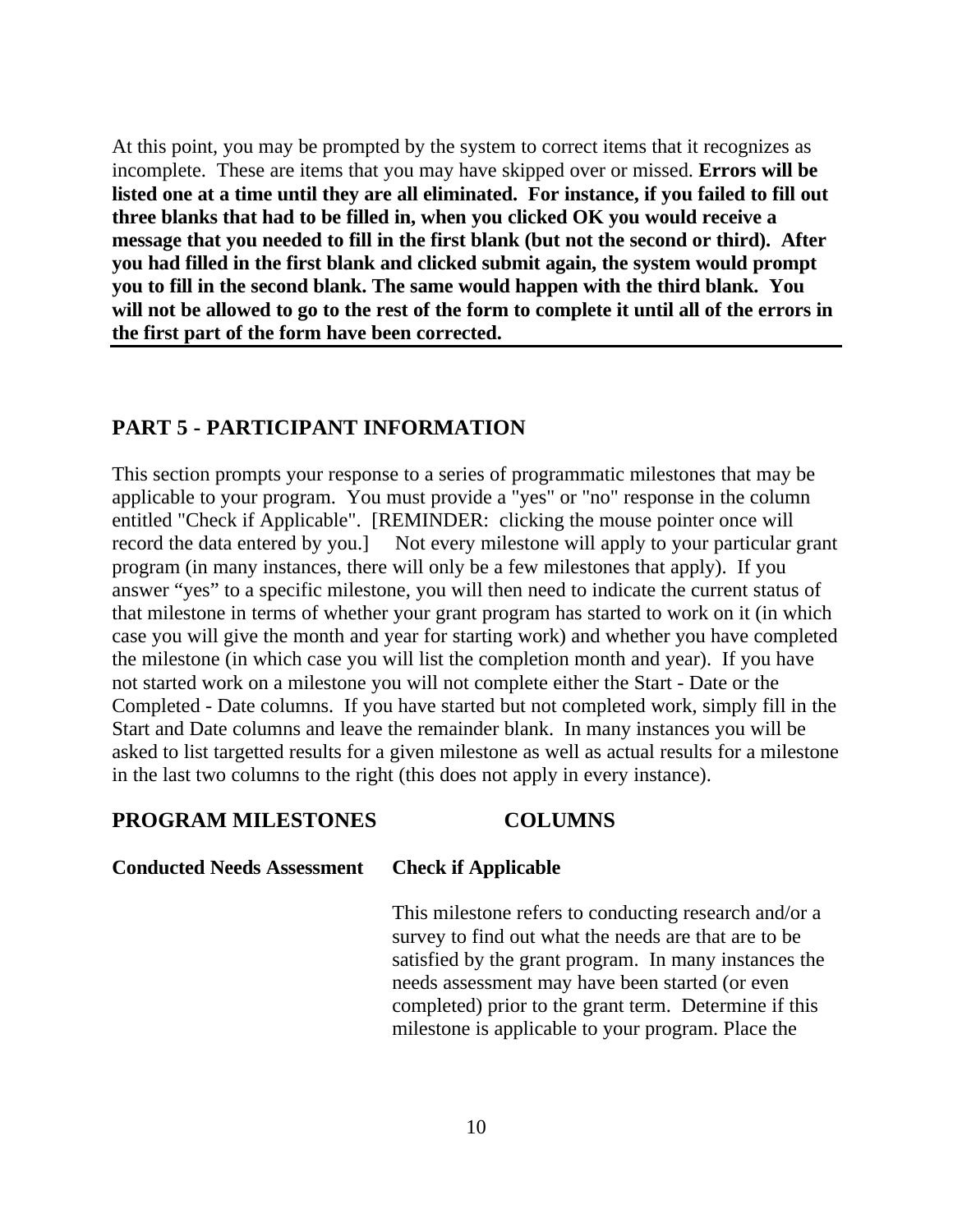mouse pointer on the "down arrow" and click once. Scroll the mouse pointer to the applicable response. Click once to select.

If you answered no, do not complete the remaining text boxes on this line.

### **Start**

Have you conducted a needs assessment? Place the mouse pointer on the "down arrow" and click once. Scroll the mouse pointer to the applicable response. Click once to select.

### **Start Date**

On what date was the needs assessment conducted? Place the insertion point in the text box and click once. Type the month and year in which you began the needs assessment. (Example: 05/97).

Note: New grantees will have completed the assessment prior to submission of their application, and should include that date here. Older grantees may decide to conduct additional assessments and, therefore, would enter the most recent assessment date here.

### **Completed**

Is the needs assessment complete? Place the mouse pointer on the "down arrow" and click once. Scroll the applicable response. Click once to select.

If you answered no, do not complete the following text box.

### **Completed Date**

If you answered yes, provide the completion date. Place the mouse pointer in the text box and click once. Type the month and year.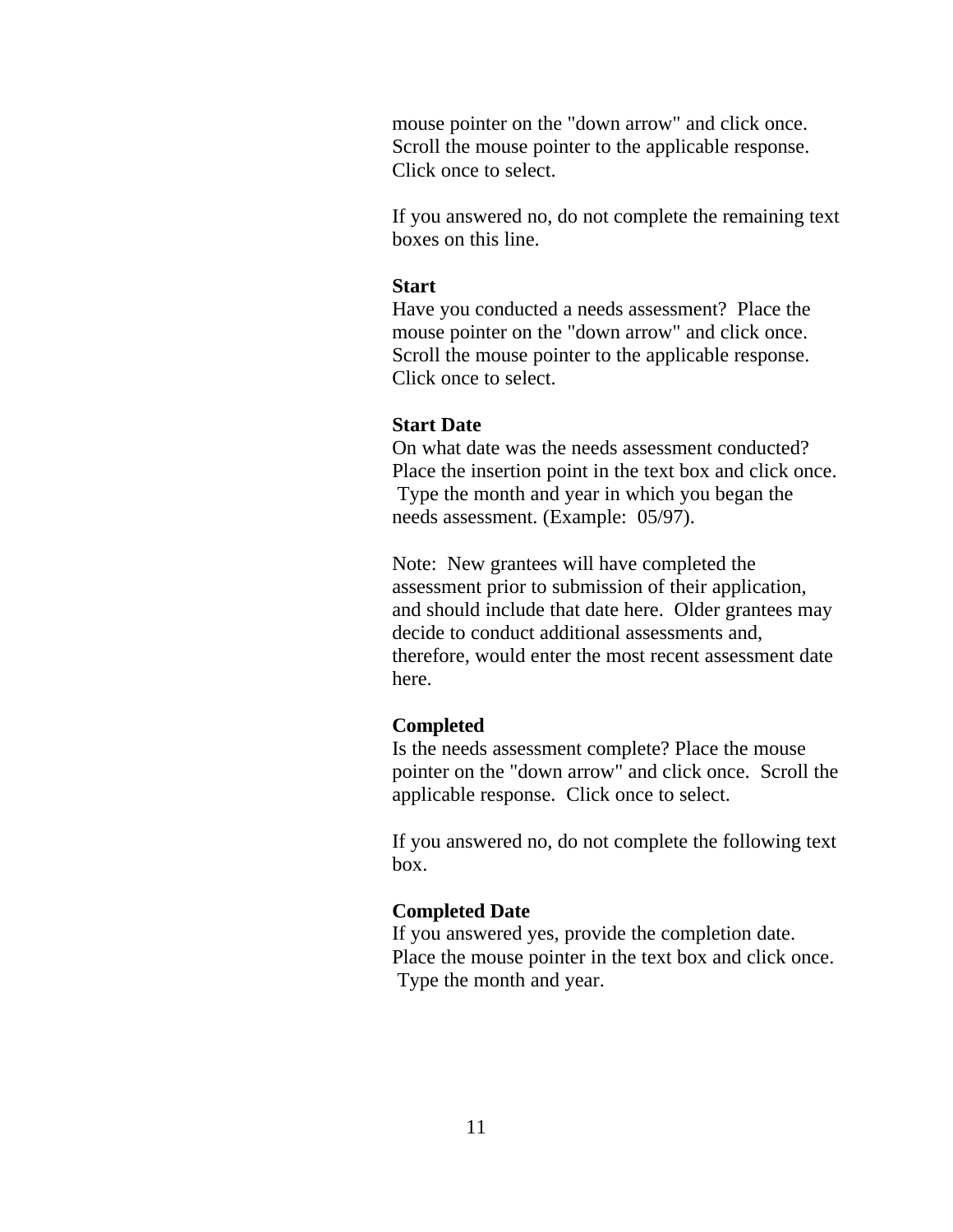### **Identify Program Participants Check if Applicable**

This milestone refers to figuring out the total number of residents eligible to be served or in fact served by the grant program. This milestone is applicable to all programs. Place the mouse pointer on the "down arrow" and click once. Scroll to the applicable response. Click once to select.

### **Start**

Have program participants been identified? Place the mouse pointer on the "down arrow" and click once. Scroll to select the applicable response and click once to select.

### **Start Date**

Provide the date on which program participants were identified. New grantees may provide the number of participants contained in your funded proposal. Place the insertion point in the text box and click once. Enter the start date.

### **Completed**

Is the participant identification process complete? Place the mouse pointer on the "down arrow" and click once. Scroll to the applicable response and click once to select.

If you answered no, do not complete the following text box.

### **Completed Date**

If you answered yes, provide the completion date of the identification process. Place the insertion point in the text box and click once. Enter the completion date.

### **Actual Data/List of Participants**

Provide the actual number of program participants to date. Place the insertion point in the text box and click once. Enter the number.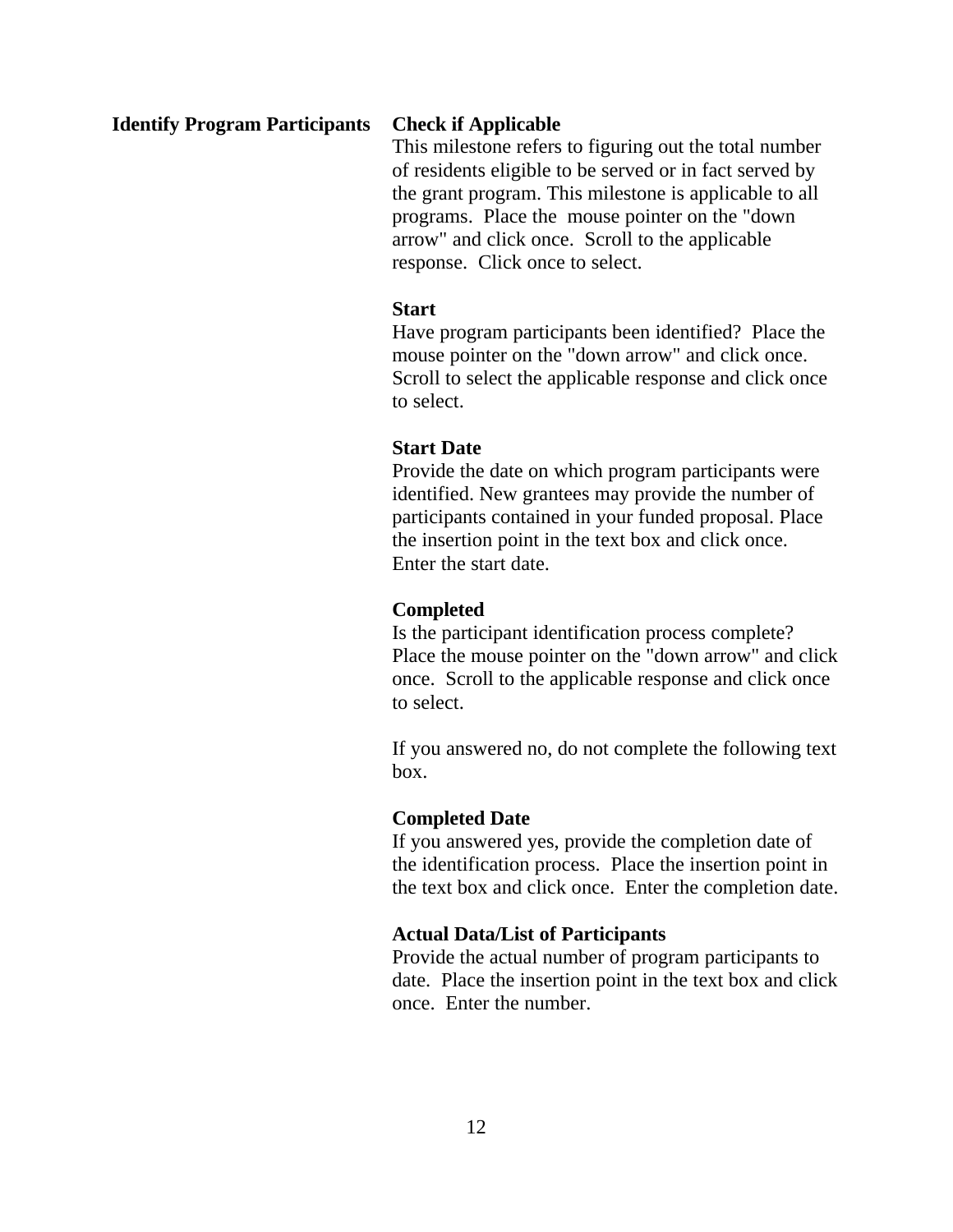### **Projected Data/List of Participants**

Provide the number of participants projected to participate in the program. Note: This number should be the same number contained in your funded proposal. Place the insertion point in the text box and click once. Enter the number.

### **Section 8 Participants Check if Applicable**

This milestone refers to the number of Section 8 residents to be served by your grant program. Determine if this milestone is applicable to your program. Place the mouse pointer on the "down arrow" and click once. Scroll to the applicable response and click once to select.

If you answered no, do not complete the remaining text boxes on this line.

### **Start**

Are Section 8 residents currently participating in the program? Place the mouse pointer on the "down arrow" and click once. Scroll to the applicable response and click once to select.

### **Start Date**

Provide the date on which they started participation in the program. Place the insertion point in the text box and click once. Enter the start date.

### **Completed**

Have the Section 8 residents completed their participation in the program? Place the mouse pointer on the down arrow and click once. Scroll to the applicable response and click once to select.

If you answered no, do not complete the following text box.

### **Completed Date**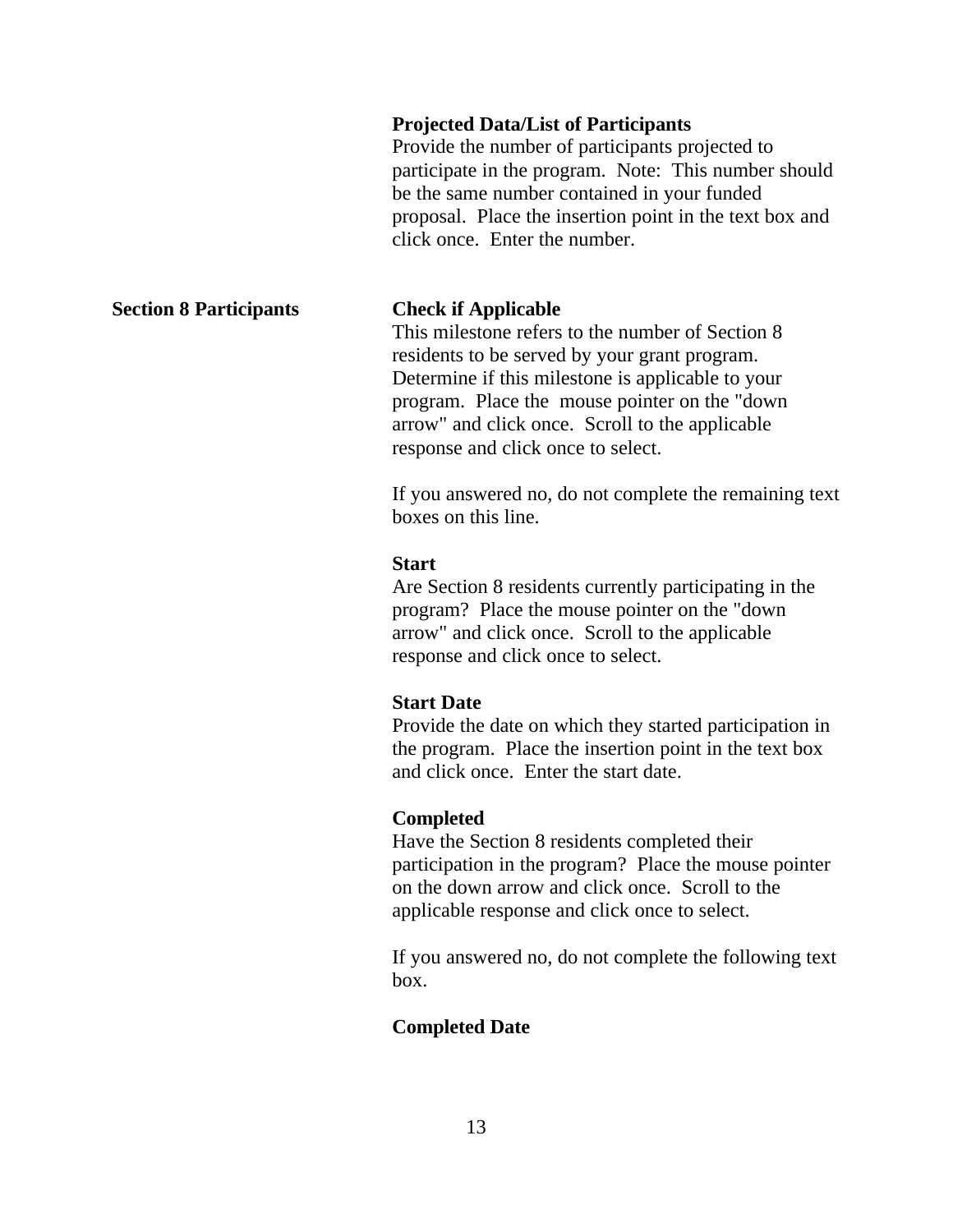If you answered yes, provide the completion date. Place the insertion point in the text box and click once. Scroll to the applicable response and click once to select.

### **Actual Data/List of Participants**

Provide the actual number of program participants to date. Place the insertion point in the text box and click once. Enter the number.

### **Projected Data/List of Participants**

Provide the projected number of program participants. Place the insertion point in the text box and click once. Note: This number should be the same number contained in your funded proposal.

### **TANF Participants Check if Applicable**

This milestone refers to the number of residents to be served by the grant program that are recipients of aid under the "Temporary Assistance to Needy Families" program created through the recent Welfare Reform legislation. Determine if this milestone is applicable to your program. Place the mouse pointer on the "down arrow" and click once. Scroll to the applicable response and click once to select.

If you answered no, do not complete the remaining text boxes on this line.

### **Start**

Are TANF recipients participating in the program? Place the insertion point in the text box and click once. Scroll to select the applicable response and click once to select.

### **Start Date**

Provide the date on which TANF recipients started participation in the program. Place the insertion point in the text box and click once. Scroll to the applicable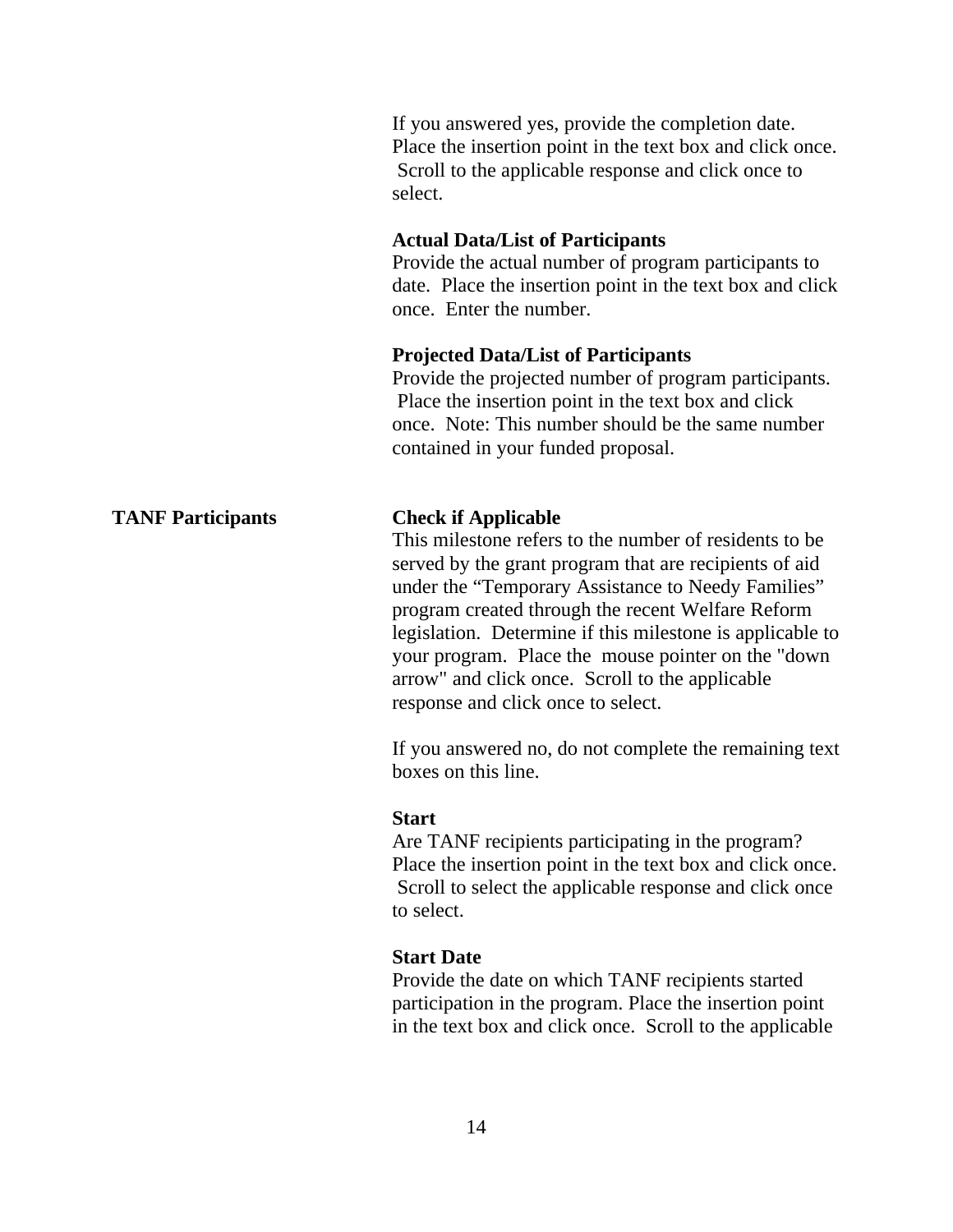response and click once to select.

### **Completed**

Have the TANF residents completed their participation in the program? Place the insertion point in the text box and click once. Scroll to the applicable response and click once to select.

If you answered no, do not complete the following text box.

### **Completed Date**

If you answered yes, provide the completion date. Place the insertion point in the text box and click once. Enter the date.

### **Actual Data/List of Participants**

Provide the actual number of TANF program participants to date. Place the insertion point in the text box and click once. Enter the number.

### **Projected Data/List of Participants**

Provide the projected number of program participants. Place the insertion point in the text box and click once. Note: This number should be the same number contained in your funded proposal.

**Available Community Facility Check if Applicable**

Determine if this milestone is applicable to your program. Select yes if your organization intends to make a community facility available to the program. Place the mouse pointer on the "down arrow" and click once. Scroll to the applicable response and click once to select.

If you answered no, do not complete the remaining text boxes on this line.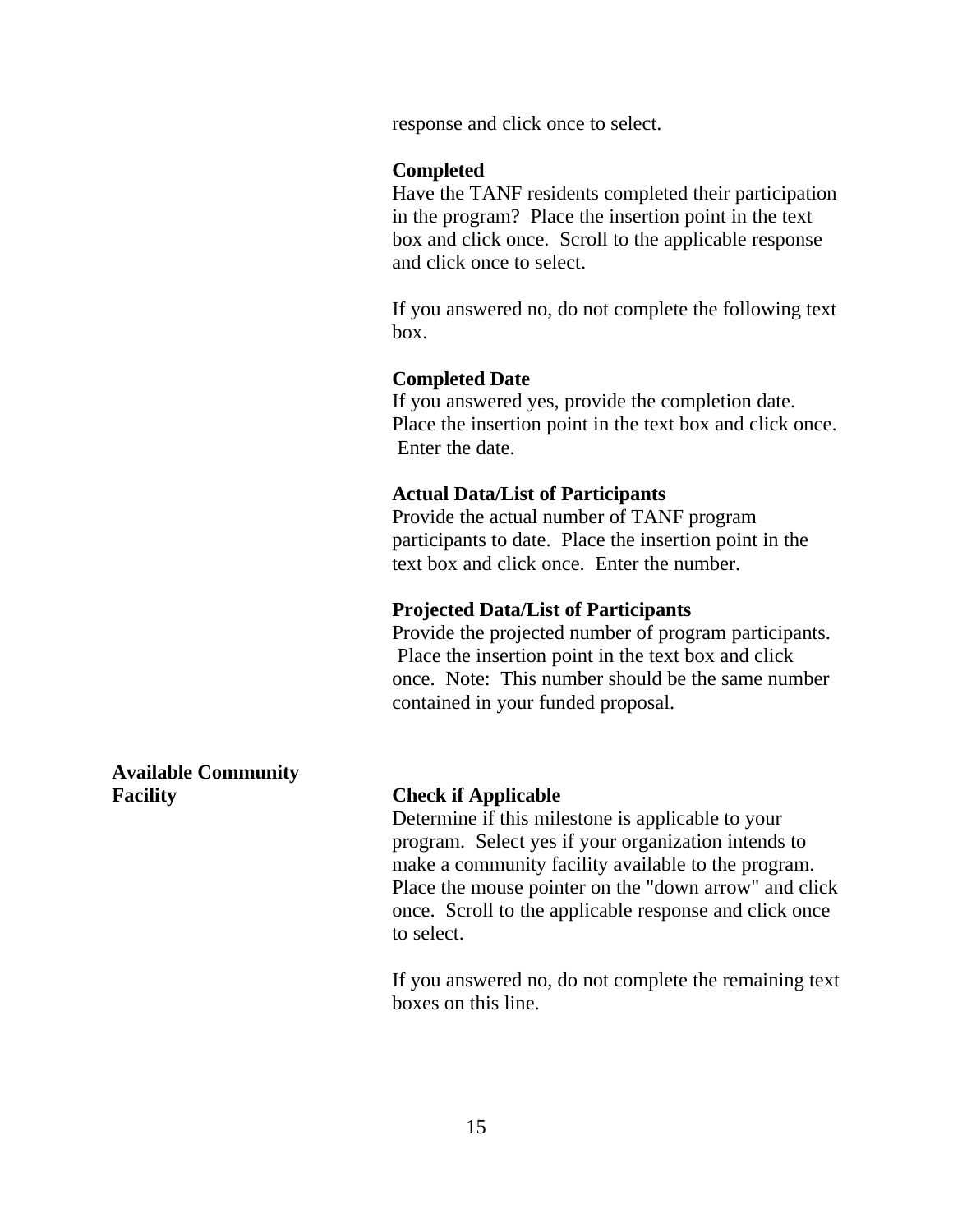### **Start**

Has the program begun to take the steps necessary to make the community facility available? These would include any reconfiguration or renovation needed to make the community facility usable. Place the mouse pointer on the "down arrow" and click once. Scroll to the applicable response. Click once to select.

### **Start Date**

Provide the date that your organization began to take the steps necessary to make the community facility available. Place the insertion point in the text box and click once. Enter the completion date.

### **Completed**

Has your program completed the steps necessary to make the community facility available for use? Place the mouse pointer on the "down arrow" and click once. Scroll to the applicable response and click once to select.

If you answered no, do not complete the following text box.

### **Competed Date**

If you answered yes, provide the completion date. Place the insertion point in the text box and click once. Enter the date.

### **Renovation Check if Applicable**

Determine if this milestone is applicable to your program. Select yes if you are conducting or you plan to conduct renovation of a facility (or space) for use by the program? Place the mouse pointer on the "down arrow" and click once. Scroll to the applicable response and click once to select.

If your answer is no, do not complete the remaining text boxes on this line.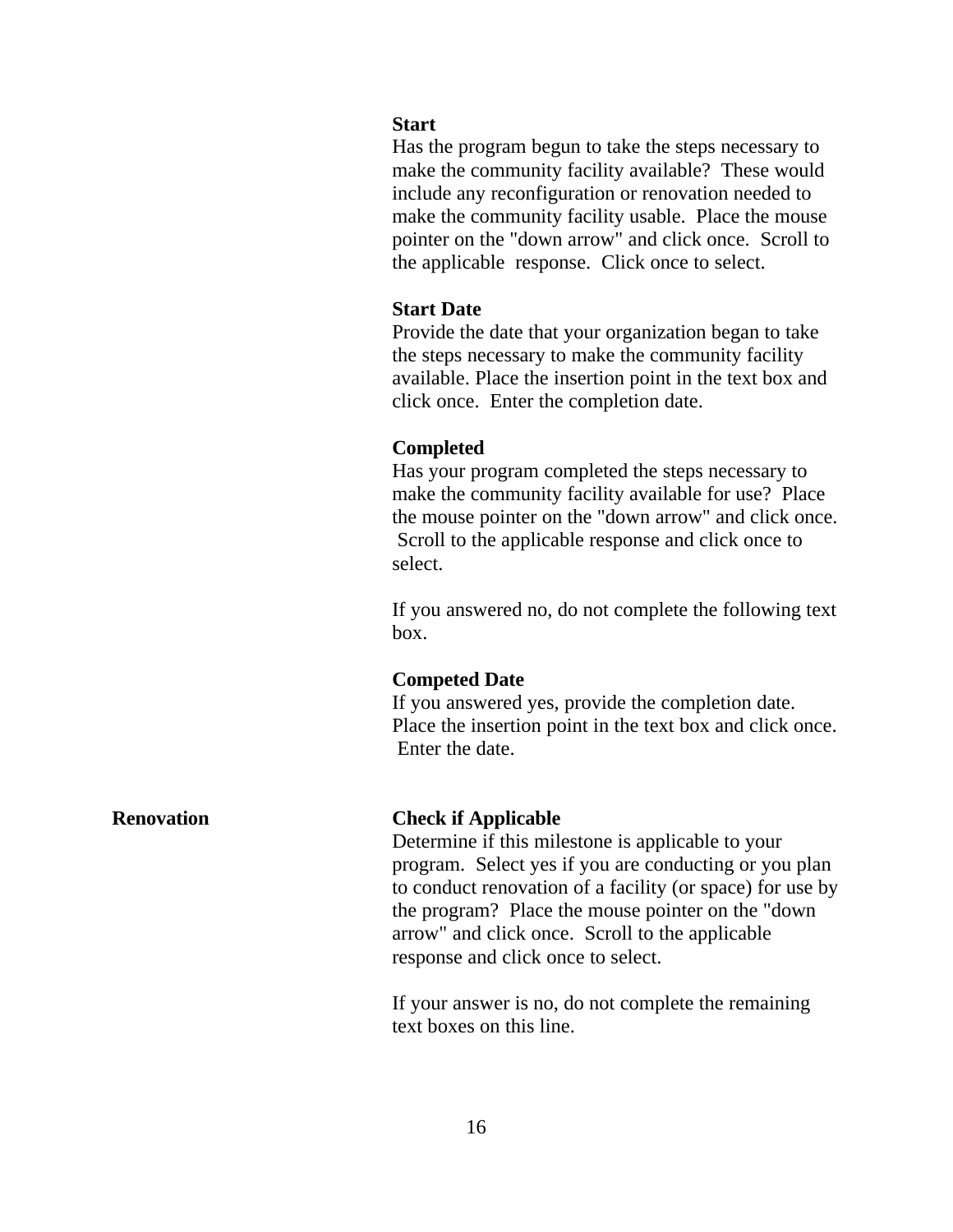### **Start**

Has renovation of a facility (or space) started? Or will the renovation start within the next six months? Place the mouse pointer on the "down arrow" and click once. Scroll to the applicable response and click once to select.

### **Start Date**

On what date did (or will) renovation begin? Place the insertion point in the text box and click once. Enter the date.

### **Completed**

Is the renovation of the facility completed? Place the mouse pointer on the "down arrow" and click once. Scroll to the applicable response and click once to select.

If you answered no, do not complete the following text box.

### **Completed Date**

If you answered yes, provide the completion date. Place the insertion point in the text box and click once. Enter the date.

### **Conversion Check if Applicable**

Determine if this milestone is applicable to you. Select yes if you are currently converting or plan to convert a facility (or space) for use by the program. Place the mouse pointer on the "down arrow" and click once. Scroll to the applicable response and click once to select.

If your answer is no, disregard the remaining text boxes on this line.

### **Start**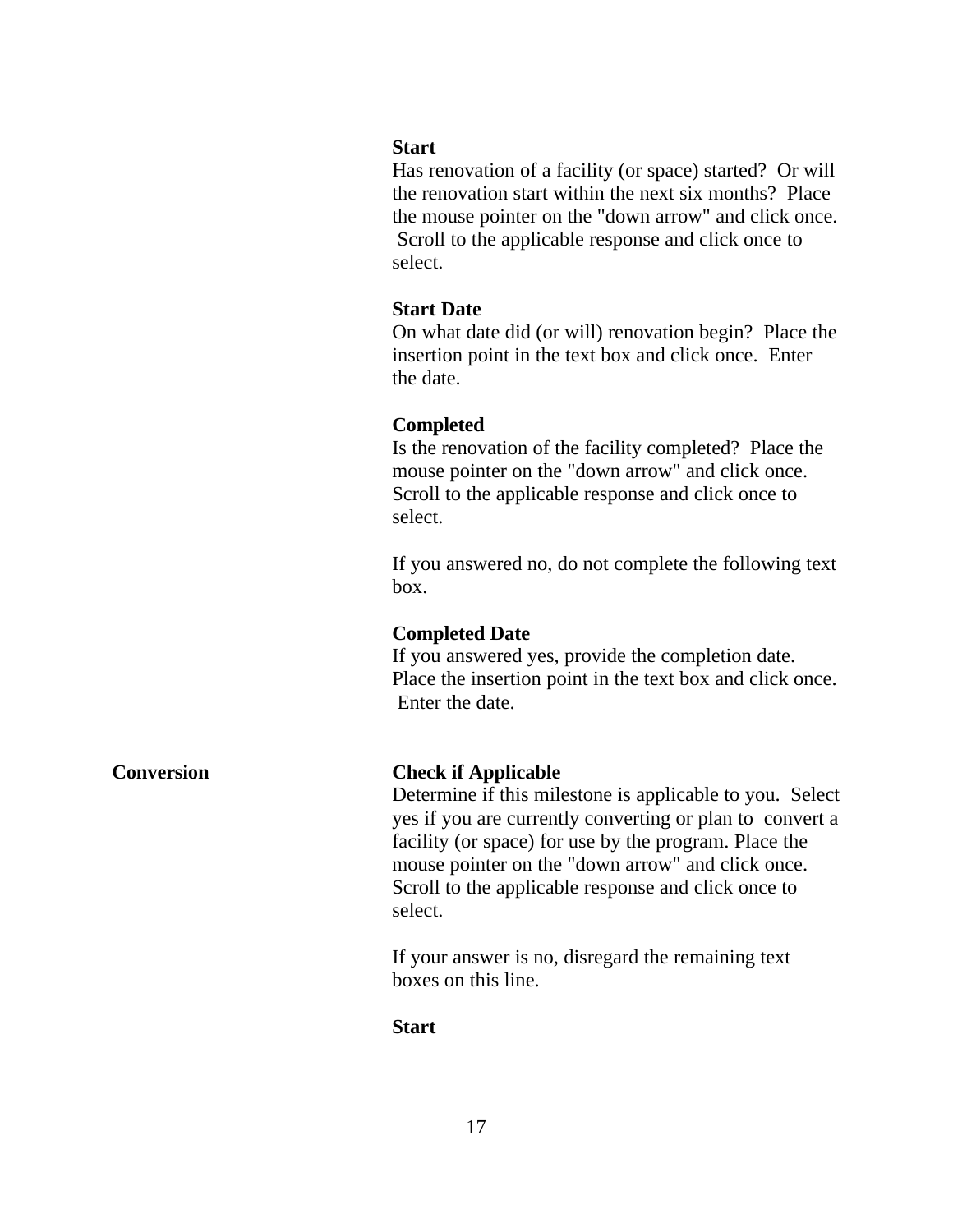Have you started conversion of a facility? or Do you plan to start conversion within six months.? Place the mouse pointer on the "down arrow" and click once. Scroll to the applicable response and click once to select.

### **Start Date**

On what date did (or will) the conversion begin? Place the insertion point in the text box and click once. Enter the date.

### **Completed**

Is the conversion of the facility complete? Place the mouse pointer on the "down arrow" and click once. Scroll to the applicable response and click once to select.

If you answered no, do not complete the following text box.

### **Completed Date**

If you answered yes, provide the completion date. Place the insertion point in the text box and click once. Enter the date.

### **Construction Check if Applicable**

Determine if this milestone is applicable to your program. Select yes, if you are currently constructing or plan to construct a facility for use by the program. Place the mouse pointer on the "down arrow" and click once. Scroll to the applicable response and click once to select.

If your answer is no, disregard the remaining text boxes on this line.

### **Start**

Has construction of the facility started? Or will construction begin within the next six months? Place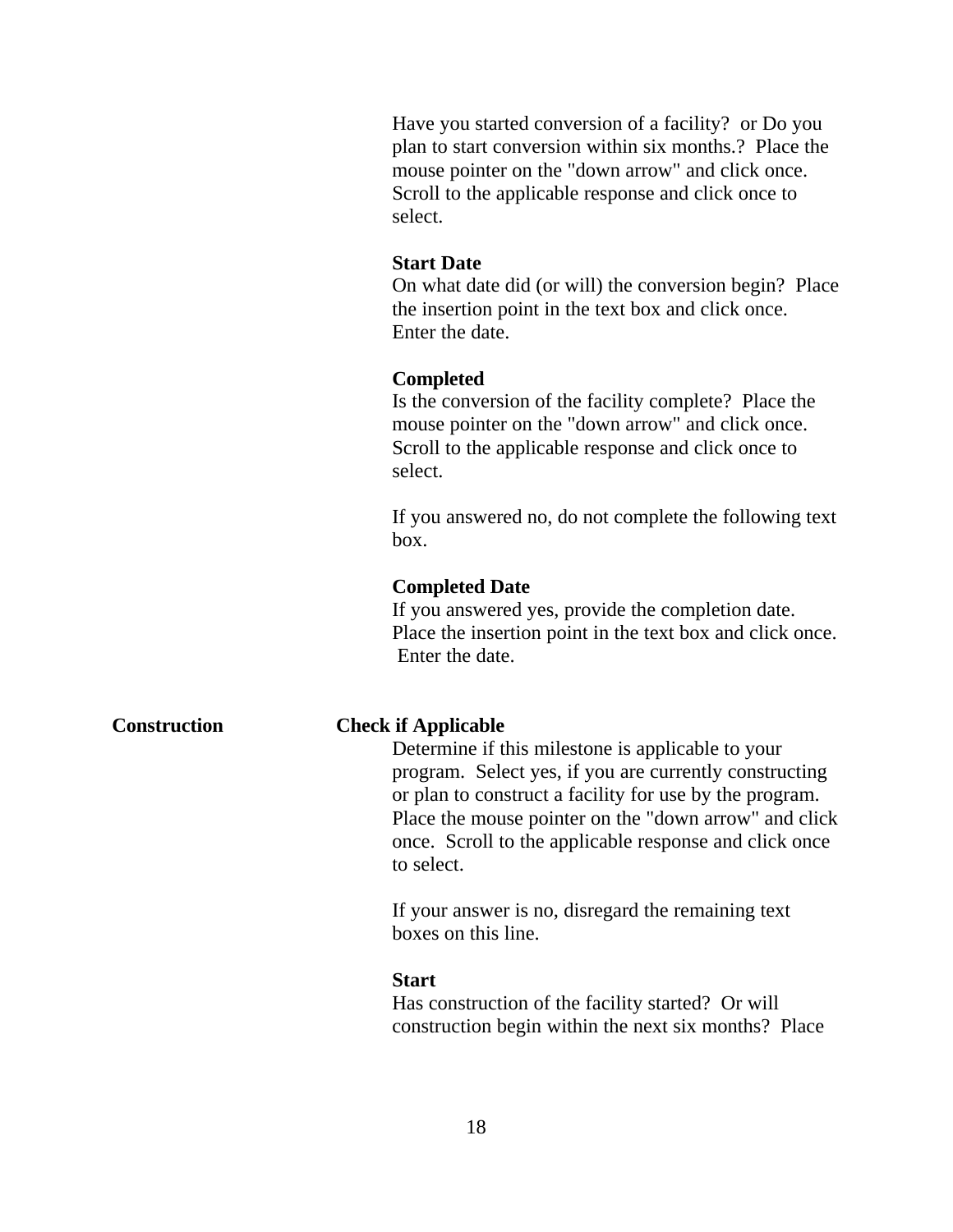the mouse pointer on the "down arrow" and click once. Scroll to the applicable response and click once to select.

### **Start Date**

On what date did (or will) construction start. Place the insertion point in the text box and click once. Enter the date.

### **Completed**

Is the construction of the facility complete? Place the mouse pointer on the "down arrow" and click once. Scroll to the applicable response and click once to select.

If you answered no, do not complete the following text box.

### **Completed Date**

If you answered yes, provide the completion date. Place the insertion point in the text box and click once. Enter the date.

**Coordinated with Local Welfare Office Check if Applicable**

Determine if this milestone is applicable to you program. Select yes if your program requires that you coordinate efforts with your local Welfare Office? Place the mouse pointer on the "down arrow" and click once. Scroll to the applicable response and click once to select.

If you answered no, do not complete the remaining text boxes on this line.

### **Start**

Have you started coordination efforts with your local Welfare Office? Or, do you have a meeting scheduled within the next six months? Place the mouse pointer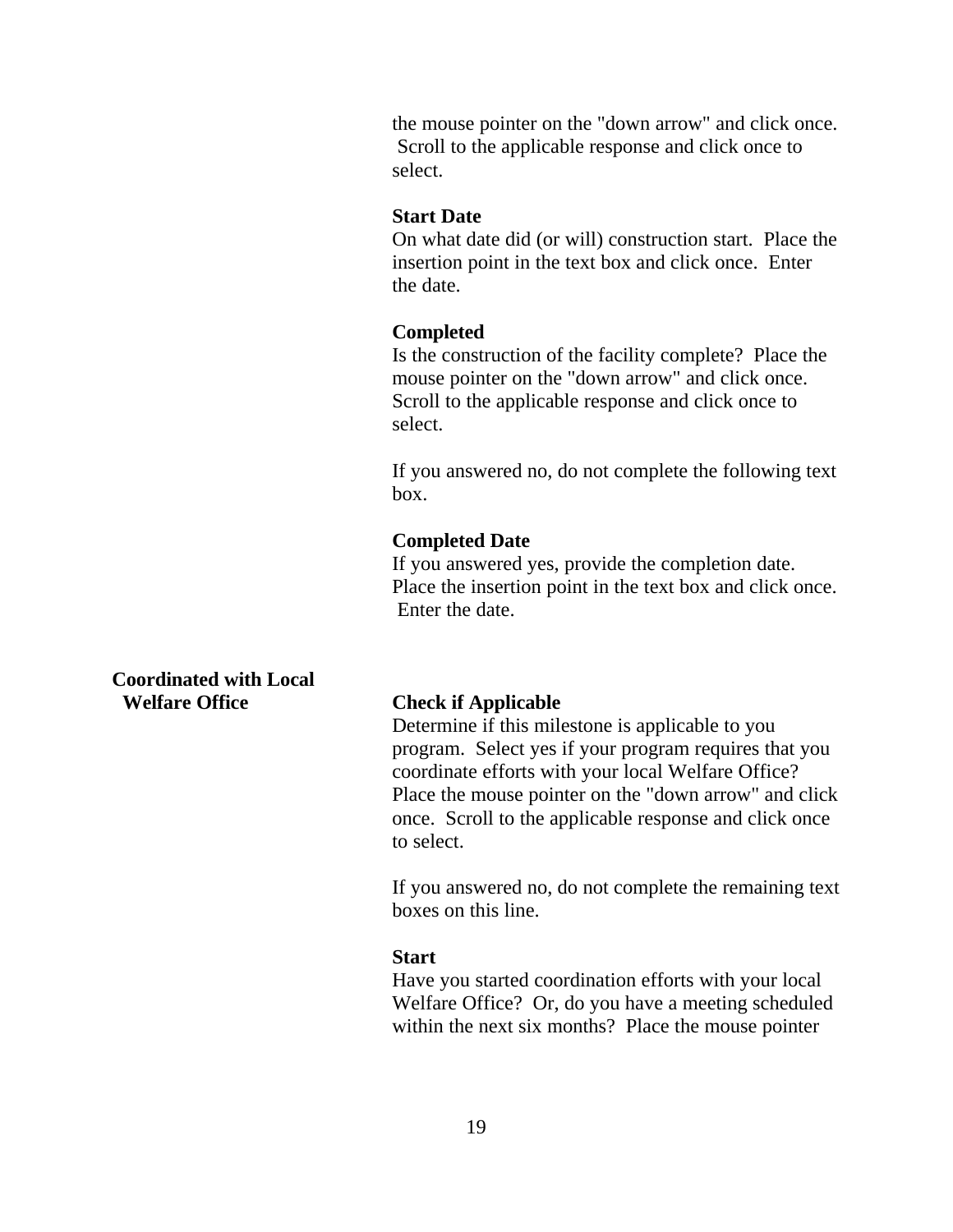on the "down arrow" and click once. Scroll to the applicable response and click once to select.

### **Start Date**

Enter the date that you began to coordinate with the local welfare office. Place the insertion point in the text box and click once. Enter the date.

### **Completed**

Are efforts/initiatives with your local Welfare Office complete? Place the mouse pointer on the "down arrow" and click once. Scroll to the applicable response and click once to select.

If you answered no, do not complete the following text box.

### **Completed Date**

If you answered yes, provide the completion date. Place the insertion point in the text box and click once. Enter the date.

### **Establish Revolving Loan Fund Check if Applicable**

Determine if this milestone is applicable to your program. Select yes if your program has now, or will have a revolving loan fund program. Place the mouse pointer on the "down arrow" and click once. Scroll to the applicable response and click once to select.

If your answer is no, do not complete the remaining text boxes on this line.

### **Start**

Has your revolving loan program started? Or, will the program start within six months? Place the mouse pointer on the "down arrow" and click once. Scroll to the applicable response and click once to select.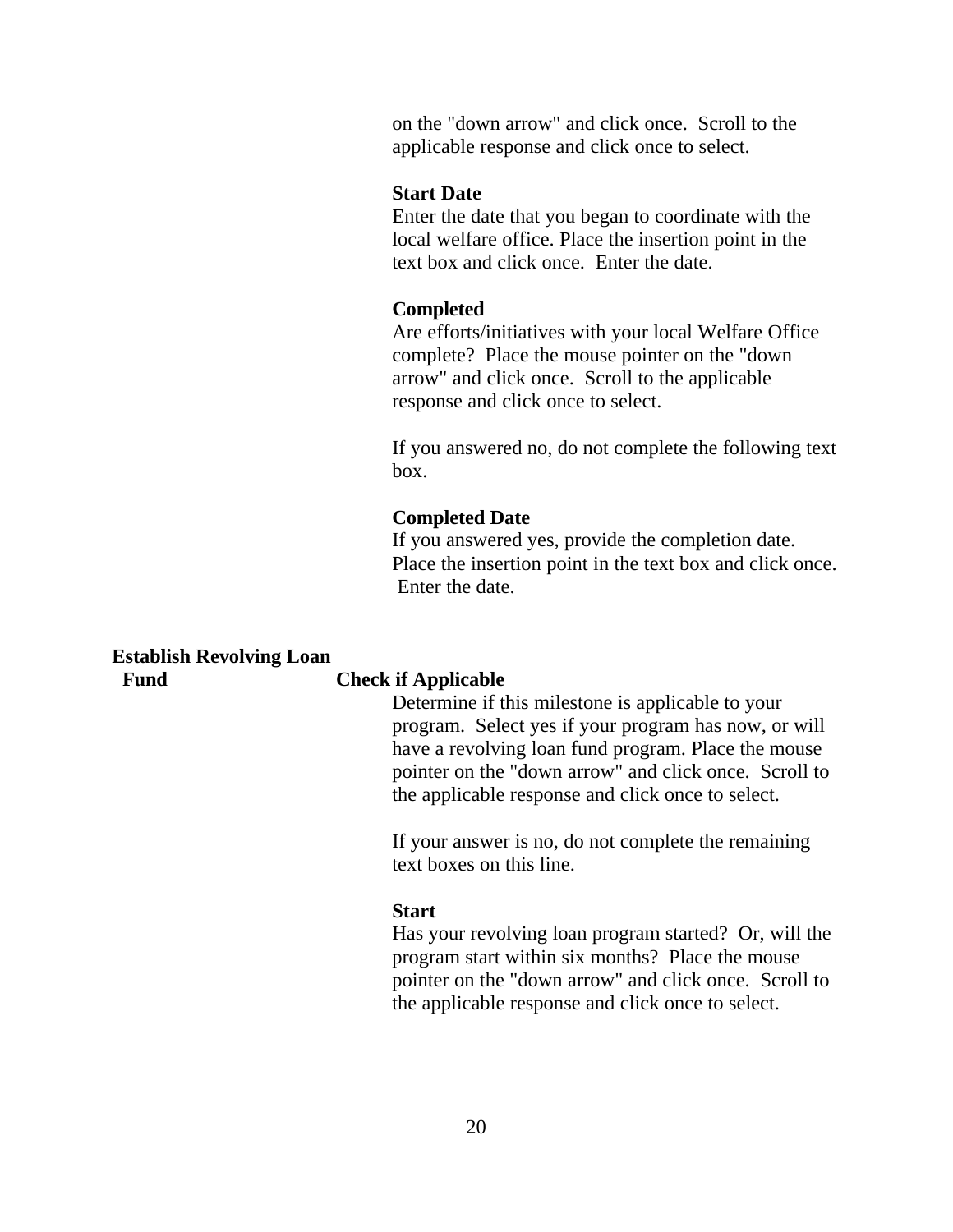### **Start Date**

On what date did (or will) the loan fund begin. Place the insertion point in the text box and click once. Enter the date.

### **Completed**

Have you completed loan fund activities? Place the mouse pointer on the "down arrow" and click once. Scroll to the applicable response and click once to select.

If you answered no, do not complete the following text box.

### **Completed Date**

If you answered yes, provide a completion date. Place the insertion point in the text box and click once. Enter the date.

### **Actual Capitalization Funds Available**

Provide the actual amount of funds used to capitalize the loan fund to date. Place the insertion point in the text box and click once. Enter the dollar amount.

### **Projected Capitalization Funds Available**

Enter the amount of funds projected to capitalize the loan fund. This amount should be the same amount contained in the funded proposal. Place the insertion point in the text box and click once. Enter the dollar amount.

# **Establish Credit Union Check if Applicable** Determine if this milestone is applicable to your program. Select yes if you have now, or will establish, a credit union. Place the mouse pointer on the "down arrow" and click once. Scroll to the applicable response and click once to select.

If you answered no, do not complete the remaining text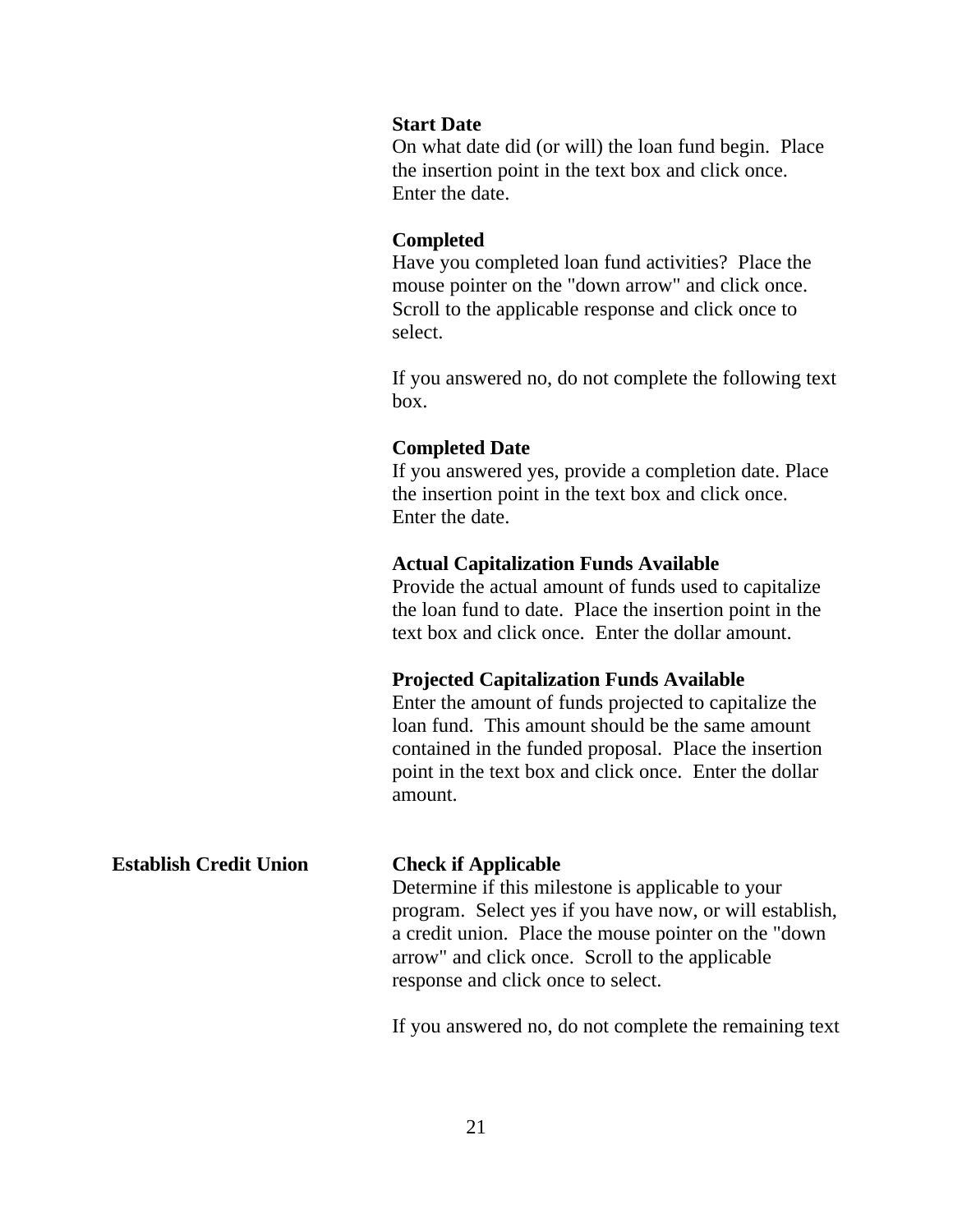boxes on this line.

### **Start**

Have you begun to set up your credit union? Place the mouse pointer on the "down arrow" and click once. Scroll to the applicable response and click once to select.

### **Start Date**

On what date did you begin to set up the credit union? Place the insertion point in the text box and click once. Enter the date.

### **Completed**

Is the credit union in operation? Place the mouse pointer on the "down arrow" and click once. Scroll to the applicable response and click once to select.

If you answered no, do not complete the following text box.

### **Completed Date**

If you answered yes, provide the date that the credit union was put in operation. Place the insertion point in the text box and click once. Enter the date.

### **Actual Capitalization Funds Available**

Provide the actual amount of funds used to capitalize the credit union to date. Place the insertion point in the text box and click once. Enter the dollar amount.

### **Projected Capitalization Funds Available**

Provide the total amount of funds projected to capitalize the credit union. This number should be the same number provided in your funded grant proposal. Place the insertion point in the text box and click once. Enter the dollar amount.

**Hire Job Developer Check if Applicable**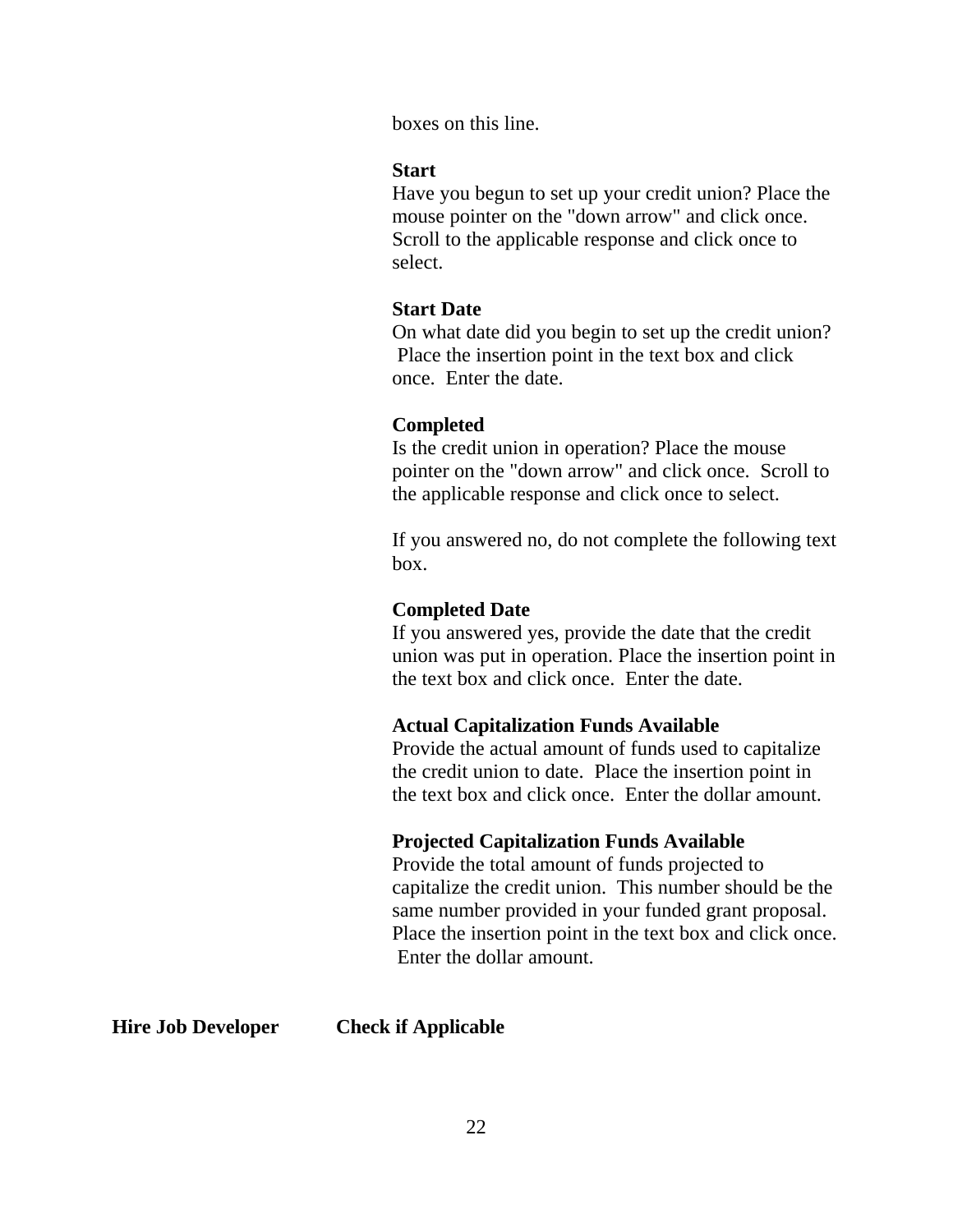Determine if this milestone is applicable to your program. Place the mouse pointer on the "down arrow" and click once. Scroll to the applicable response and click once.

If you answered no, do not complete the remaining text boxes on this line.

### **Start**

Do you currently have, or plan to hire in the future, one or more job developers? Place the mouse pointer on the "down arrow" and click once. Scroll to the applicable response and click once to select.

### **Start Date**

On what date did you begin to hire job developers? Or, on what date will you begin hiring job developers? Place the insertion point in the text box and enter the hire date. Click once to select.

### **Completed**

Have you finished hiring all of the job developers you expect to include in your program.? Place the mouse pointer on the "down arrow" and click once. Scroll to the applicable response and click once to select.

If you answered no, do not complete the following text box.

### **Completed Date**

If you answered yes, provide the completion date. Place the insertion point in the text box and click once. Enter the date.

### **List # Actual Hired**

Provide the actual number of job developers hired to date. Place the insertion point in the text box and click once. Enter the number.

### **List # Projected Hired**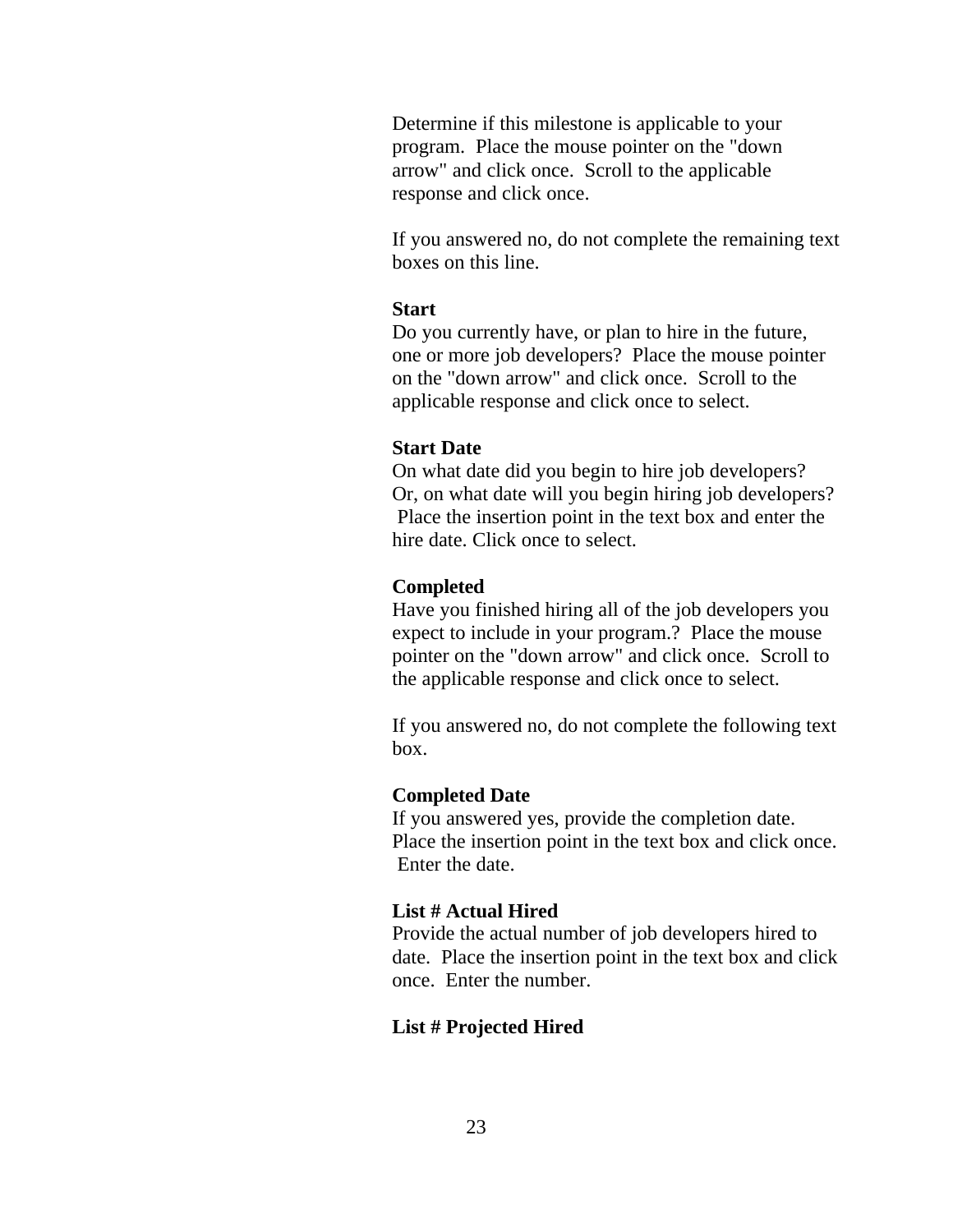Provide the number of job developers that were projected (for hire) in your funded application. Place the insertion point in the text box and click once. Enter the number.

### **Hire Service Coordinator(s) Check if Applicable**

Determine if this milestone is applicable to your program. Place the mouse pointer on the "down arrow" and click once. Scroll to the applicable response and click once to select.

If you answered no, do not complete the remaining text boxes on this line.

### **Start**

Do you currently have (or plan to hire) service coordinator(s)/case manager(s) within the next six months? Place the mouse pointer on the "down arrow" and click once. Scroll to the applicable response and click once to select.

### **Start Date**

On what date was the service coordinator(s)/case manager(s) hired? Or, on what date will the service coordinators be hired? Place the insertion point in the text box and click once. Enter the date.

### **Completed**

Have you completed hiring the service coordinator(s)/case manager(s) you intended to hire to provide services to the program? Place the mouse pointer on the "down arrow" and click once. Scroll to the applicable response and click once to select.

If you answered no, do not complete the following text box.

### **Completed Date**

If you answered yes, provide the completion date.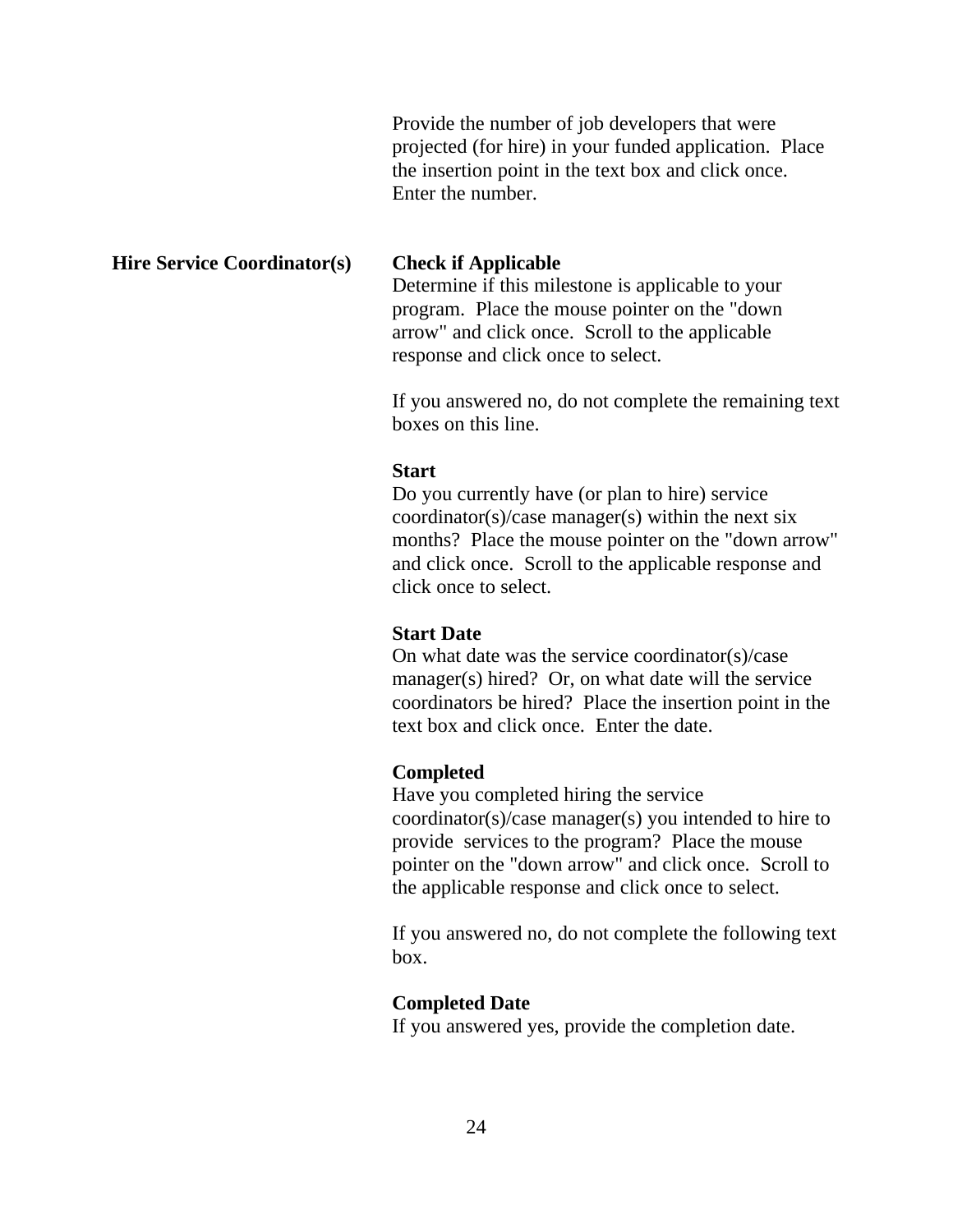Place the insertion point in the text box and click once. Enter the date.

### **List # Actual Hired**

Provide the actual number of service coordinator(s)/case manager(s) hired to date. Place the insertion point in the text box and click once. Enter the number.

### **List # Projected Hired**

Provide the number of service coordinator(s) that were projected in your funded application. Place the insertion point in the text box and click once. Enter the number.

### **Conduct Job Training Program Check if Applicable**

Determine if this milestone is applicable to your program. This applies if job training is part of your grant program. Place the mouse pointer on the "down arrow" and click once. Scroll to the applicable response and click once to select.

If you answered is no, do not complete the remaining text boxes on this line.

### **Start**

Has your job training program started? Or, will you start a job training program within six months? Place the mouse pointer on the "down arrow" and click once. Scroll to the applicable response and click once to select.

### **Start Date**

On what date did (or will) the job training program begin? Place the insertion point in the text box and click once. Enter the date.

### **Completed**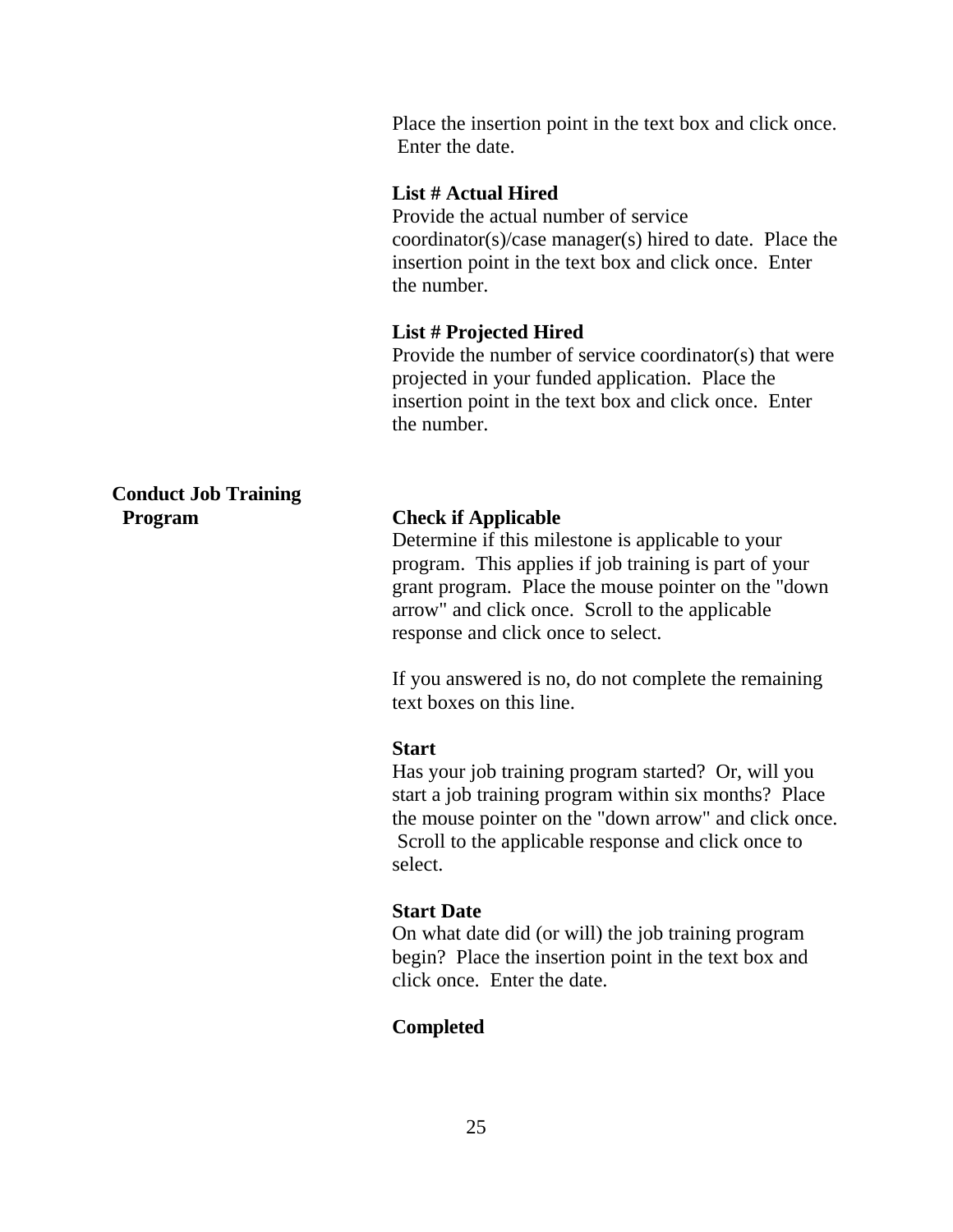Has your program completed its job training activities? Place the mouse pointer on the "down arrow" and click once. Scroll to the applicable response and click once to select.

### **Completed Date**

Provide the date on which job training program activities were completed. Place the insertion point in the text box and click once. Enter the date.

### **List # Actual Trained**

Provide the actual number of participants trained in your job training program. Place the insertion point in the text box and click once. Enter the number.

### **List # Projected Trained**

Provide the number of participants projected to be trained in the program. This number should be the same number contained in your funded proposal. Place the insertion point in the text box and click once. Enter the number.

**Conduct Job Placement Program Check if Applicable**

Determine if this milestone is applicable to your program. This milestone applies to your program if the program includes activities designed to place participants in jobs (regardless of whether the program involves job training). Place the mouse pointer on the "down arrow" and click once. Scroll to the applicable response and click once to select.

If you answered no, do not complete the remaining text boxes on this line.

### **Start**

Has your job placement program started? Or, will your program start within the next six months? Place the mouse pointer on the "down arrow" and click once.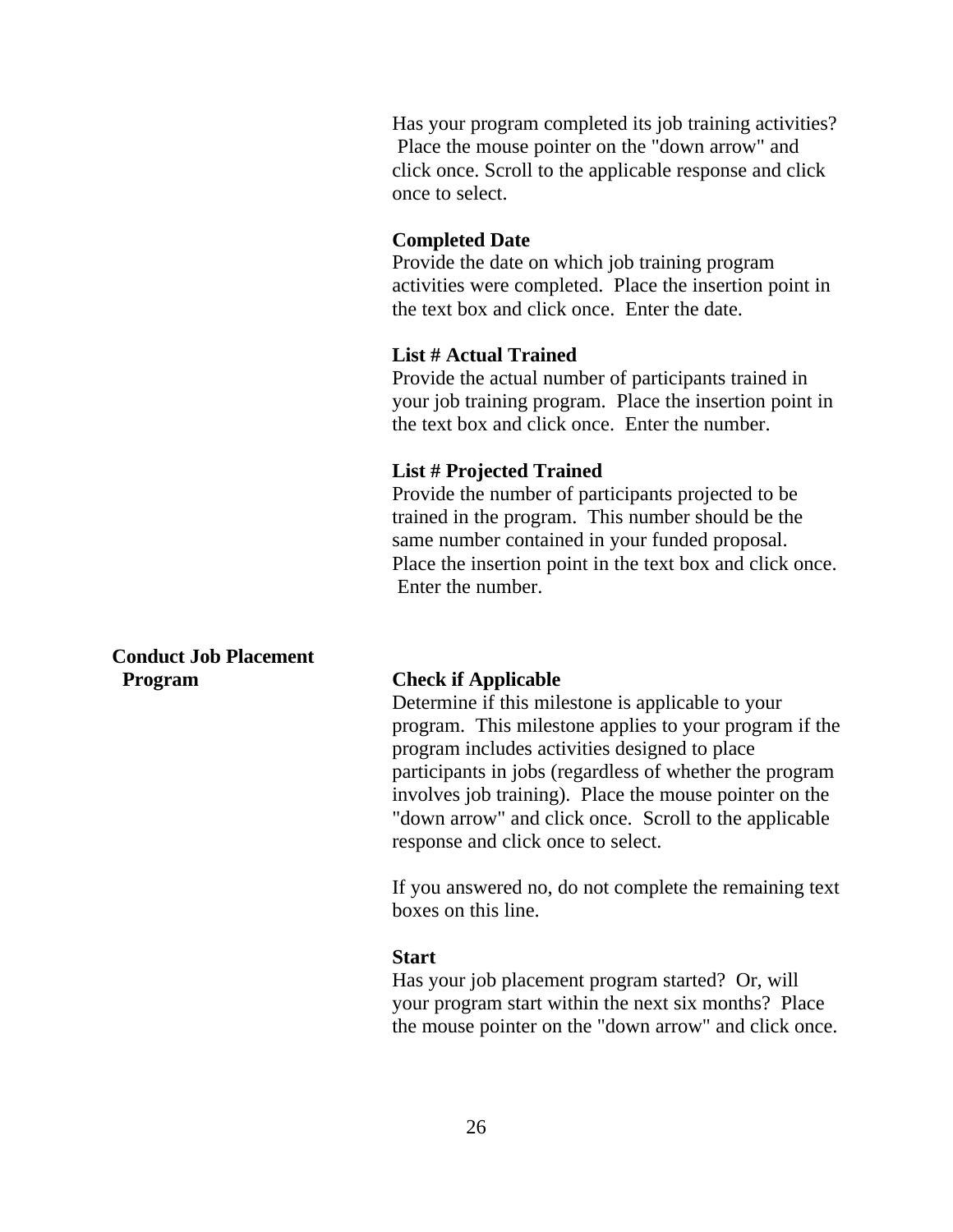Select the applicable response and click once to select.

### **Start Date**

On what date did (or will) job placement activities begin? Place the insertion point in the text box and click once. Scroll to the applicable response and click once to select.

### **Completed**

Have you completed all job placement activities? Place the mouse pointer on the "down arrow" and click once. Scroll to the applicable response and click once to select.

If you answered no, do not complete the following text box.

### **Completed Date**

If you answered yes, provide the completion date. Place the insertion in the text box and click once. Scroll to the applicable response and click once to select.

### **List # Actual Trained**

Provide the actual number of participants placed to date. Place the insertion point in the text box and click once. Enter the number.

### **List # Projected Trained**

Provide the projected number of participants for job placement. This number should be the same number contained in your funded proposal. Place the insertion point in the text box and click once. Enter the number.

**Conduct Micro Enterprise Training Check if Applicable**

Determine is this milestone is applicable to your program. Micro Enterprises are small resident owned businesses. This milestone applies if your program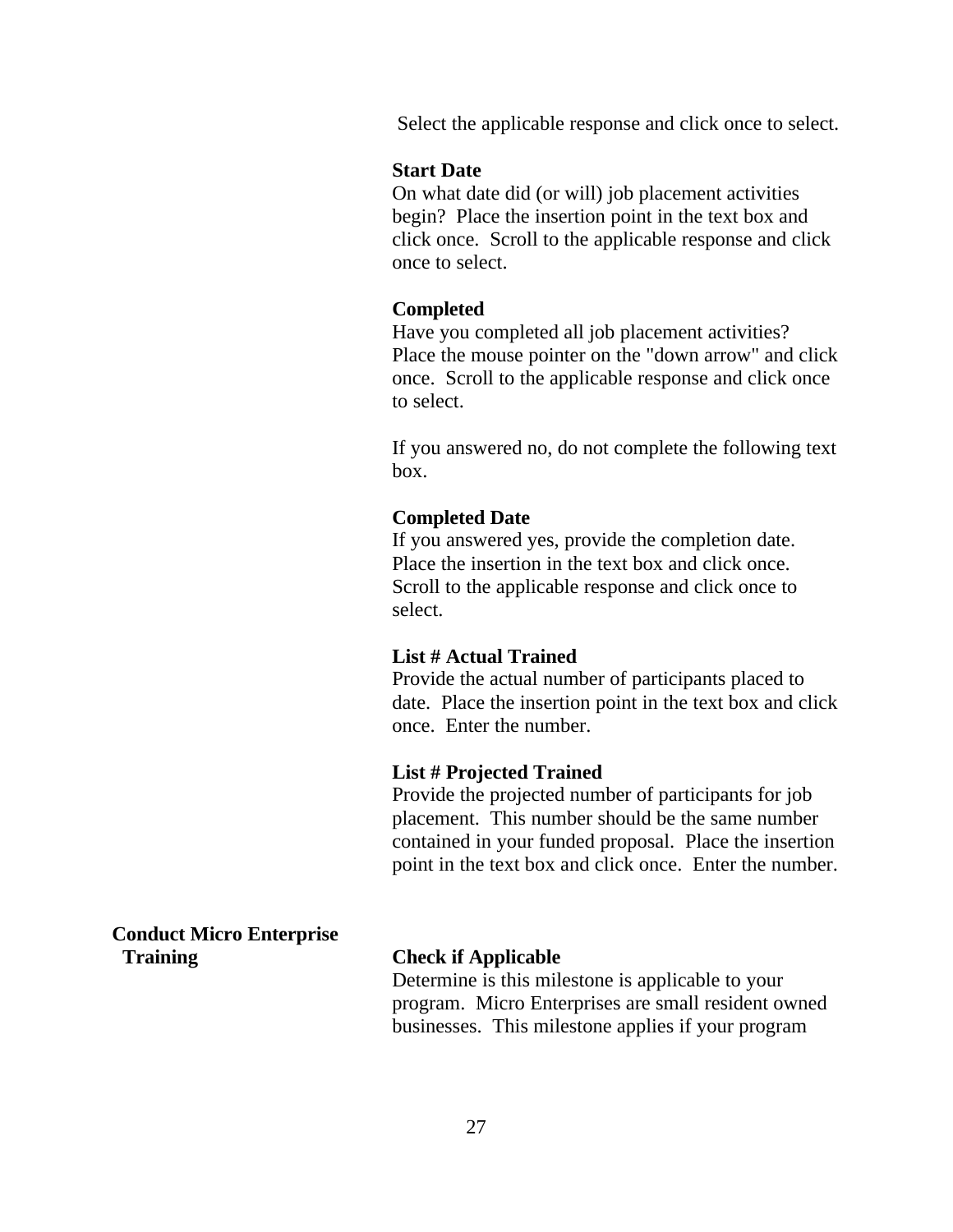includes training for residents that intend to start and operate their own businesses. Place the mouse pointer on the "down arrow" and click once. Scroll to select response and click once to make selection.

If your answer is no, disregard the remaining text boxes on this line.

### **Start**

Has your program started the micro-enterprise training activities? Or will you start activities within the next six months? Place the mouse pointer on the "down arrow" and click once. Scroll to the applicable response and click once to select.

### **Start Date**

On what date did (or will) the micro-enterprise training activities begin? Place the insertion point in the text box and click once. Enter the date.

### **Completed**

Are the micro-enterprise training activities complete? Place the mouse pointer on the "down arrow" and click once. Scroll to the applicable response and click once to select.

If you answered no, do not complete the following text box.

### **Completed Date**

If you answered yes, provide the completion date. Place the insertion point in the text box and click once. Enter the date.

### **List # Actual Trained**

Provide the actual number of micro-enterprise training program participants. Place the insertion point in the text box and click once. Enter the number.

### **List # Projected Trained**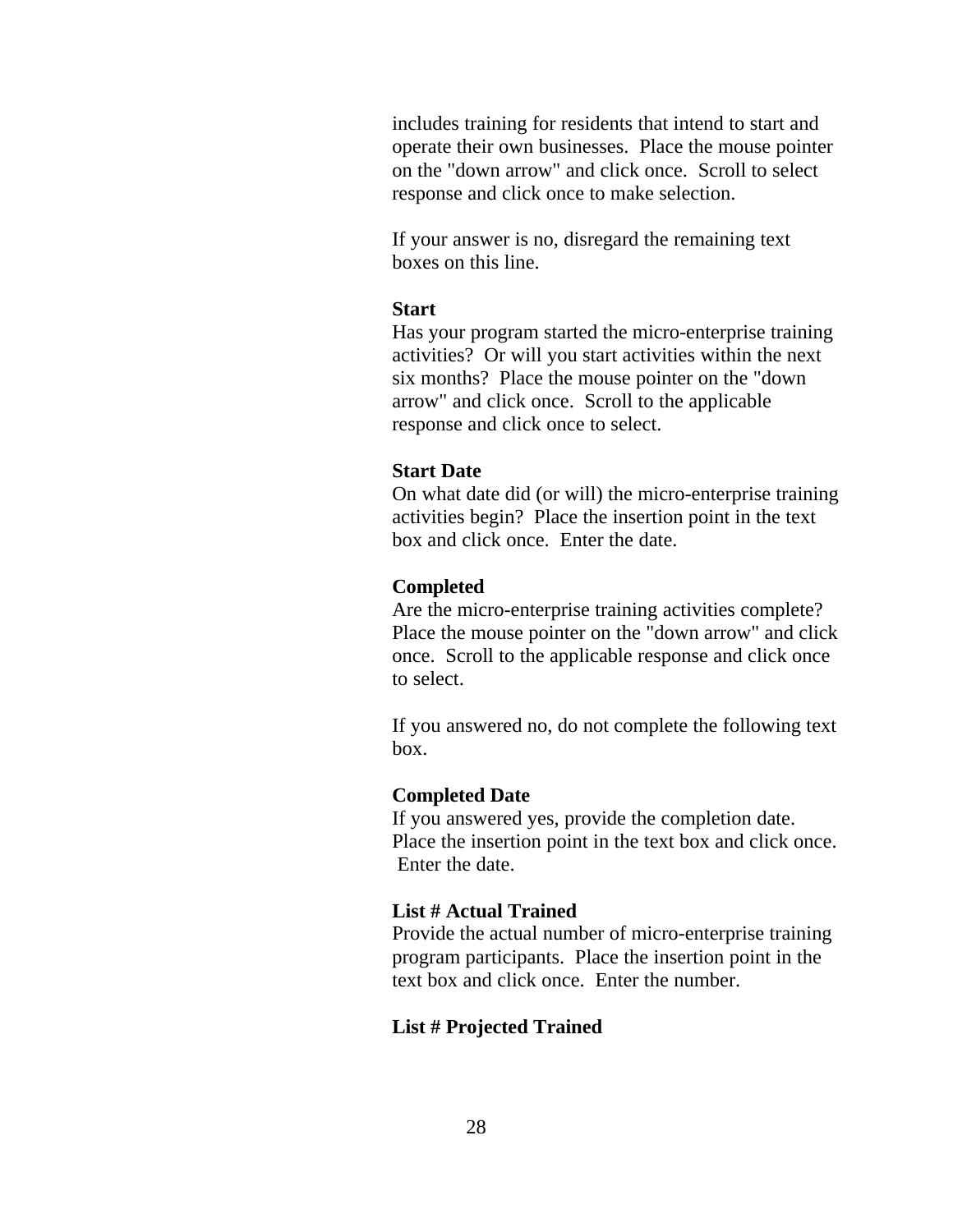Provide the number of participants projected to receive micro-enterprise training. This number should be the same number contained in your funded proposal. Place the insertion point in the text box and click once. Enter the number.

### **Negotiate Agreement with Union Check if Applicable**

Determine if this milestone is applicable to your program. This milestone would apply if your program included a joint program with a union designed to improve resident job skills or place them in jobs. An example of this would be an apprenticeship program. Place the mouse pointer on the "down arrow" and click once. Scroll to applicable response and click once to select.

If you answered no, do not complete the remaining text boxes on this line.

### **Start**

Have you started negotiations with a union pertaining to partnership activities under the program? Or, will negotiations start within the next six months? Place the mouse pointer on the "down arrow" and click once. Scroll to the applicable response and click once to select.

### **Start Date**

On what date did (or will) negotiations start? Place the insertion point in the text box and click once. Enter the date.

### **Completed**

Are union negotiations complete? Place the mouse pointer on the "down arrow" and click once. Scroll to the applicable response and click once to select.

If you answered no, do not complete the following text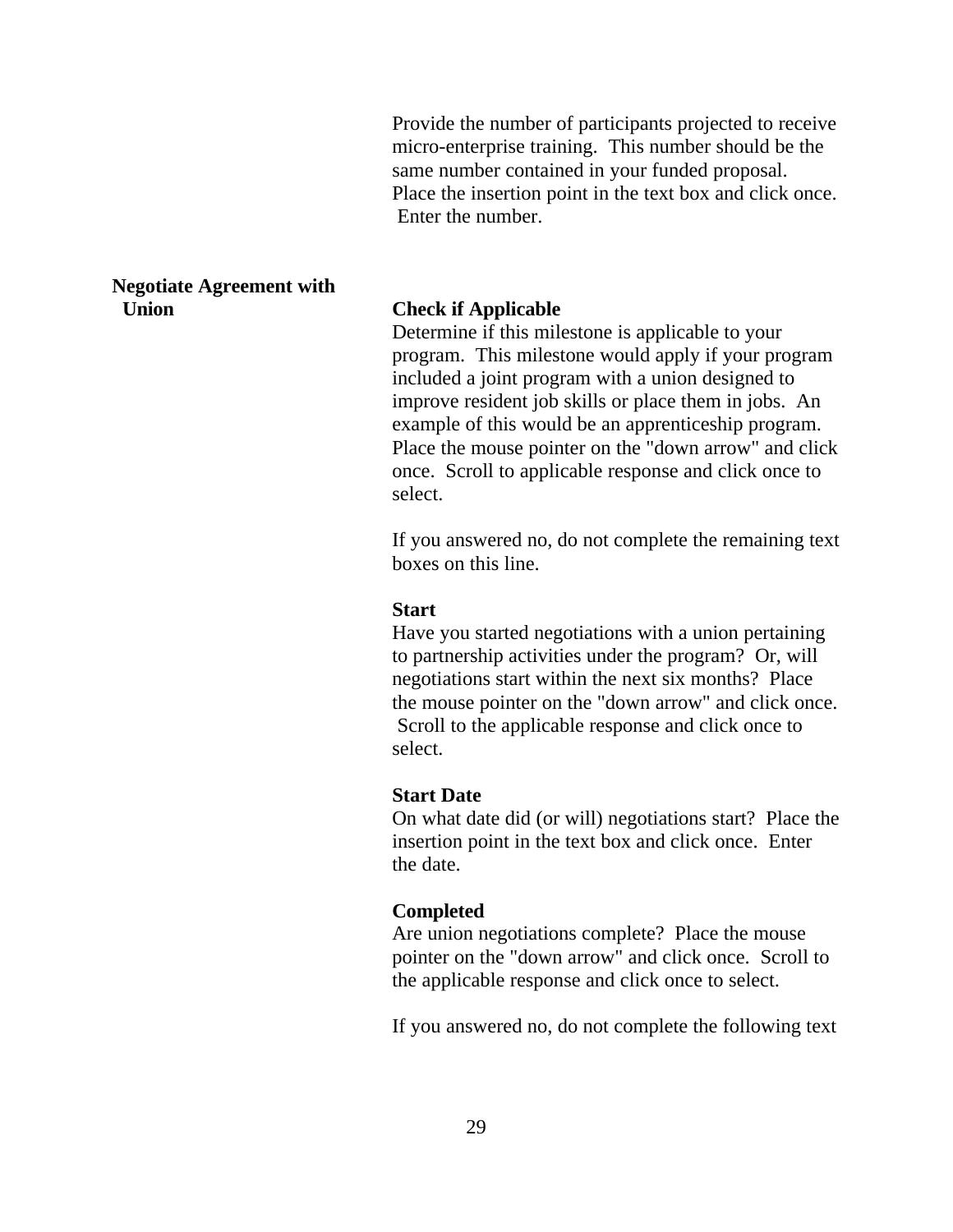box.

# **Completed Date**

If you answered yes, provide the completion date. Place the insertion point in the text box and click once. Enter the date.

# **Child Care Service Check if Applicable**

Determine if this milestone is applicable to your program. Place the mouse pointer on the "down arrow" and click once. Scroll to the applicable response and click once to select.

If you answered no, do not complete the remaining text boxes on this line.

### **Start**

Have child care services started? Or, will they start within six months? Place the mouse pointer on the "down arrow" and click once. Scroll to the applicable response and click once to select.

### **Start Date**

On what date did (or will) child care services begin? Place the insertion point in the text box and click once. Enter the date.

### **Completed**

Are child care services complete? Place the mouse pointer on the "down arrow" and click once. Scroll to the applicable response and click once to select.

If you answered no, do not complete the following text box.

### **Completed Date**

If you answered yes, provide the completion date. Place the insertion point in the text box and click once. Enter the date.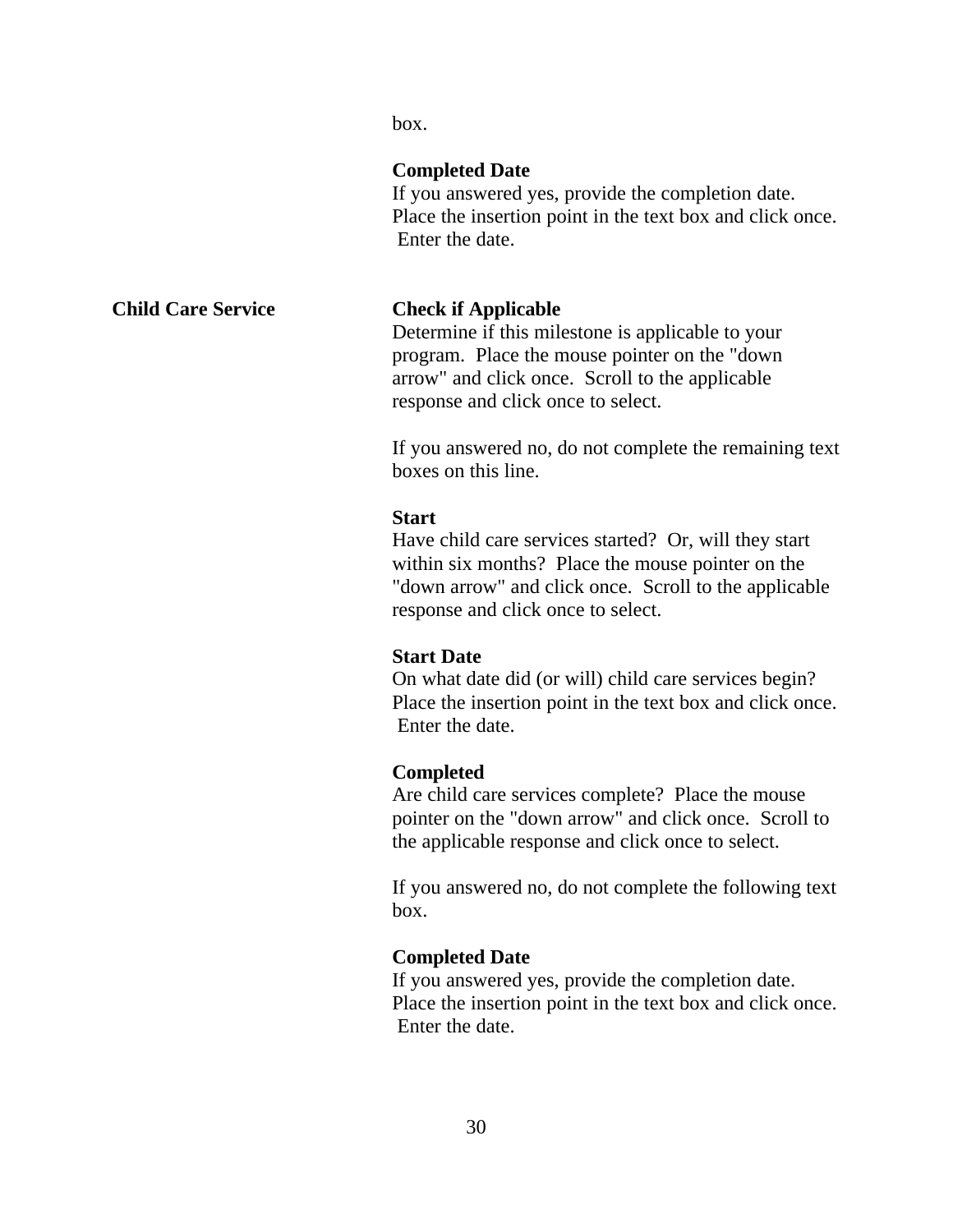### **# of Actual Participants**

Provide the actual number of children that are currently receiving child care services. Place the insertion point in the text box and click once. Enter the number.

### **# of Projected Participants**

Provide the number of children projected to receive child care services. This number should be the same number contained in your funded proposal. Place the insertion point in the text box and click once. Enter the number.

### **Computer Skills Training Check if Applicable**

Determine if this milestone is applicable to your program. This milestone would include training for program participants designed to increase their computer skills to become more employable. Place the mouse pointer on the "down arrow" and click once. Scroll to the applicable response and click once to select.

If you answered no, do not complete the remaining text boxes on this line.

### **Start**

Have computer skills training started? Or, will training start within the next six months? Place the mouse pointer on the "down arrow" and click once. Scroll to the applicable response and click once to select.

### **Start Date**

On what date did (or will) the computer skills training activities begin? Place the insertion point in the text box and click once. Enter the start.

### **Completed**

Is the training complete? Place the mouse pointer on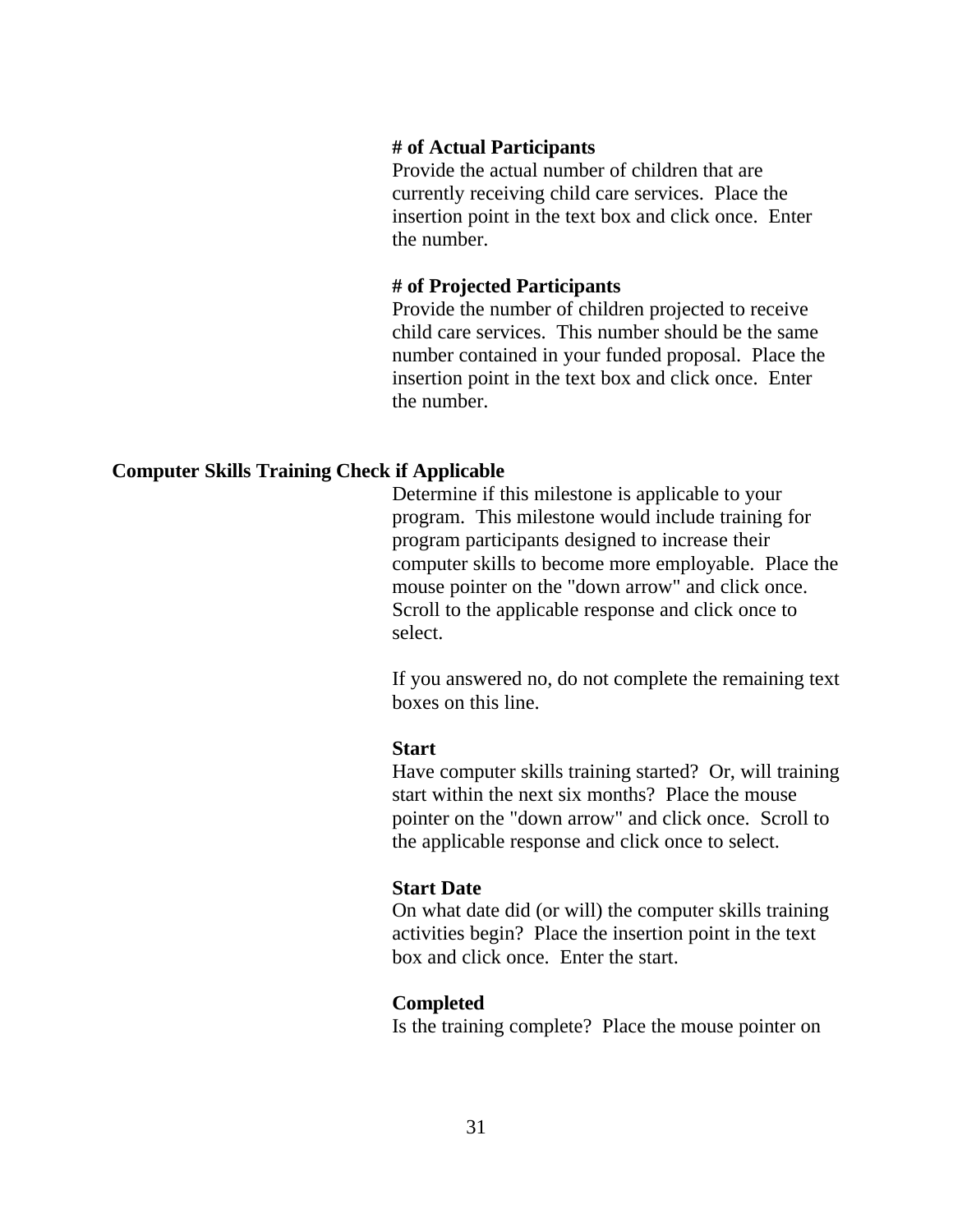the "down arrow" and click once. Scroll to the applicable response and click once to select.

If you answered no, do not complete the following text box.

### **Completed Date**

If you answered yes, provide the completion date. Place the insertion point in the text box and click once. Enter the date.

### **# of Actual Participants**

Provide the actual number of computer skills training program participants. Place the insertion point in the text box and click once. Enter the number.

### **# of Projected Participants**

Provide the number of participants projected to receive computer skills training. This number should be the same number contained in your funded proposal. Place the insertion point in the text box and click once. Enter the number.

### **GED Check if Applicable**

Determine if this milestone is applicable to your program. This milestone refers to training programs to obtain a high school "graduate equivalency diploma" (GED). Place the mouse pointer on the "down arrow" and click once. Scroll to the applicable response and click once to select.

If you answered no, do not complete the remaining text boxes on this line.

### **Start**

Have you started a GED program? Or, do you plan to start a GED program within the next six months? Place the mouse pointer on the "down arrow" and click once. Scroll to the applicable response and click once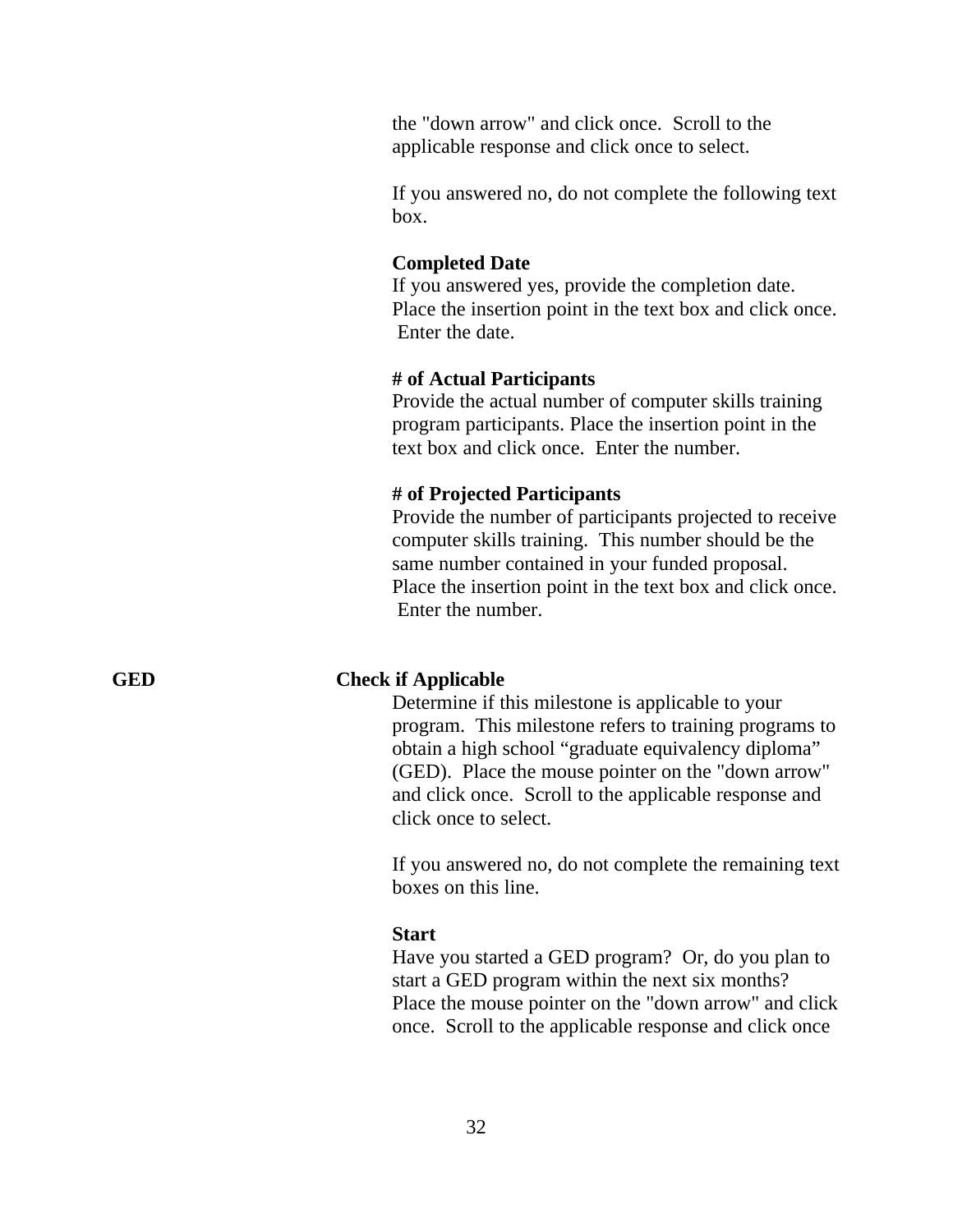to select.

### **Start Date**

On what date did (or will) the GED program begin? Place the insertion point in the text box and click once. Enter the date.

### **Completed**

Is the GED program complete? Place the mouse pointer on the "down arrow" and click once. Scroll to the applicable response and click once to select.

If you answered no, do not complete the following text box.

### **Completed Date**

If you answered yes, provide the completion date. Place the insertion point in the text box and click once. Enter the date.

### **# of Actual Participants**

Provide the actual number of GED program participants. Place the insertion point in the text box and click once. Enter the number.

### **# of Projected Participants**

Provide the number of persons projected to participate in a GED program. This number should be the same number contained in your funded proposal. Place the insertion point in the text box and click once. Enter the number.

# **Secondary Education Check if Applicable** Determine if this milestone is applicable to your program. Place the mouse pointer on the "down arrow" and click once. Scroll to the applicable response and click once to select.

If you answered no, do not complete the remaining text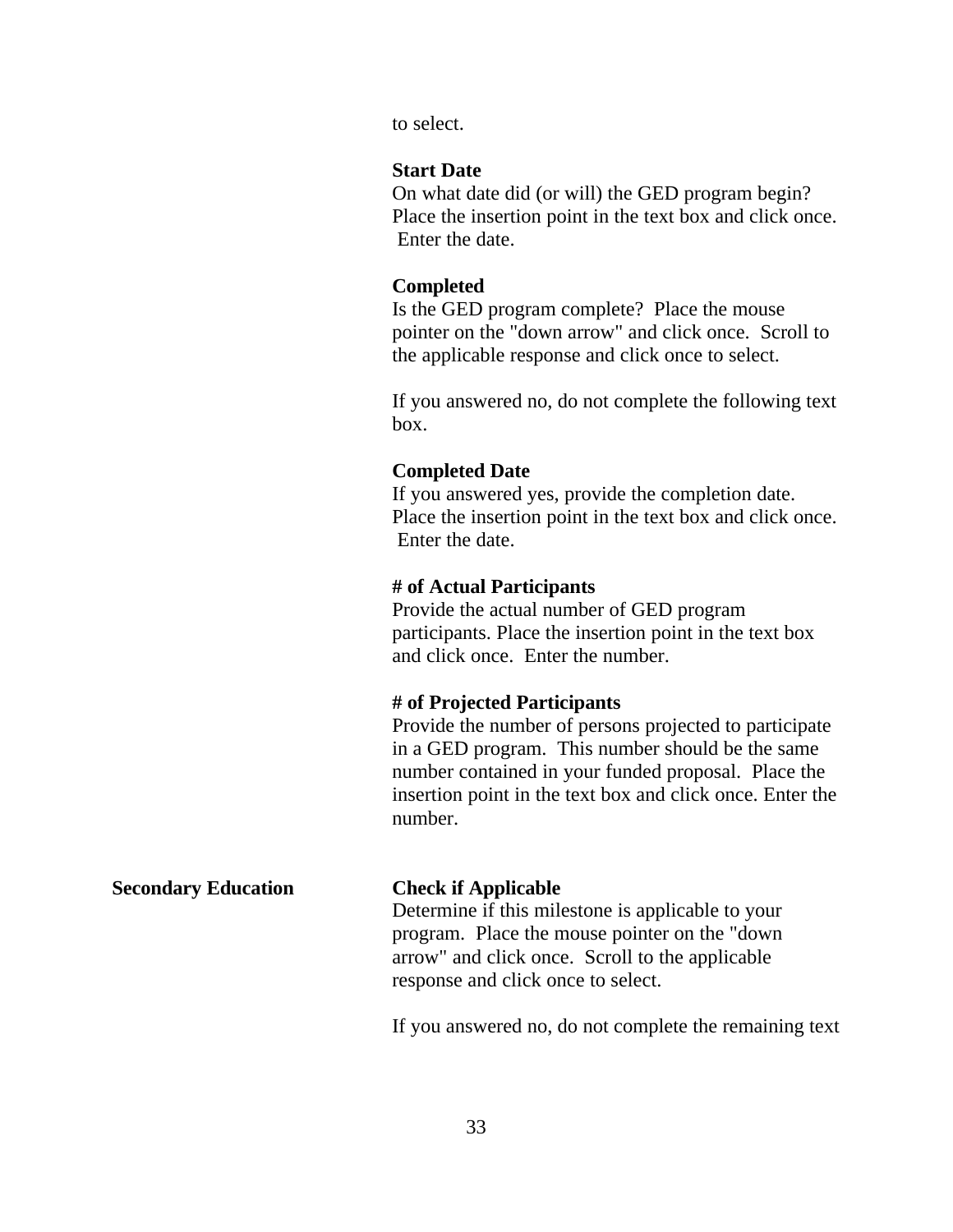boxes on this line.

### **Start**

Does your program currently provide secondary education activities? Or, will your program provide the activities within the next six months? Place the mouse pointer on the "down arrow" and click once. Scroll to the applicable response and click once to select.

### **Start Date**

On what date did (or will) the activities begin? Place the insertion point in the text box and click once. Enter the date.

### **Completed**

Are the secondary education activities complete? Place the mouse pointer on the "down arrow" and click once. Scroll to the applicable response and click once to select.

If you answered no, do not complete the following text box.

### **Completed Date**

If you answered yes, provide the completion date. Place the insertion point in the text box and click once. Enter the date.

### **# of Actual Participants**

Provide the actual number of persons currently participating in secondary education activities. Place the insertion point in the text box and click once. Enter the number.

### **# of Projected Participants**

Provide the number of persons projected to participate in secondary education activities. This number should be the same number contained in your funded proposal. Place the mouse pointer in the insertion box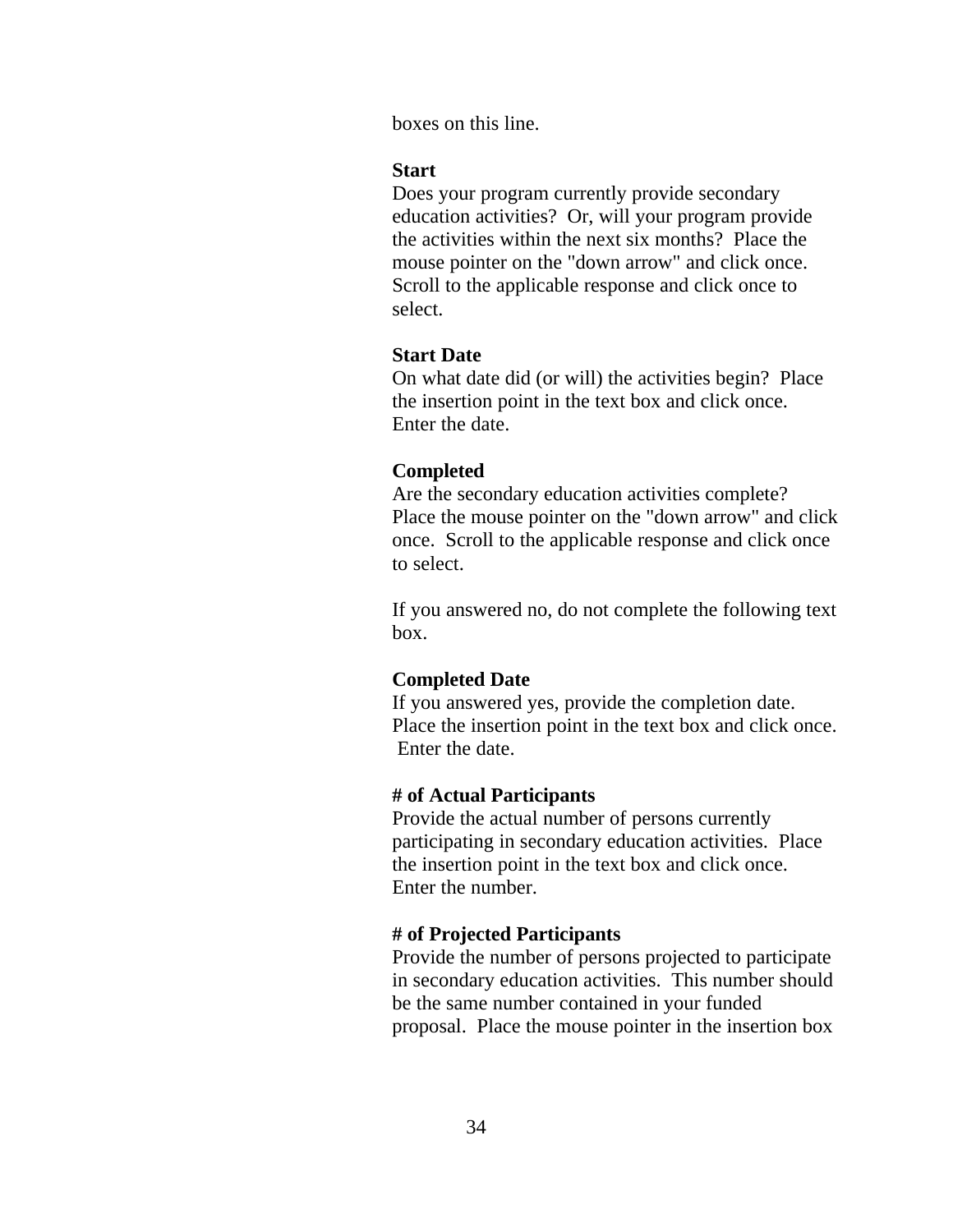and click once. Enter the number.

### **Post-Secondary Education Check if Applicable**

Determine if this milestone is applicable to your program. Place the mouse pointer on the "down arrow" and click once. Scroll to the applicable response and click once to select.

If you answered no, do not complete the remaining text boxes on this line.

### **Start**

Does your program provide post-secondary education activities? Or, will the activities be provided within the next six months? Place the mouse pointer on the "down arrow" and click once. Scroll to the applicable response and click once to select.

### **Start Date**

On what date did (or will) the activities begin? Place the insertion point in the text box and click once. Enter the date.

### **Completed**

Are the post-secondary education activities complete? Place the mouse pointer on the "down arrow" and click once. Scroll to the applicable response and click once to select.

If you answered no, do not complete the following text box.

### **Completed Date**

If you answered yes, provide the completion date. Place the insertion point in the text box and click once. Enter the date.

### **# of Actual Participants**

Provide the actual number of persons currently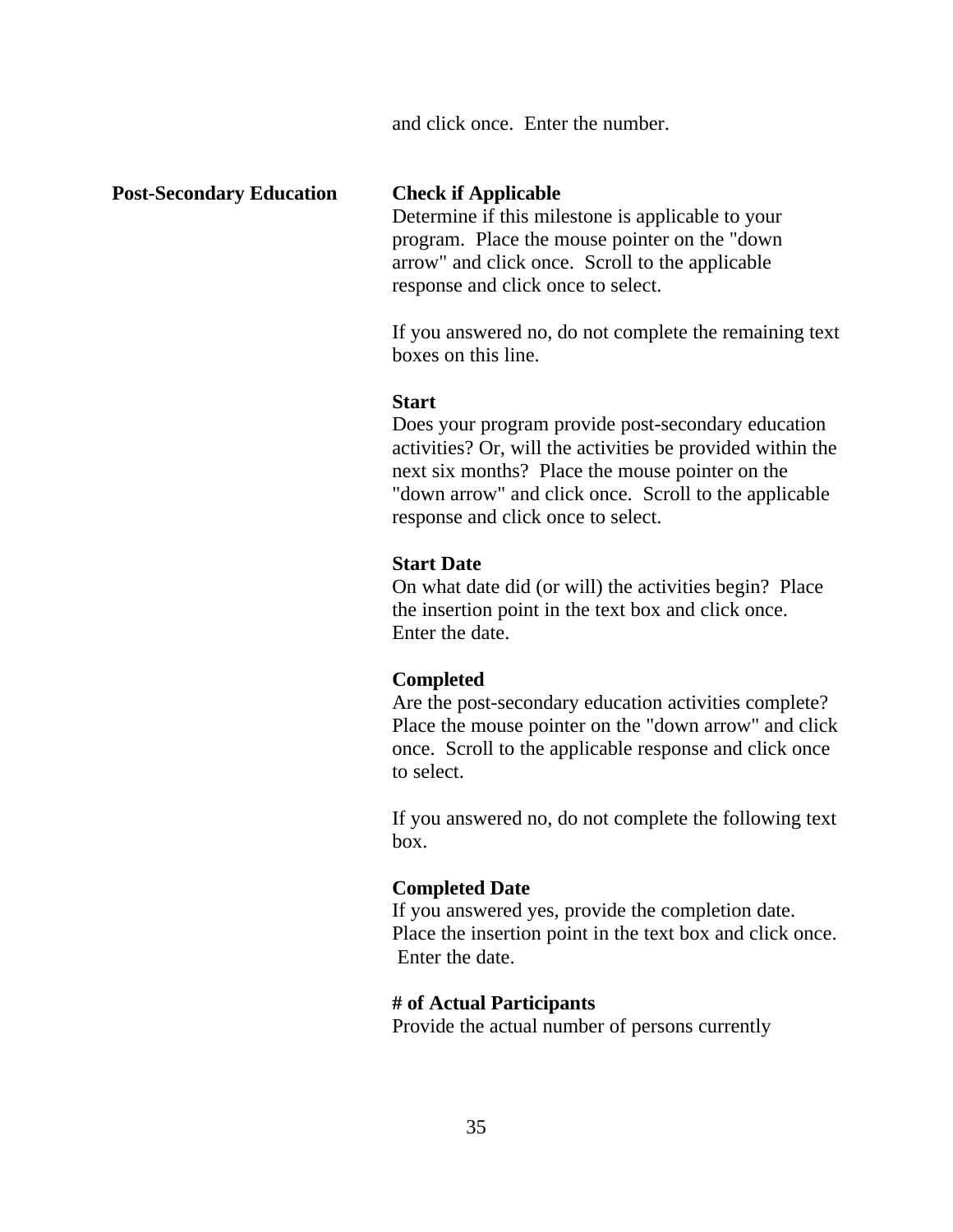participating in post-secondary education activities. Place the insertion point in the text box and click once. Enter the number.

### **# of Projected Participants**

Provide the number of persons projected to participate in post-secondary education activities. This number should be the same number contained in your funded proposal. Place the mouse pointer in the insertion box and click once. Enter the number.

### **Transportation Check if Applicable**

Determine if this milestone is applicable to your program. This milestone would apply if your program will include transportation services. These services might include either reverse commute services that provide transportation to job locations or transportation services that assist the elderly or persons with disabilities to be able to get to supportive service locations. Place the mouse pointer on the "down arrow" and click once. Scroll to the applicable response and click once to select.

If you answered no, do not complete the remaining text boxes on this line.

### **Start**

Does your program currently provide transportation services? Or, will your program provide the services within the next six months? Place the mouse pointer on the "down arrow" and click once. Scroll to the applicable response and click once to select.

### **Start Date**

On what date did (or will) the transportation services begin? Place the insertion point in the text box and click once. Enter the date.

### **Completed**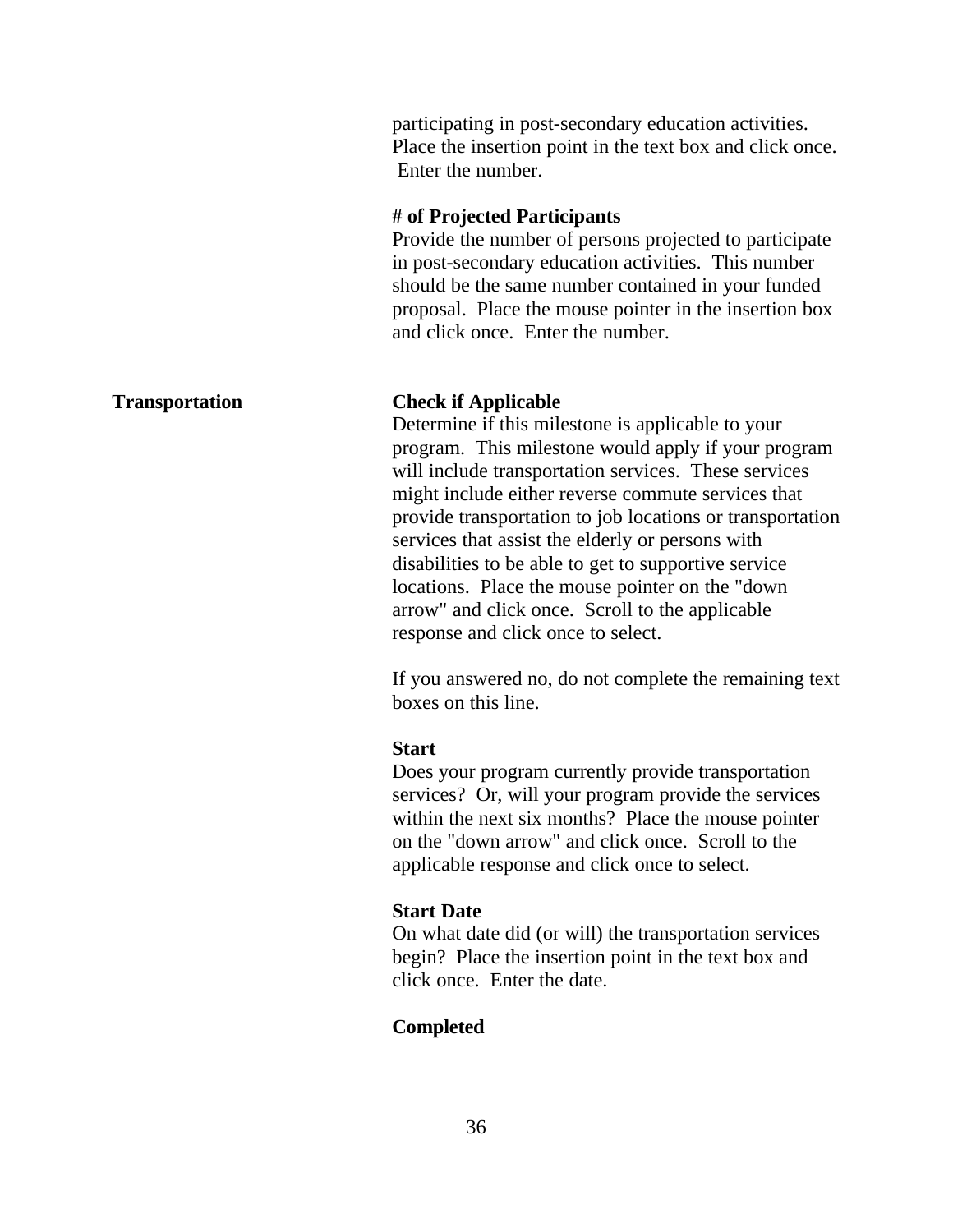Are the transportation services complete? Place the mouse pointer on the "down arrow" and click once. Scroll to the applicable response and click once to select.

If you answered no, do not complete the following text box.

### **Completed Date**

If you answered yes, provide the completion date. Place the insertion point in the text box and click once. Enter the date.

### **# of Actual Participants**

Provide the actual number of persons receiving transportation services under the program. You should not double count people that take multiple trips. If one person takes one trip and another takes 5 trips, there are two actual participants. Place the insertion point in the text box and click once. Enter the number.

### **# of Projected Participants**

Provide the number of persons projected to receive transportation services under the program. This number should be the same number contained in your funded proposal. Place the mouse pointer in the insertion box and click once. Enter the number.

**Youth Education/Tutoring Check if Applicable**

Determine if this milestone is applicable to your program. Place the mouse pointer on the "down arrow" and click once. Scroll to the applicable response and click once to select.

If you answered no, do not complete the remaining text boxes on this line.

### **Start**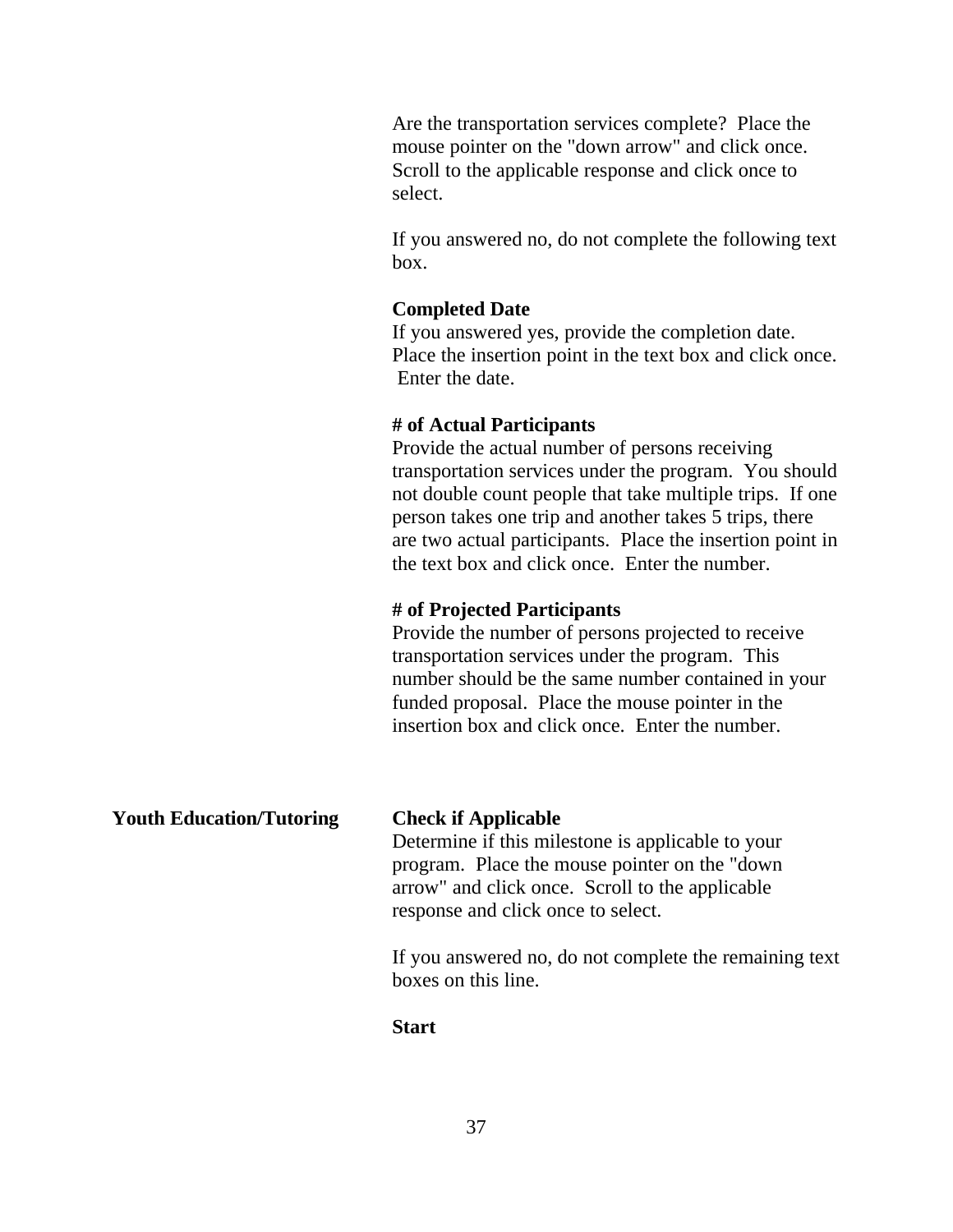Does your program currently provide youth education/tutoring activities? Or, will the activities start within the next six months? Place the mouse pointer on the "down arrow" and click once. Scroll to the applicable response and click once to select.

### **Start Date**

On what date did (or will) the education/tutoring activities begin? Place the insertion point in the text box and click once. Enter the date.

### **Completed**

Are the education/tutoring activities complete? Place the mouse pointer on the "down arrow" and click once. Scroll to the applicable response and click once to select.

If you answered no, do not complete the following text box.

### **Completed date**

If you answered yes, provide the completion date. Place the insertion point in the text box and click once. Enter the date.

### **# of Actual Participants**

Provide the actual number of youth participating in education/tutoring activities. Place the insertion point in the text box and click once. Enter the number.

### **# of Projected Participants**

Provide the number of youth projected to participate in the education/tutoring activities. This number should be the same number contained in your funded proposal. Place the mouse pointer in the insertion box and click once. Enter the number.

**Youth Recreational/ Check if Applicable**

**Cultural Activities** Determine if this milestone is applicable to your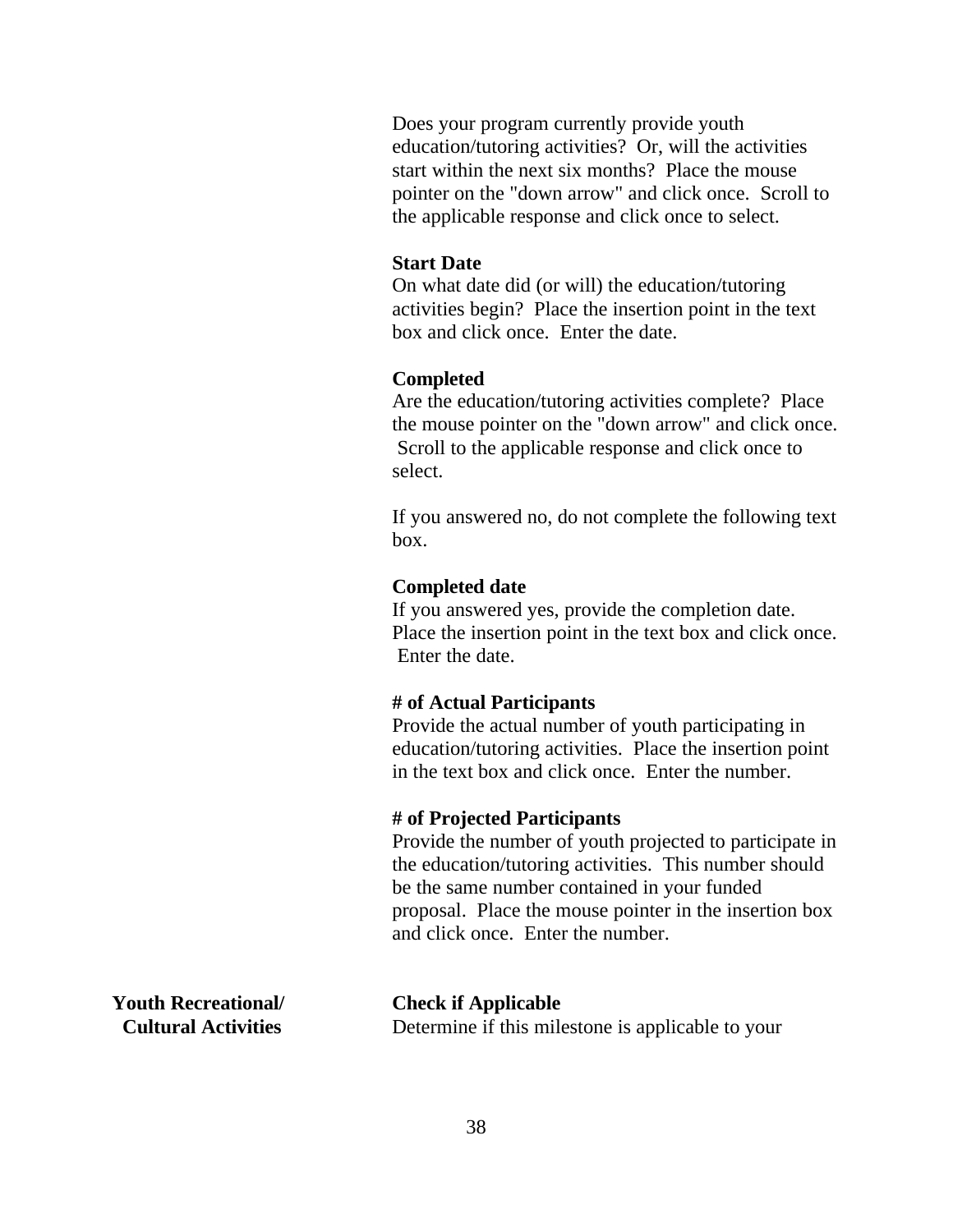program. Place the mouse pointer on the "down arrow" and click once. Scroll to the applicable response and click once to select.

If you answered no, do not complete the remaining text boxes on this line.

### **Start**

Has your program started youth oriented recreational/cultural activities. Or, will the activities start within the next six months? Place the mouse pointer on the "down arrow" and click once. Scroll to the applicable response and click once to select.

### **Start Date**

On what date did (or will) the recreational/cultural activities begin? Place the insertion point in the text box and click once. Enter the date.

### **Completed**

Are the recreational/cultural activities complete? Place the mouse pointer on the "down arrow" and click once. Scroll to the applicable response and click once to select.

If you answered no, do not complete the following text box.

### **Completed Date**

If you answered yes, provide the completion date. Place the insertion point in the text box and click once. Enter the date.

### **# of Actual Participants**

Provide the actual number of youth participating in recreational/cultural activities. Do not double count. If one person participates in one recreational/cultural activity and another participates in 5 activities, there are two actual participants. Place the insertion point in the text box and click once. Enter the number.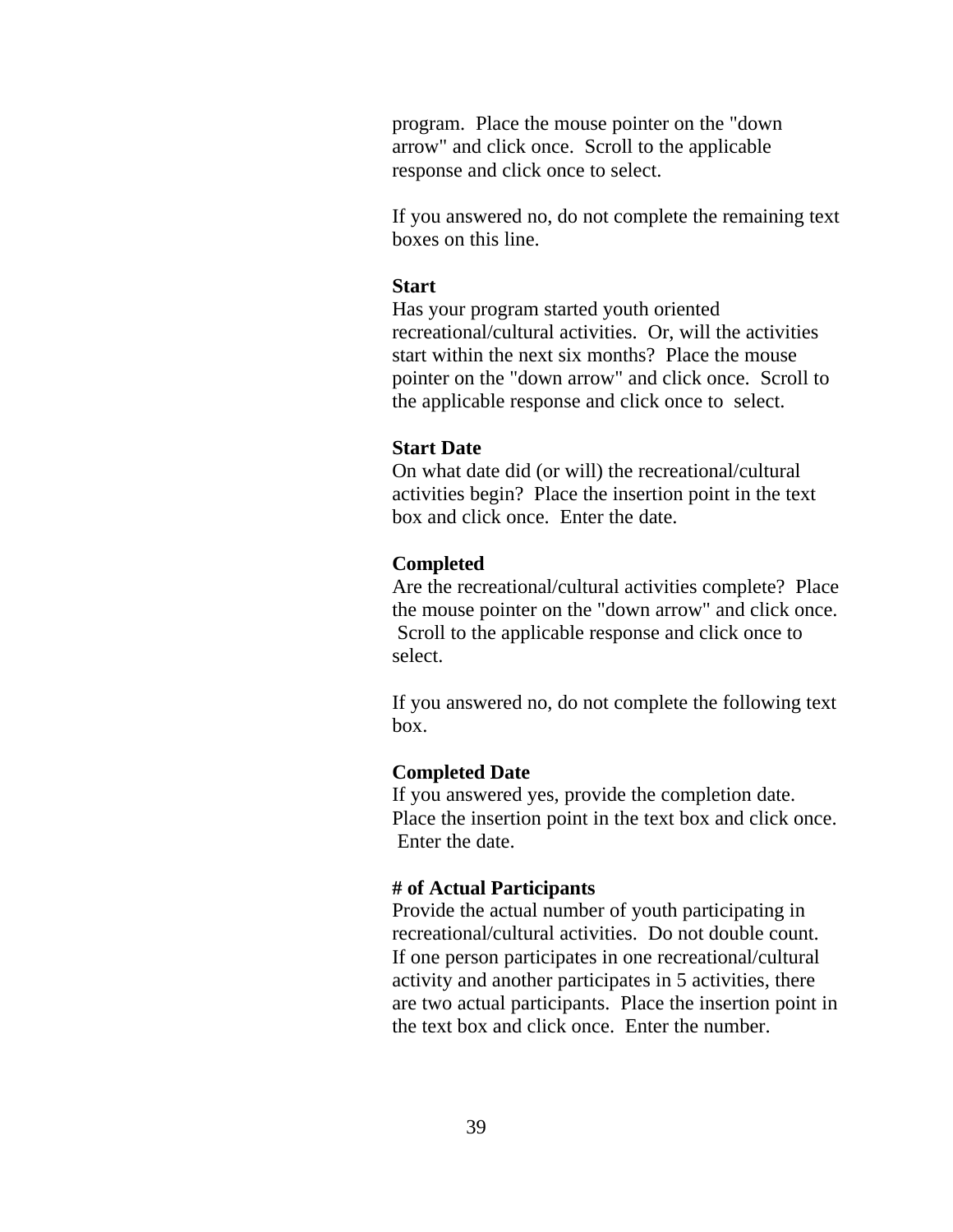### **# of Projected Participants**

Provide the number of youth projected to participate in the recreational/cultural activities. This number should be the same number contained in your funded proposal. Place the mouse pointer in the insertion box and click once. Enter the number.

### **Youth Mentoring Check if Applicable**

 Determine if this milestone is applicable to your program. Place the mouse pointer on the "down arrow" and click once. Scroll to the applicable response and click once to select.

> If you answered no, do not complete the remaining text boxes on this line.

### **Start**

Has your program started a youth mentoring program? Or, will it start a mentoring program within the next six months? Place the mouse pointer on the "down arrow" and click once. Scroll to the applicable response and click once to select.

### **Start Date**

On what date did (or will) the youth mentoring program start? Place the insertion point in the text box and click once. Enter the date.

### **Completed**

Are the youth mentoring activities complete? Place the mouse pointer on the "down arrow" and click once. Scroll to the applicable response and click once to select.

If you answered no, do not complete the following text box.

### **Completed Date**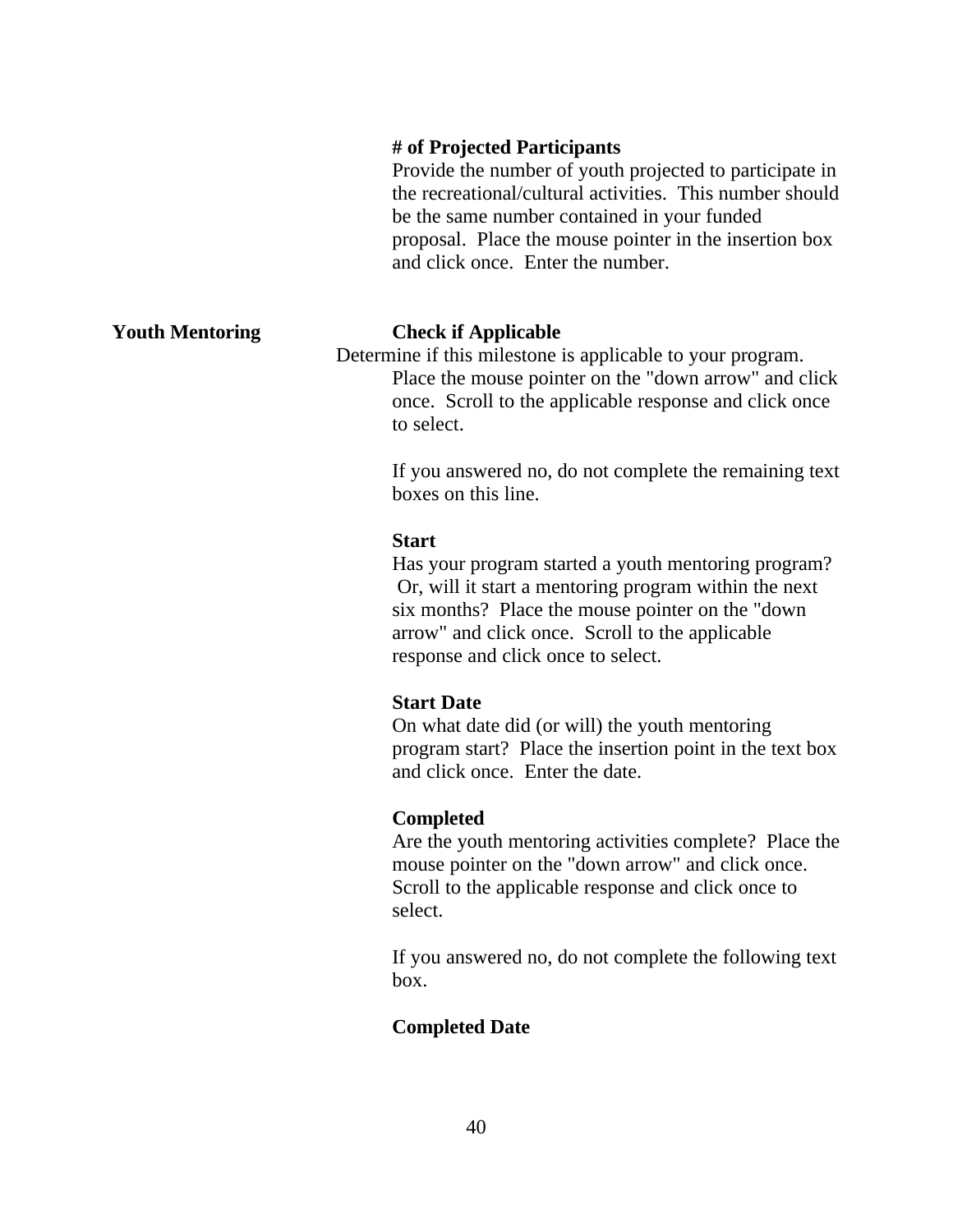If you answered yes, provide the completion date. Place the insertion point in the text box and click once. Enter the date.

### **# of Actual Participants**

Provide the actual number of youth served by the youth mentoring program. Do not double count. If one person participates in one mentoring activity and another participates in 5 activities, there are two actual participants. Place the insertion point in the text box and click once. Enter the number.

### **# of Projected Participants**

Provide the number of youth projected to be served by the youth mentoring program. This number should be the same number contained in your funded proposal. Place the mouse pointer in the insertion box and click once. Enter the number.

# **Parenting/Family Support Check if Applicable**

**Programs** Determine if this milestone is applicable to your program. Place the mouse pointer on the "down arrow" and click once. Scroll to the applicable response and click once to select.

> If you answered no, do not complete the remaining text boxes on this line.

### **Start**

Have parenting/family support programs started? Or, will the programs start within the next six months? Place the mouse pointer on the "down arrow" and click once. Scroll to the applicable response and click once to select.

### **Start Date**

On what date did (or will) the parenting/family support program(s) start? Place the insertion point in the text box and click once. Enter the date.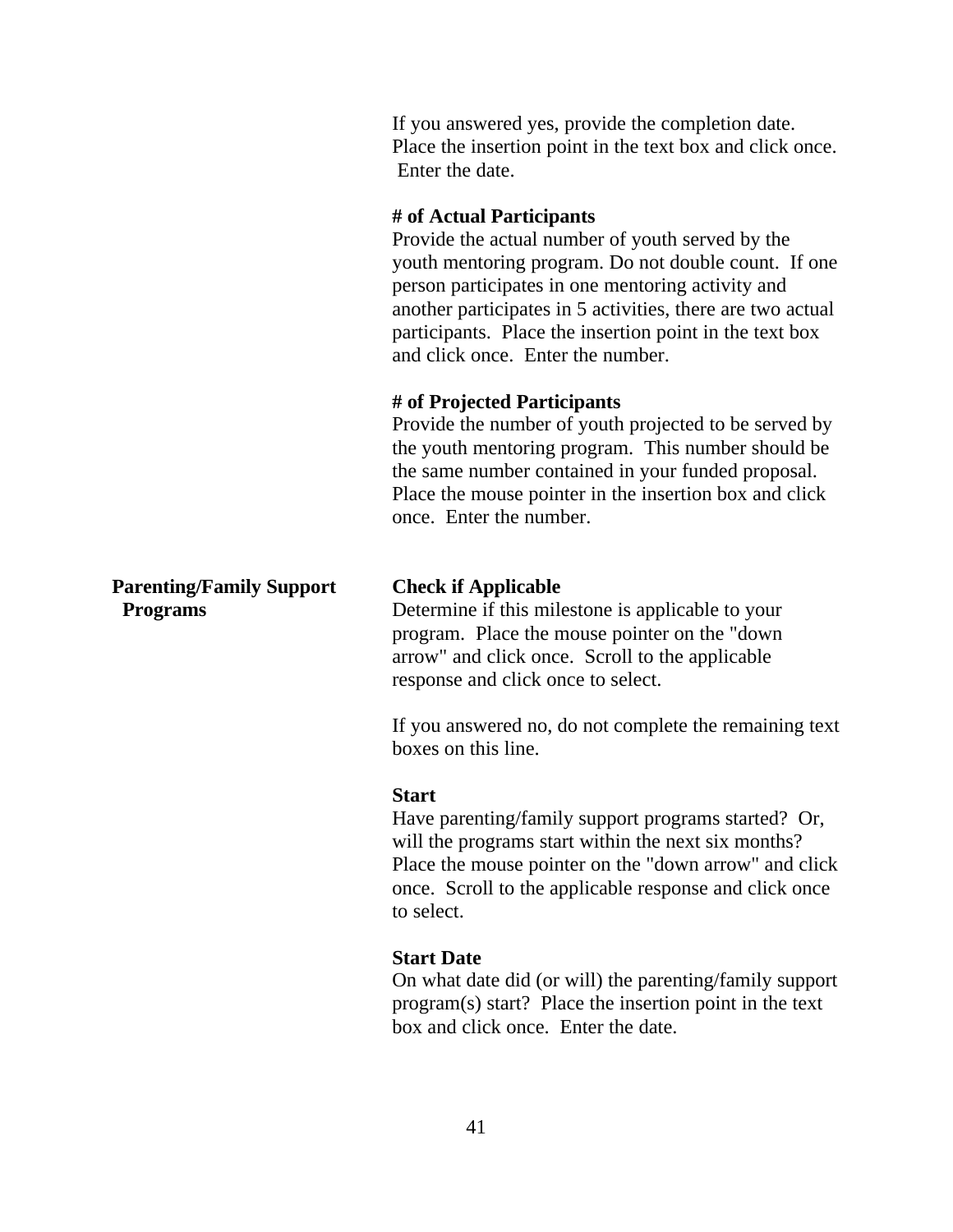### **Completed**

Are the programs complete? Place the mouse pointer on the "down arrow" and click once. Scroll to the applicable response and click once to select.

If you answered no, do not complete the following text box.

### **Completed Date**

If you answered yes, provide the completion date. Place the insertion point in the text box and click once. Enter the date.

### **# of Actual Participants**

Provide the actual number of persons currently participating in the parenting/family support programs. Do not double count. If one person participates in one parenting/family support activity and another participates in 5 activities, there are two actual participants. Place the insertion point in the text box and click once. Enter the number.

### **# of Projected Participants**

Provide the number of persons projected to participate in the parenting/family support programs. This number should be the same number contained in your funded proposal. Place the mouse pointer in the text box and click once. Enter the number.

| <b>Substance Abuse Counseling/</b><br><b>Treatment</b> | <b>Check if Applicable</b><br>Determine if this milestone is applicable to your<br>program. Place the mouse pointer on the "down"<br>arrow" and click once. Scroll to the applicable |
|--------------------------------------------------------|--------------------------------------------------------------------------------------------------------------------------------------------------------------------------------------|
|                                                        | response and click once to select.                                                                                                                                                   |
|                                                        | If you encycled no do not complete the remaining to                                                                                                                                  |

If you answered no, do not complete the remaining text boxes on this line.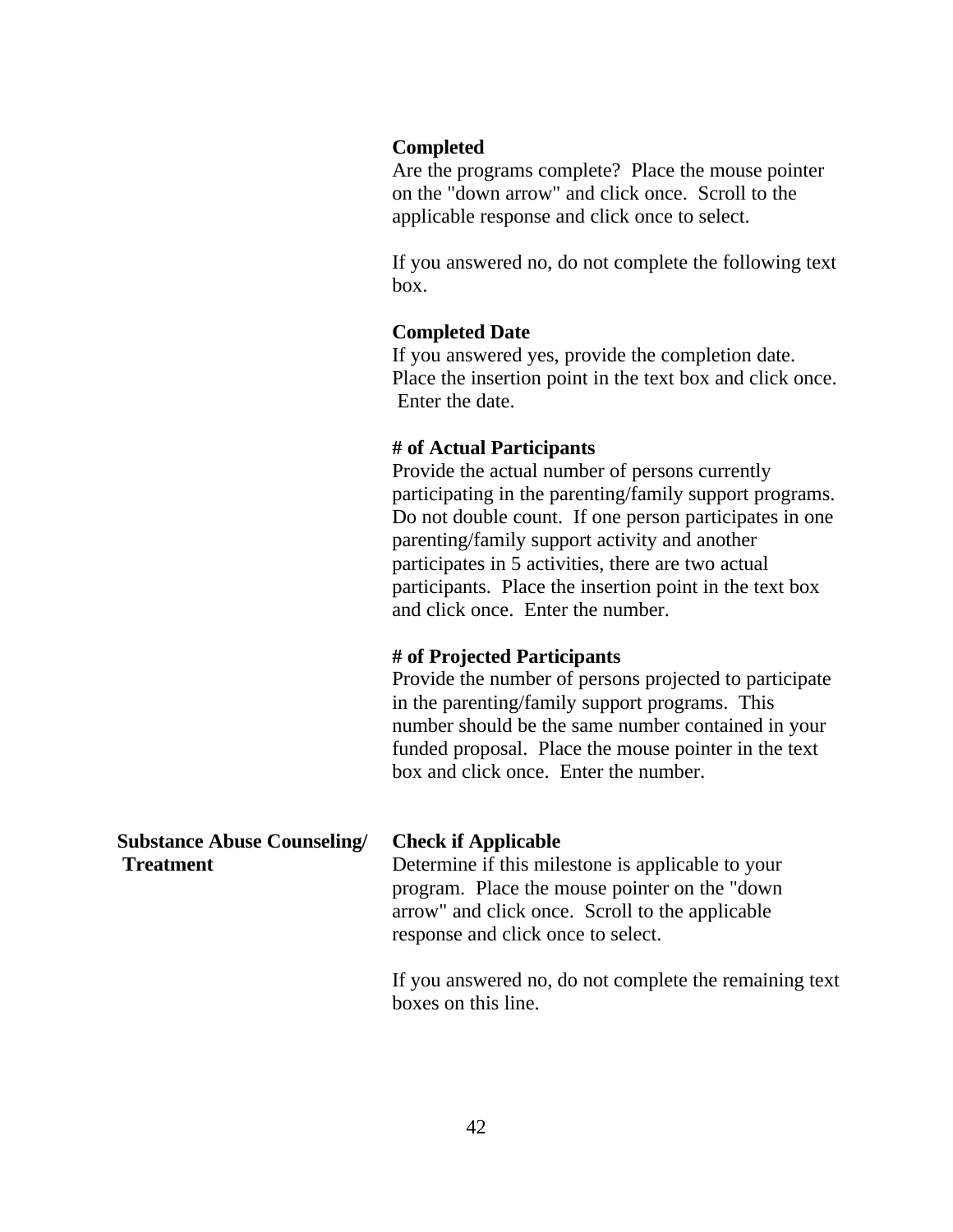### **Start**

Have you started a substance abuse

counseling/treatment program(s)? Or, will you start a program within the next six months? Place the mouse pointer on the "down arrow" and click once. Scroll to the applicable response and click once to select.

### **Start Date**

On what date did (or will) the substance abuse counseling/treatment program(s) start? Place the insertion point in the text box and click once. Enter the date.

### **Completed**

Are the programs complete? Place the mouse pointer on the "down arrow" and click once. Scroll to the applicable response and click once to make select.

If you answered no, do not complete the following text box.

### **Completed Date**

If you answered yes, provide the completion date. Place the insertion point in the text box and click once. Enter the date.

### **# of Actual Participants**

Provide the actual number of persons currently participating in the substance abuse counseling/treatment programs. Do not double count. If one person participates in one substance abuse activity and another participates in 5 activities, there are two actual participants. Place the insertion point in the text box and click once. Enter the number.

### **# of Projected Participants**

Provide the number of persons projected to participate in the substance abuse counseling/treatment programs. This number should be the same number contained in your funded proposal. Place the mouse pointer in the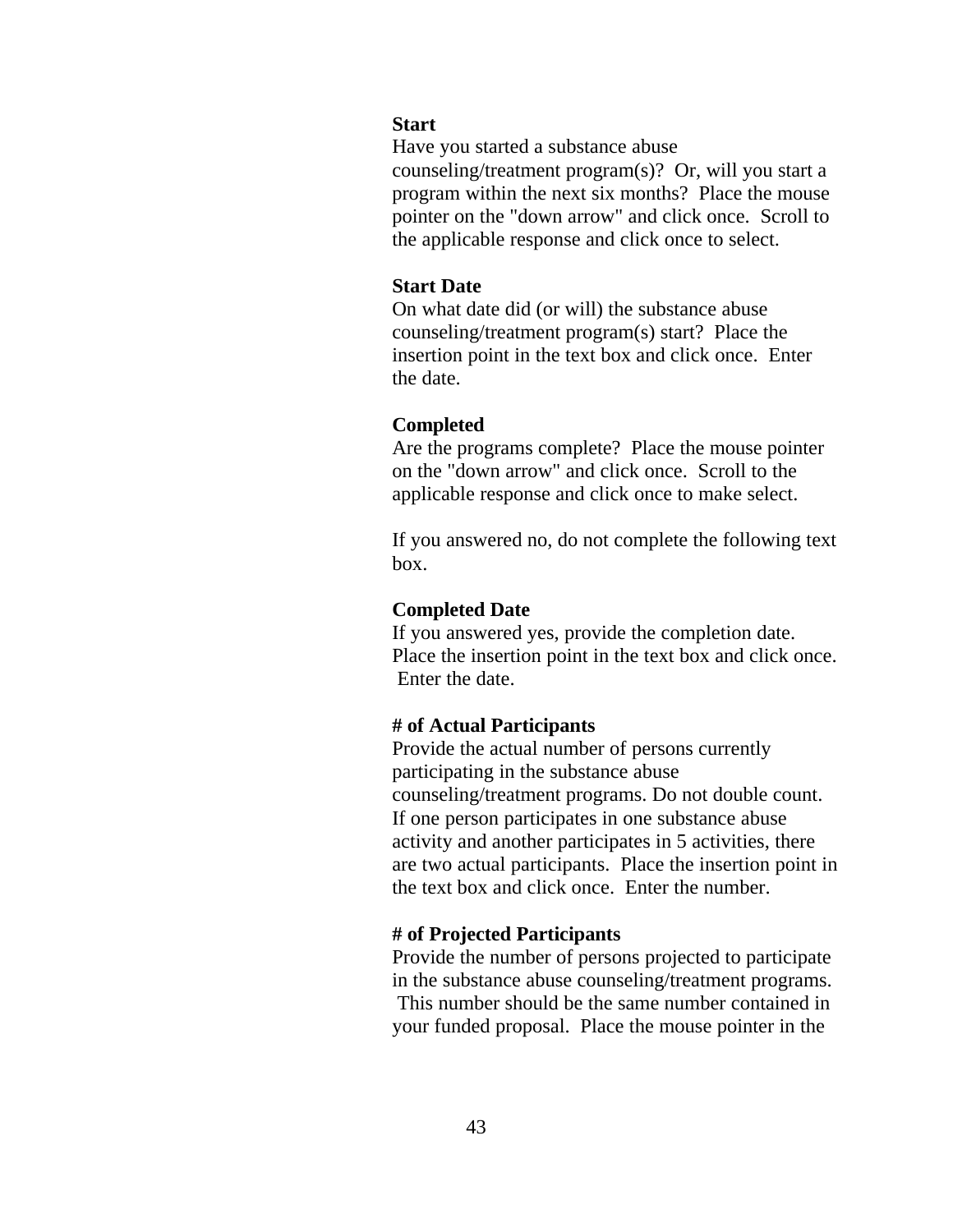text box and click once. Enter the number.

### **Resident Anti-Crime Patrols Check if Applicable**

 Determine if this milestone is applicable to your program. Place the mouse pointer on the "down arrow" and click once. Scroll to the applicable response and click once to select.

If you answered no, do not complete the remaining text boxes on this line.

### **Start**

Have resident anti-crime patrols started? Or, will patrols start within the next six months? Place the mouse pointer on the "down arrow" and click once. Scroll to the applicable response and click once to select.

### **Start Date**

On what date did (or will) the anti-crime patrol efforts start? Place the insertion point in the text box and click once. Enter the date.

### **Completed**

Are the anti-crime efforts complete? Place the mouse pointer on the "down arrow" and click once. Scroll to applicable response and click once to select.

If you answered no, do not complete the following text box.

### **Completed Date**

If you answered yes, provide the completion date. Place the insertion point in the text box and click once. Enter the date.

### **# of Actual Participants**

Provide the actual number of residents currently participating in anti-crime patrols. Do not double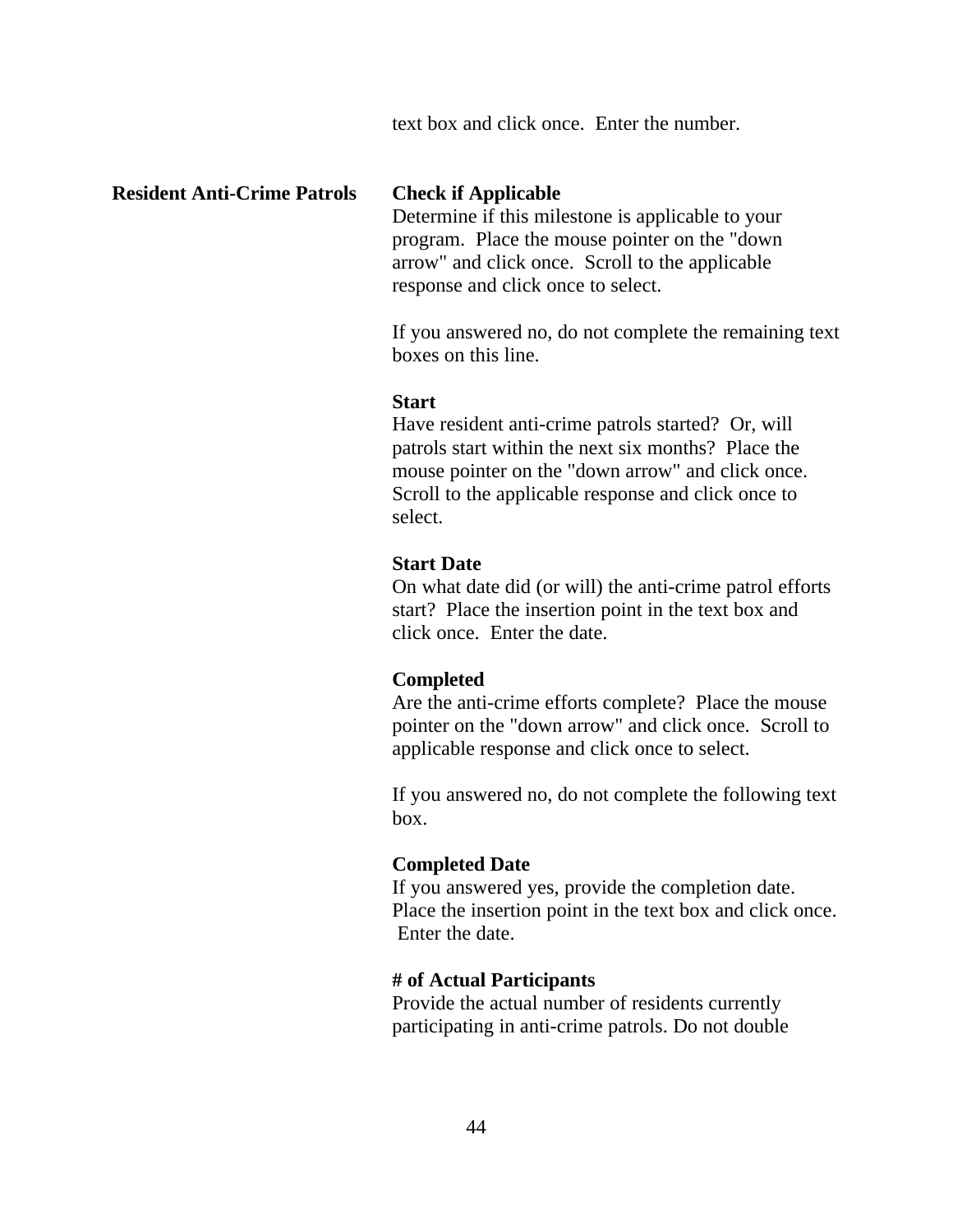count. If one person participates in one anti-crime activity and another participates in 5 activities, there are two actual participants. Place the insertion point in the text box and click once. Enter the number.

### **# of Projected Participants**

Provide the number of persons projected to participate in the anti-crime patrols. This number should be the same number contained in your funded proposal. Place the mouse pointer in the text box and click once. Enter the number.

**Programs** Determine if this milestone is applicable to your program. Place the mouse pointer on the "down arrow" and click once. Scroll to the applicable response and click once to select.

> If you answered no, disregard the remaining text boxes on this line.

### **Start**

Have neighborhood watch programs started? Or, will the programs start within the next six months? Place the mouse pointer on the "down arrow" and click once. Scroll to the applicable response and click once to select.

### **Start Date**

On what date did (or will) the neighborhood watch programs start? Place the insertion point in the text box and click once. Enter the date.

### **Completed**

Are the neighborhood watch efforts complete? Place the mouse pointer on the "down arrow" and click once. Scroll to the applicable response and click once to select.

**Neighborhood Watch Check if applicable**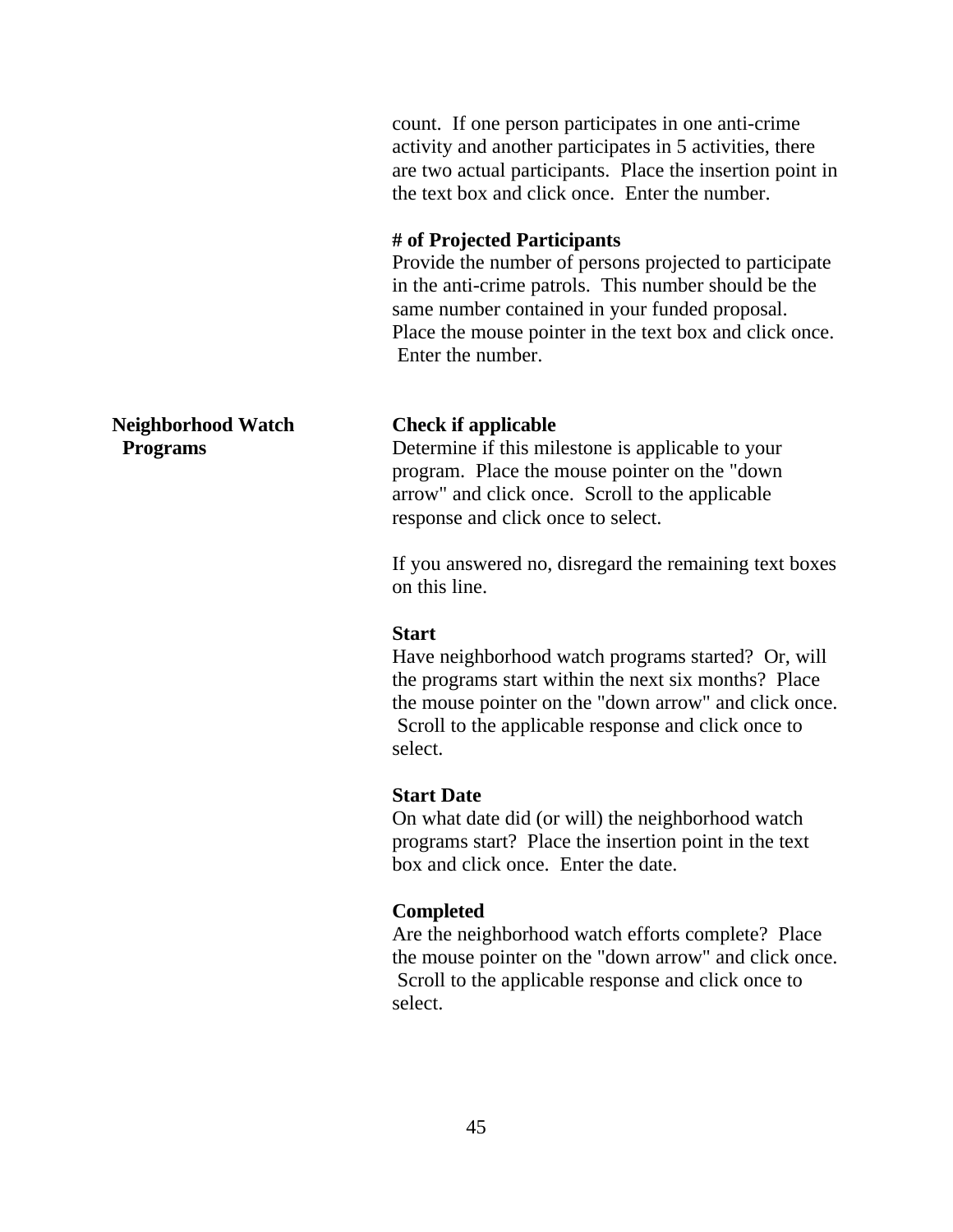If you answered no, do not complete the following text box.

### **Completed Date**

If you answered yes, provide the completion date. Place the insertion point in the text box and click once. Enter the date.

### **# of Actual Participants**

Provide the actual number of residents currently participating in neighborhood watch programs. Do not double count. If one person participates in one neighborhood watch activity and another participates in 5 activities, there are two actual participants. Place the insertion point in the text box and click once. Enter the number.

### **# of Projected Participants**

Provide the number of persons projected to participate in the neighborhood watch programs. This number should be the same number contained in your funded proposal. Place the mouse pointer in the text box and click once. Enter the number.

### **Health Check if Applicable**

Determine if this milestone is applicable to your program. This milestone would include programs designed to enhance the health of the elderly or persons with disabilities. Place the mouse pointer on the "down arrow" and click once. Scroll to the applicable response and click once to select.

If you answered no, do not complete the remaining text boxes on this line.

### **Start**

Have Health care services started? Or, will services start within the next six months? Place the mouse pointer on the "down arrow" and click once. Scroll to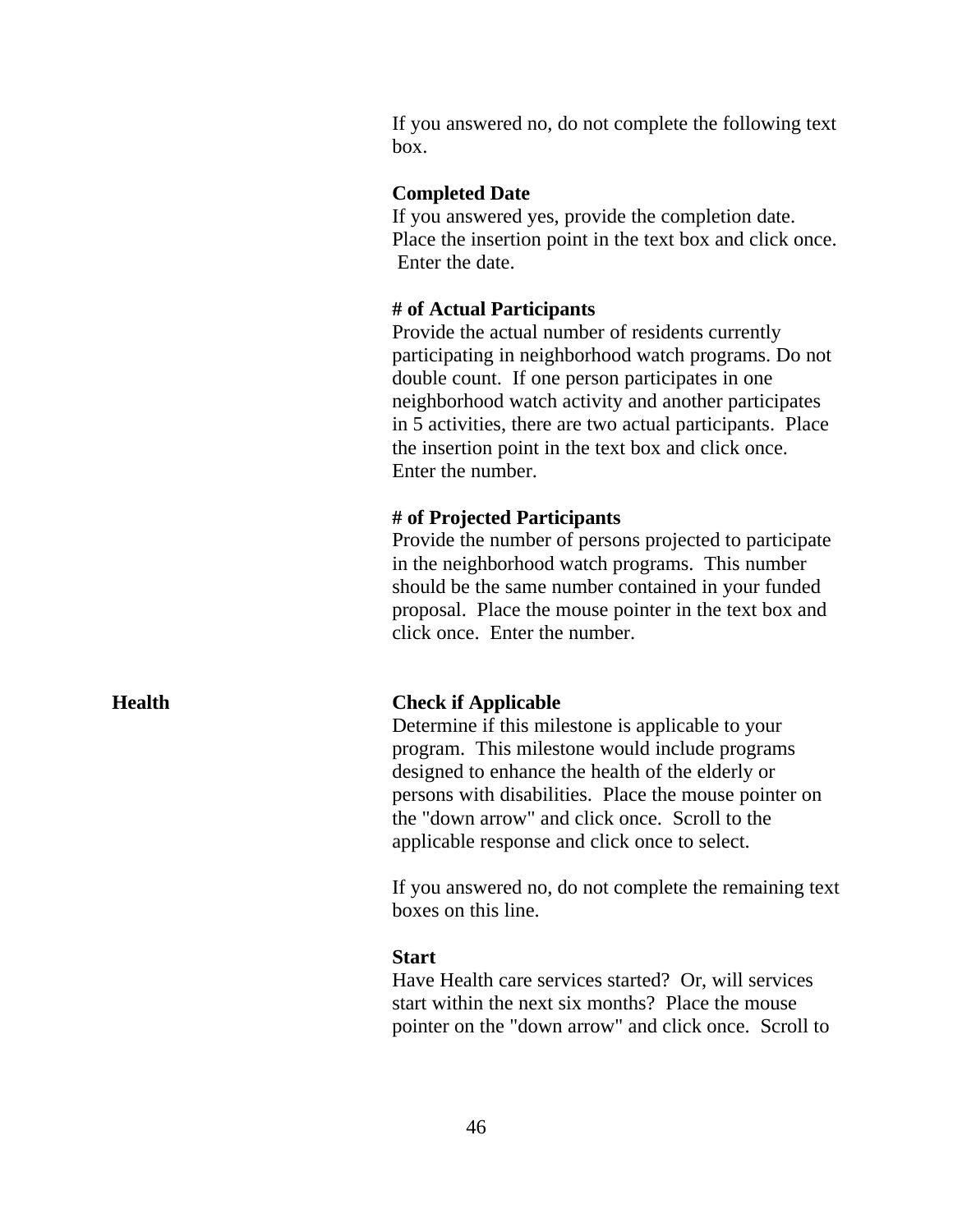the applicable response and click once to select.

### **Start Date**

On what date did (or will) health care services start? Place the insertion point in the text box and click once. Enter the date.

### **Completed**

Are health care services complete? Place the mouse pointer on the "down arrow" and click once. Scroll to the applicable response and click to select.

If you answered no, do not complete the following text box.

### **Completed Date**

If you answered yes, provide the completion date. Place the insertion point in the text box and click once. Enter the date.

### **# of Actual Participants**

Provide the actual number of program participants that are currently receiving health care services. Do not double count. If one person participates in one health related activity and another participates in 5 activities, there are two actual participants. Place the insertion point in the text box and click once. Enter the number.

### **# of Projected Participants**

Provide the number of participants projected to receive health care services. This number should be the same number contained in your funded proposal. Place the insertion point in the text box and click once. Enter the number.

**Other** Please specify here a program milestone not listed **above. There may be important aspects of your grant program that were not included in the above listed milestones. If that is the case, you are**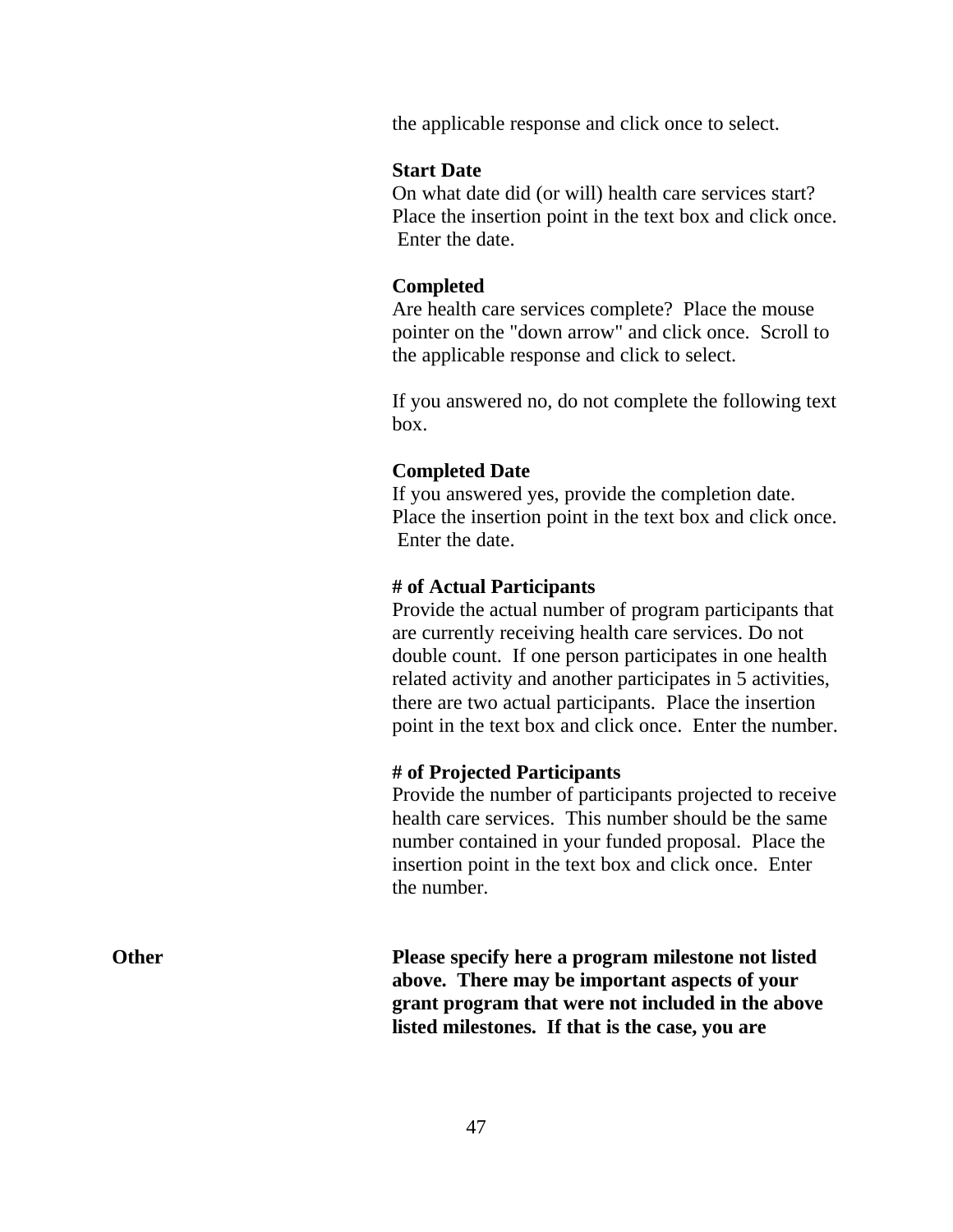**strongly encouraged to list them here and to describe their current status in the narrative space at the end of the form.**

# **PART 6 - RESIDENT EMPLOYMENT**

This section provides a specific listing of resident jobs. You will be prompted for data regarding the number of and the age group designation of residents currently employed (or will be employed) through your program. You should record information about resident jobs regardless of whether they are with the housing authority or with other employers in this section (in other words both jobs with the housing authority and those with employers outside of the housing authority count here).

| <b>Total Number of Residents</b><br><b>Employed</b> | Enter the total number of all residents hired to date.                                                                                                                                                                                                                                                     |
|-----------------------------------------------------|------------------------------------------------------------------------------------------------------------------------------------------------------------------------------------------------------------------------------------------------------------------------------------------------------------|
| <b>TYPES OF RESIDENT</b><br><b>JOBS</b>             | <b>COLUMNS</b>                                                                                                                                                                                                                                                                                             |
| <b>Construction</b>                                 | <b>Check if Applicable</b><br>Determine if this job type is applicable to your<br>program. Place the mouse pointer on the "down"<br>arrow" and click once. Scroll to the applicable<br>response and click once to select.<br>If you answered no, do not complete the remaining text<br>boxes on this line. |
|                                                     | <b>Trained by the Program</b><br>How many residents have been trained in the<br>construction field? Place the insertion point in the text<br>box and click once. Enter the number.                                                                                                                         |
|                                                     | <b>Placed by the Program</b><br>How many residents have been placed in construction                                                                                                                                                                                                                        |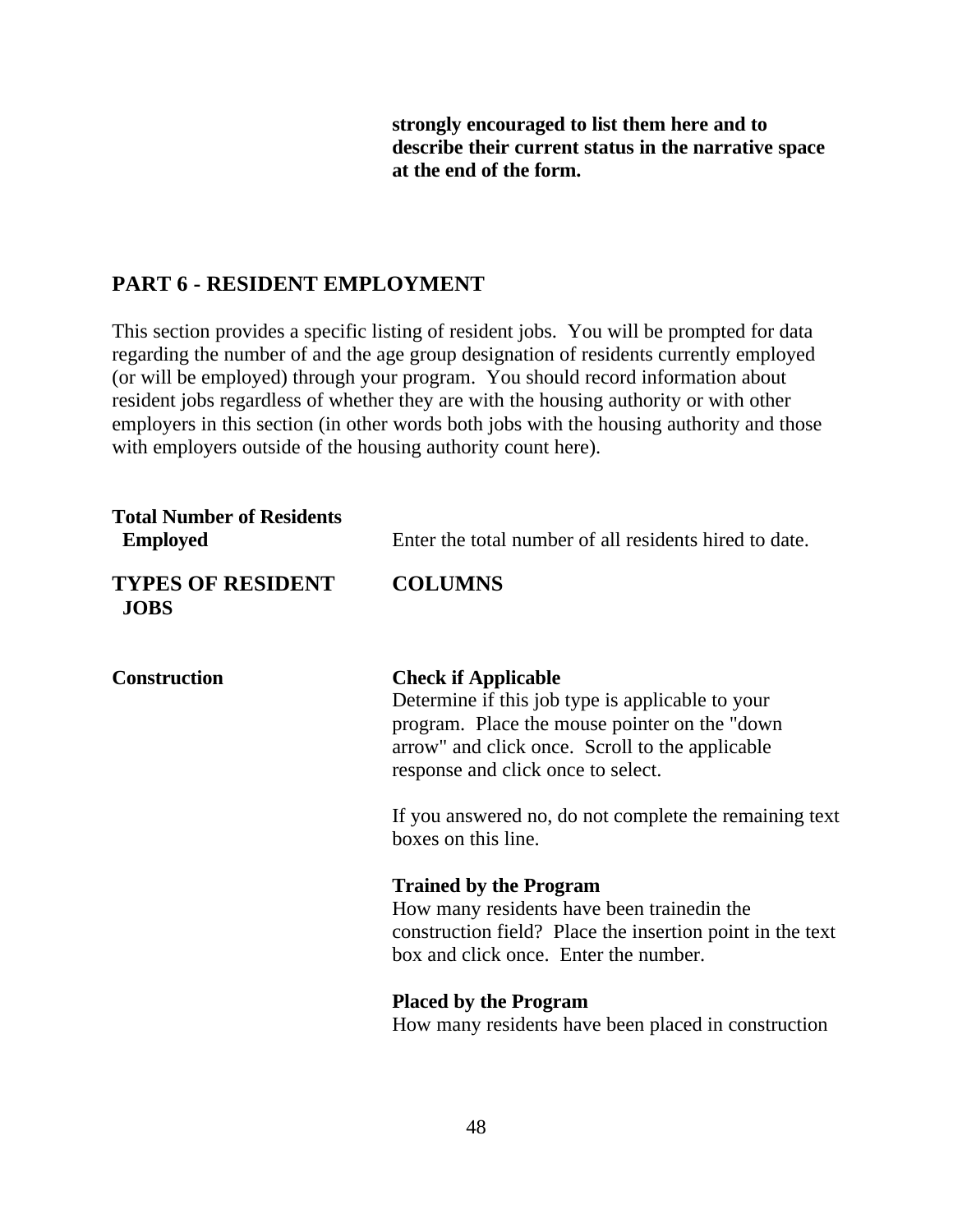jobs through the program? Place the insertion point in the text box and click once. Enter the number.

### **TANF Recipients**

How many TANF residents are employed in the construction field? Place the insertion point in the text box and click once. Enter the number and click once to record data.

### **Employed by the HA**

How many residents are employed in the construction field by the Housing Authority? Place the insertion point in the text box and click once. Enter the number.

### **Y=Youth, A=Adult, YA=Combined (Youth/Adult)**

Place the mouse pointer on the "down arrow" and click once. Scroll to select the applicable age group designation of the residents employed in the construction field.

### **Resident Employment**

Enter the number of residents applicable to the number of days employed in the field of construction as follows: 30 days, 60 days, 90 days, 6 months, 1 year.

# **Lawn Service/Landscaping Check if Applicable** Determine if this job type is applicable to your program. Place the mouse pointer on the "down arrow" and click once. Scroll to the applicable response and click once to select.

.

If you answered no, do not complete the remaining text boxes on this line.

If you answered no, do not complete the remaining text boxes on this line.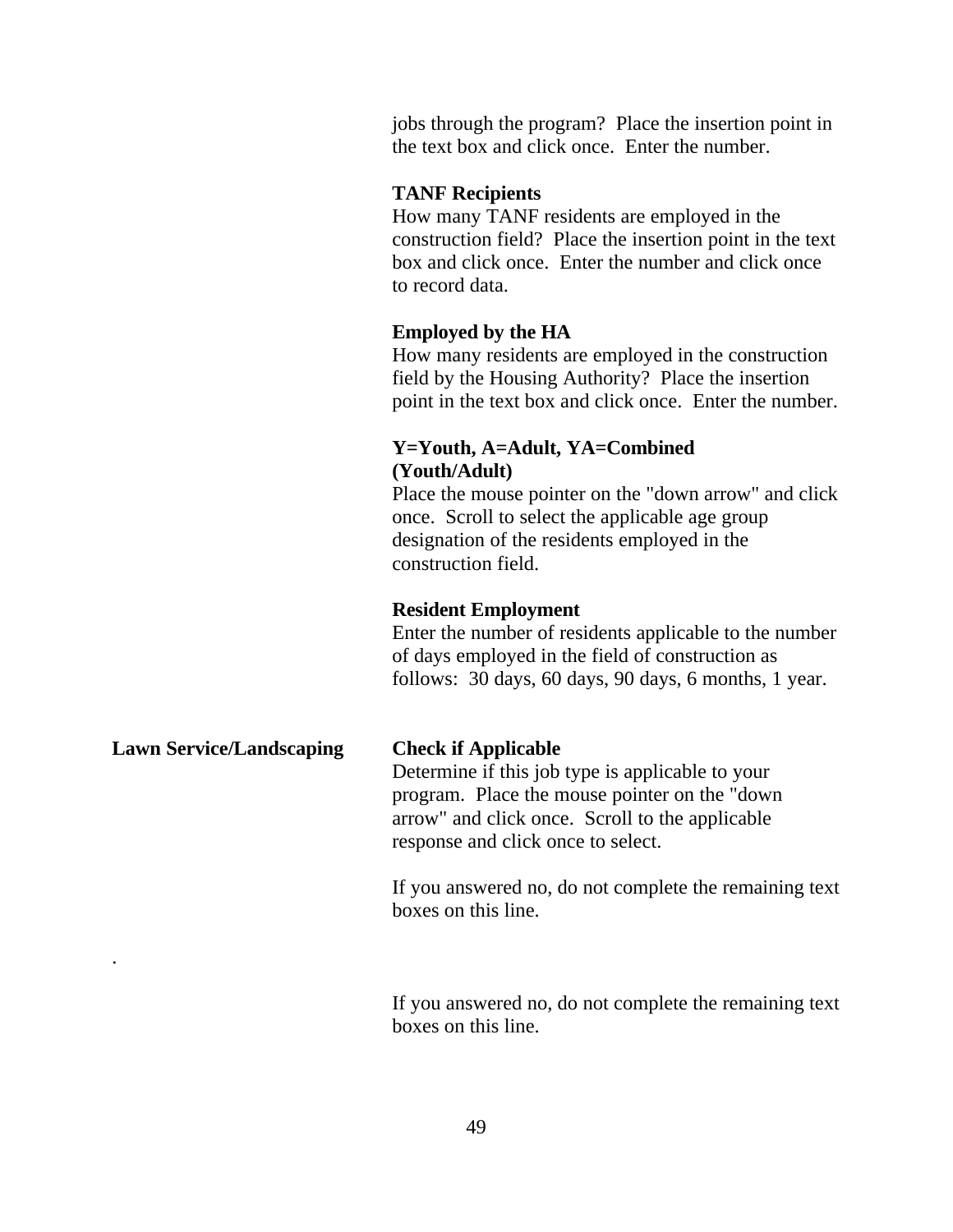### **Trained by the Program**

How many residents have been trained in the field of lawn service/landscaping within the next six months? Place the insertion point in the text box and click once. Enter the number.

### **Placed by the Program**

How many residents have been placed in lawn service/landscaping jobs through the program? Place the insertion point in the text box and click once. Enter the number.

### **TANF Recipients**

How many TANF residents are employed in the lawn service/landscaping field? Place the insertion point in the text box and click once. Enter the number.

### **Employed by the HA**

How many residents are employed in the field of lawn service/landscaping by the Housing Authority? Place the insertion point in the text box and click once. Enter the number.

### **Y=Youth, A=Adult, YA=Combined (Youth/Adult)**

Place the mouse pointer on the "down arrow" and click once. Scroll to select the applicable age group designation of the residents employed in the lawn service/landscaping field.

### **Resident Employment**

Enter the number of residents applicable to the number of days employed in lawn service/landscaping as follows: 30 days, 60 days, 90 days, 6 months, 1 year.

**Property Management Trained by the Program** How many residents have been trained in property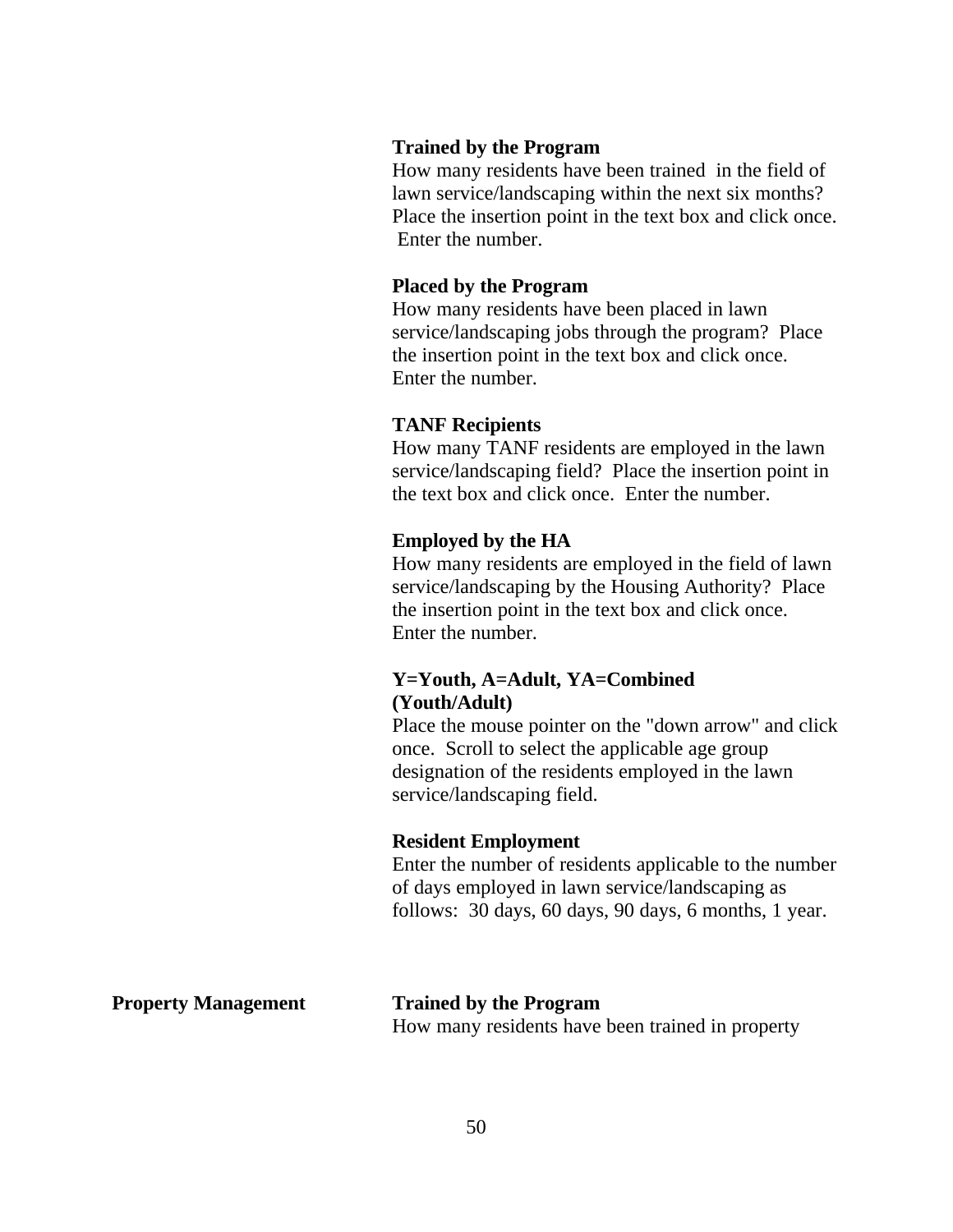management within the next six months? Place the insertion point in the text box and click once. Enter the number.

### **Placed by the Program**

How many residents have been placed in property management positions through the program? Place the insertion point in the text box and click once. Enter the number.

### **TANF Recipients**

How many TANF residents are employed in property management positions. Place the insertion point in the text box and click once. Enter the number.

### **Employed by the HA**

How many residents are employed in property management positions by the Housing Authority. Place the insertion point in the text box and click once. Enter the number.

### **Y=Youth, A=Adult, YA=Combined (Youth/Adult)**

Place the mouse pointer on the "down arrow" and click once. Scroll to select the applicable age group designation of the residents employed in property management positions.

### **Resident Employment**

Enter the number of residents applicable to the number of days employed in the property management field as follows: 30 days, 60 days, 90 days, 6 months, 1 year.

### **Clerical Check if Applicable**

Determine if this job type is applicable to your program. Place the mouse pointer on the "down arrow" and click once. Scroll to the applicable response and click once to select.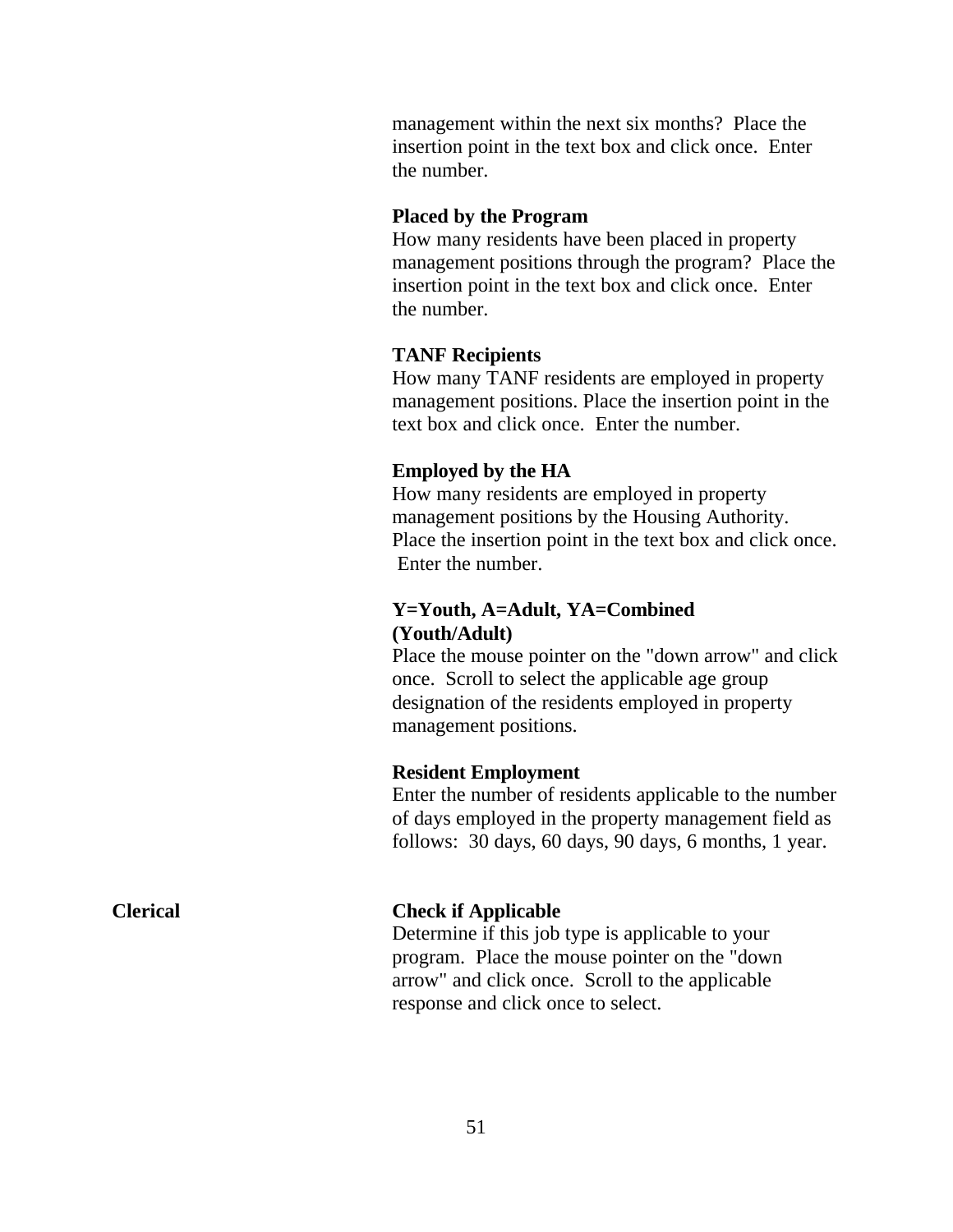If you answered no, do not complete the remaining text boxes on this line.

### **Trained by the Program**

How many residents have been trained in the clerical field? Place the insertion point in the text box and click once. Enter the number.

### **Placed by the Program**

How many residents have been placed in clerical positions through the program? Place the insertion point in the text box and click once. Enter the number.

### **TANF Recipients**

How many TANF residents are employed in clerical positions. Place the insertion point in the text box and click once. Enter the number.

### **Employed by the HA**

How many residents are employed in clerical positions by the Housing Authority? Place the insertion point in the text box and click once. Enter the number.

# **Y=Youth, A=Adult, YA=Combined (Youth/Adult)**

Place the mouse pointer on the "down arrow" and click once. Scroll to select the applicable age group designation of the residents employed in clerical positions.

### **Resident Employment**

Enter the number of residents applicable to the number of days employed in the clerical field as follows: 30 days, 60 days, 90 days, 6 months, 1 year.

### **Painting Check if Applicable**

Determine if this job type is applicable to your program. Place the mouse pointer on the "down arrow" and click once. Scroll to the applicable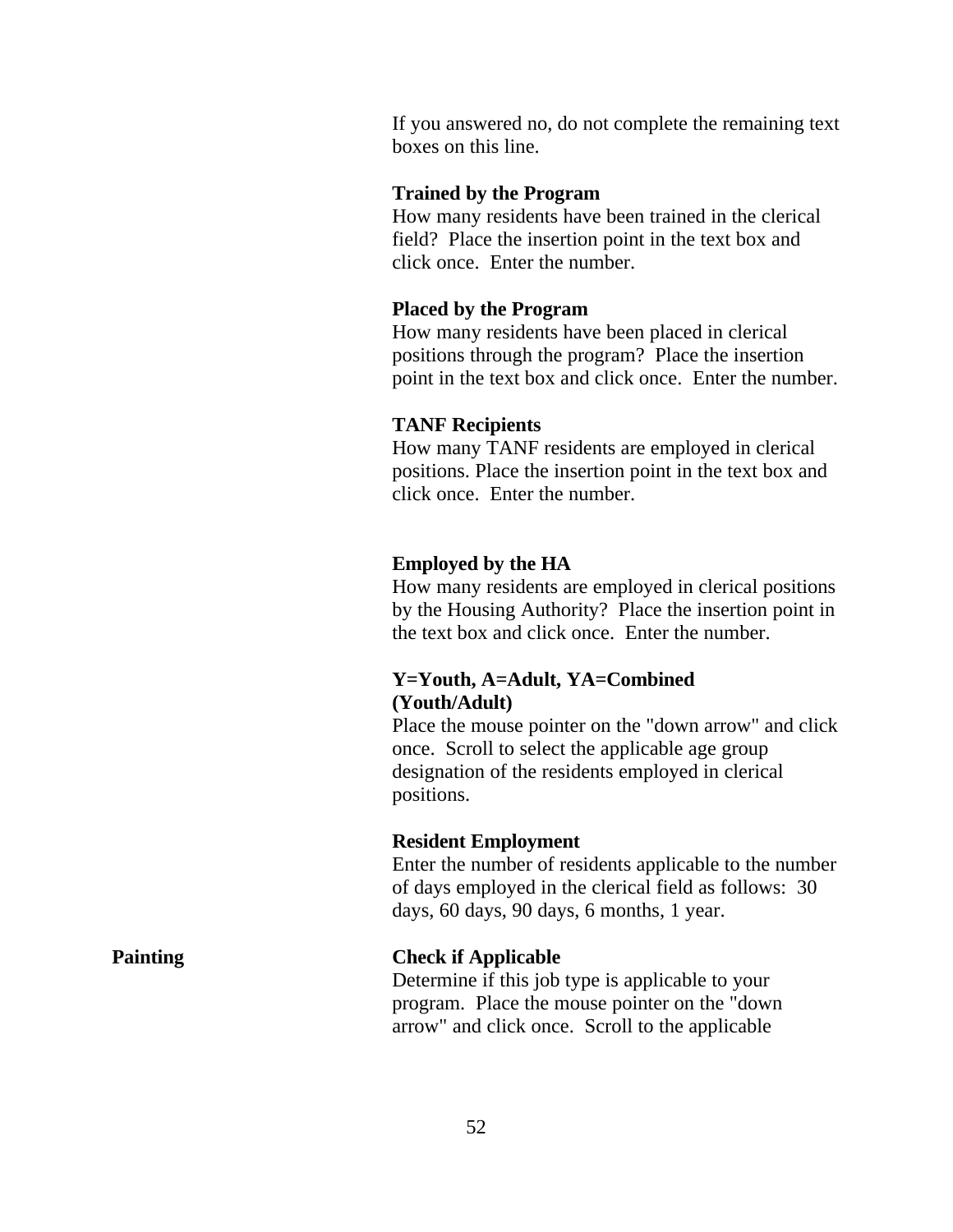response and click once to select.

If you answered no, do not complete the remaining text boxes on this line.

### **Trained by the Program**

How many residents have been trained in painter positions? Place the insertion point in the text box and click once. Enter the number

### **Placed by the Program**

How many residents have been placed in painter positions through the program? Place the insertion point in the text box and click once. Enter the number.

### **TANF Recipients**

How many TANF residents are employed in painter positions? Place the insertion point in the text box and click once. Enter the number.

### **Employed by the HA**

How many residents are employed in painter positions by the Housing Authority? Place the insertion point in the text box and click once. Enter the number.

# **Y=Youth, A=Adult, YA=Combined (Youth/Adult)**

Place the mouse pointer on the "down arrow" and click once. Scroll to select the applicable age group designation of the residents employed in painter positions.

### **Resident Employment**

Enter the number of residents applicable to the number of days employed in painter positions as follows: 30 days, 60 days, 90 days, 6 months, 1 year.

### **Day Care Worker Check if Applicable**

Determine if this job type is applicable to your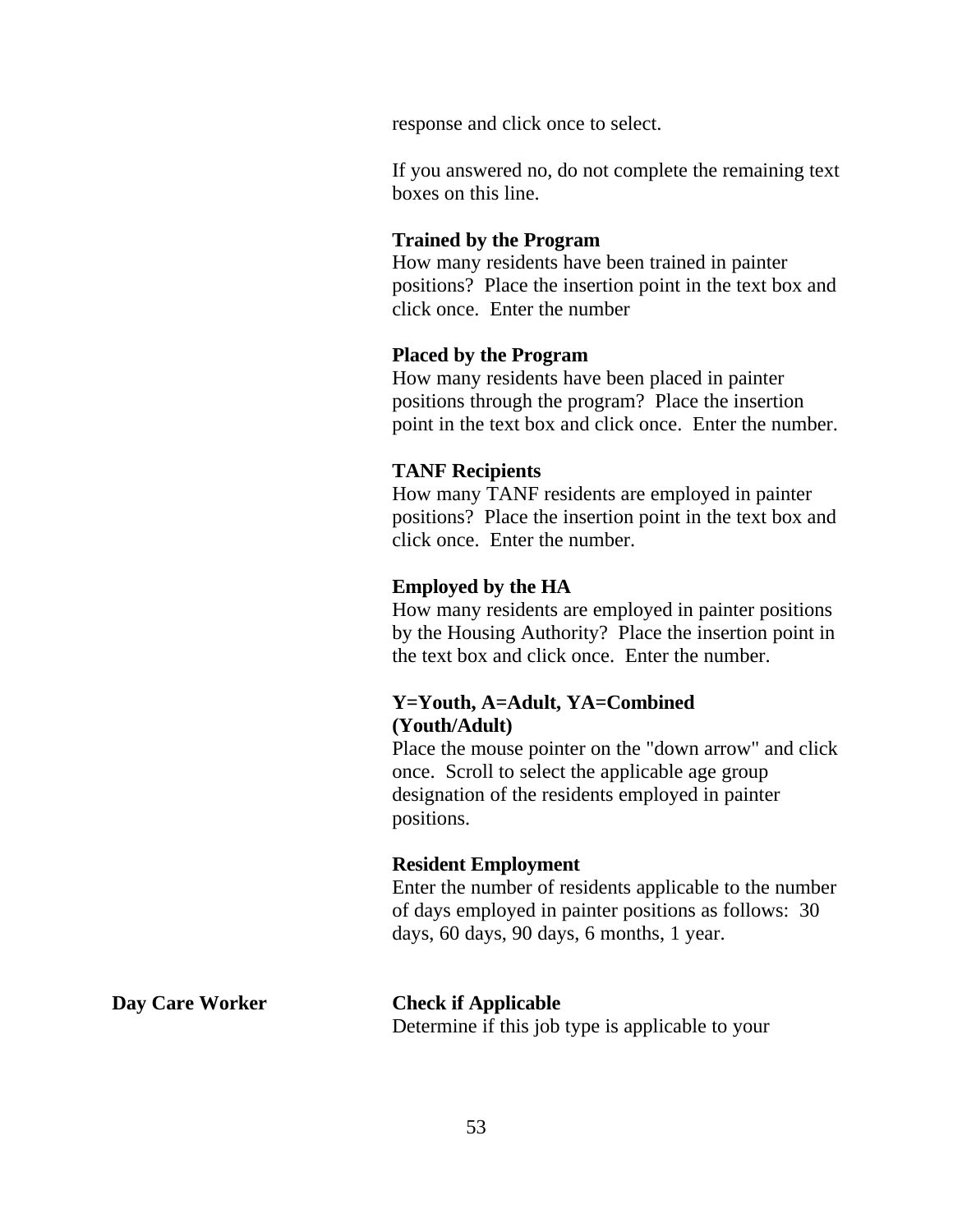program. Place the mouse pointer on the "down arrow" and click once. Scroll to the applicable response and click once to select.

If you answered no, do not complete the remaining text boxes on this line.

### **Trained by the Program**

How many residents have been trained in day care worker positions? Place the insertion point in the text box and click once. Enter the number.

### **Placed by the Program**

How many residents have been placed in day care worker positions through the program? Place the insertion point in the text box and click once. Enter the number.

### **TANF Recipients**

How many TANF residents are employed in day care worker positions. Place the insertion point in the text box and click once. Enter the number.

### **Employed by the HA**

How many residents are employed in day care worker positions by the Housing Authority? Place the insertion point in the text box and click once. Enter the number.

### **Y=Youth, A=Adult, YA=Combined (Youth/Adult)**

Place the mouse pointer on the "down arrow" and click once. Scroll to select the applicable age group designation of the residents employed in day care worker positions.

### **Resident Employment**

Enter the number of residents applicable to the number of days employed in day care worker positions as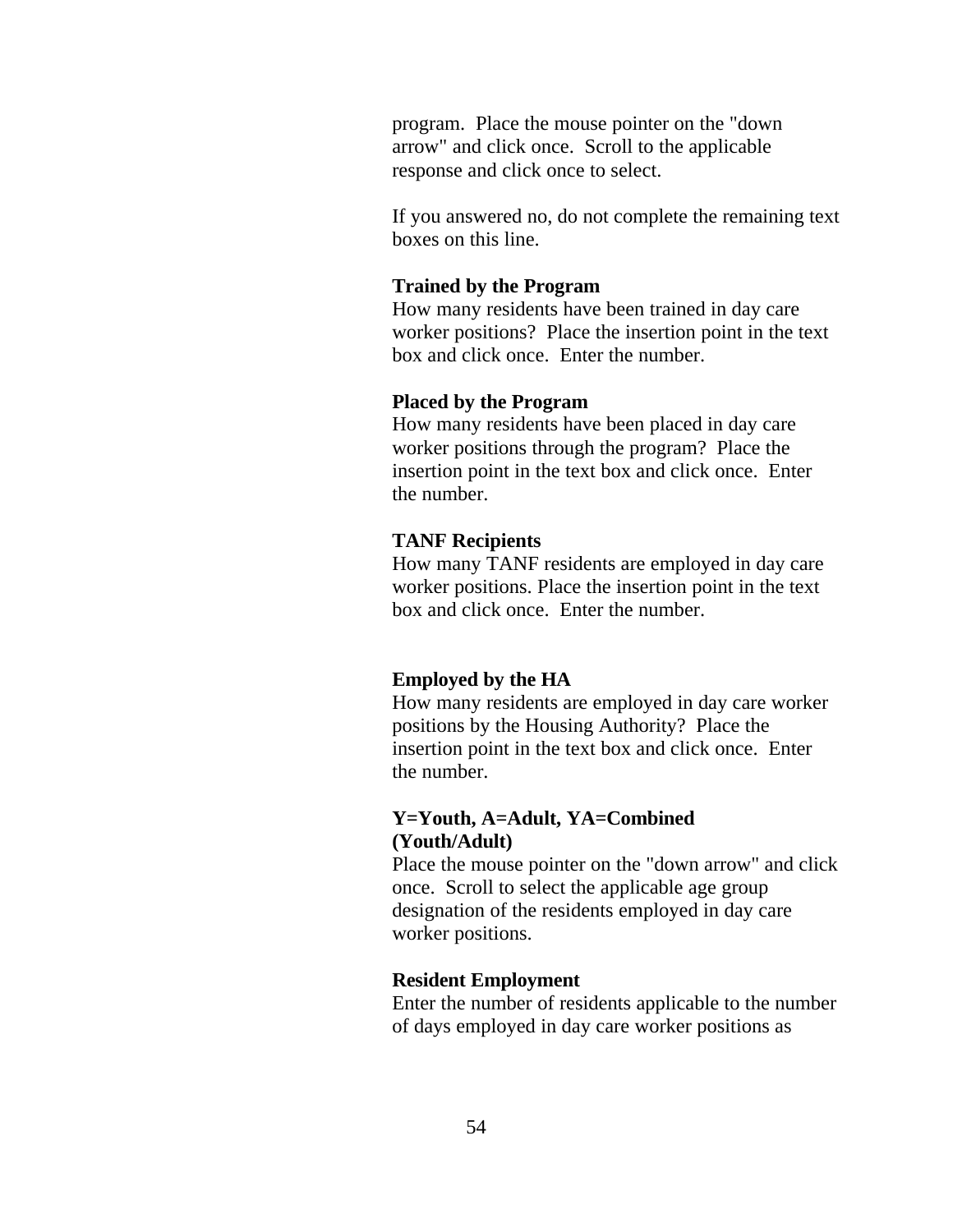follows: 30 days, 60 days, 90 days, 6 months, 1 year.

### **Manufacturing Check if Applicable**

Determine if this job type is applicable to your program. Place the mouse pointer on the "down arrow" and click once. Scroll to the applicable response and click once to select.

If you answered no, do not complete the remaining text boxes on this line.

### **Trained by the Program**

How many residents have been trained in manufacturing positions? Place the insertion point in the text box and click once. Enter the number.

### **Placed by the Program**

How many residents have been placed in manufacturing positions through the program? Place the insertion point in the text box and click once. Enter the number.

### **TANF Recipients**

How many TANF recipients are employed in manufacturing positions? Place the insertion point in the text box and click once. Enter the number.

### **Employed by the HA**

How many residents are employed in manufacturing positions by the Housing Authority? Place the insertion point in the text box and click once. Enter the number.

# **Y=Youth, A=Adult, YA=Combined (Youth/Adult)**

Place the mouse pointer on the "down arrow" and click once. Scroll to select the applicable age group designation of the residents employed in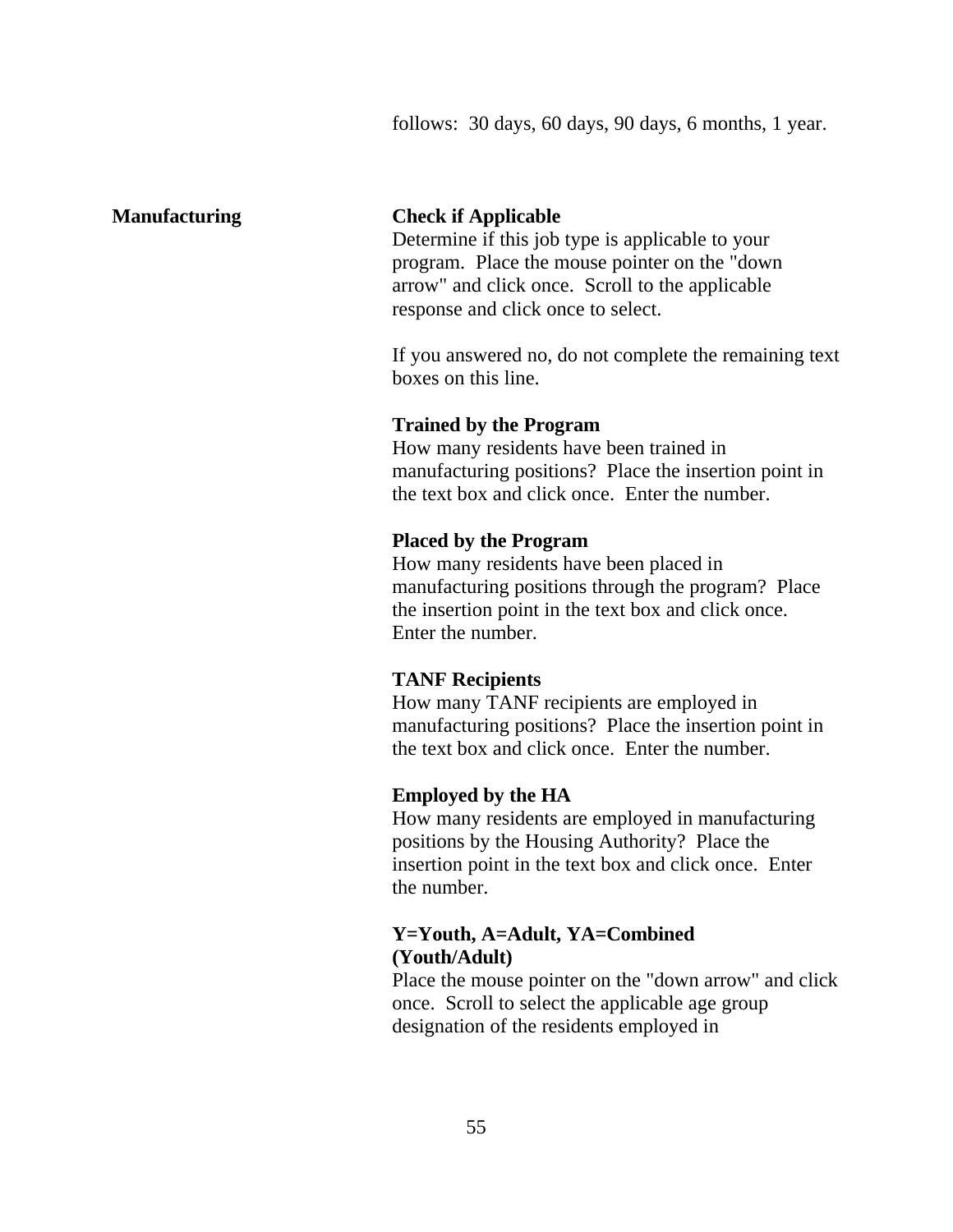manufacturing positions.

### **Resident Employment**

Enter the number residents applicable to the number o days employed in manufacturing positions as follows: 30 days, 60 days, 90 days, 6 months, 1 month.

### **Service Industry Check if Applicable**

Determine if this job type is applicable to your program. Place the mouse pointer on the "down arrow" and click once. Scroll to the applicable response and click once to select.

If you answered no, do not complete the remaining text boxes on this line.

### **Trained by the Program**

How many residents have been trained in the service industry? Place the insertion point in the text box and click once. Enter the number.

### **Placed by the Program**

How many residents have been placed in service industry positions through the program? Place the insertion point in the text box and click once. Enter the number.

### **TANF Recipients**

How many TANF residents are employed in service industry positions? Place the insertion point in the text box and click once. Enter the number.

### **Employed by the HA**

How many residents are employed in service industry positions by the Housing Authority? Place the insertion point in the text box and click once. Enter the number.

### **Y=Youth, A=Adult, YA=Combined**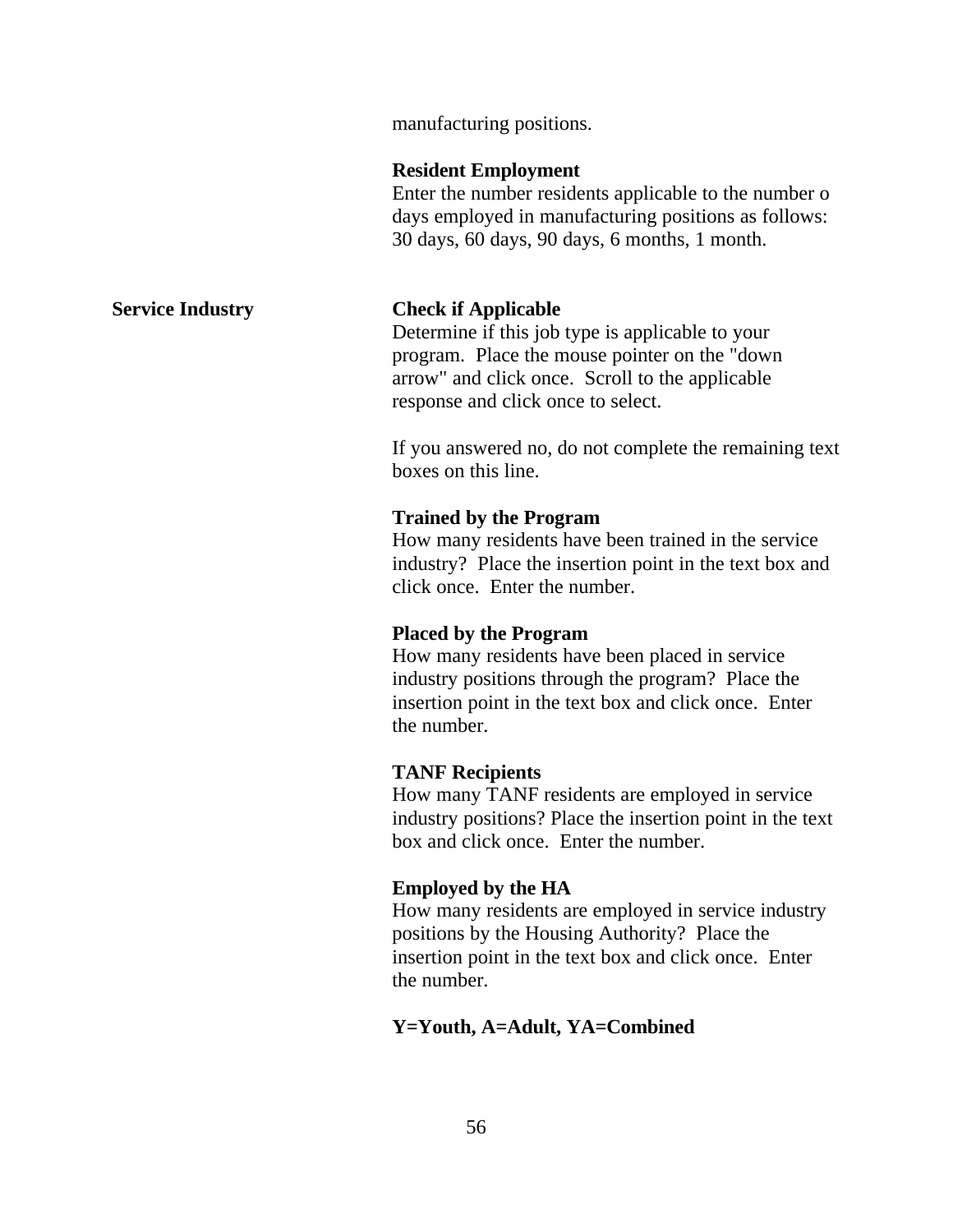### **(Youth/Adult)**

Place the mouse pointer on the "down arrow" and click once. Scroll to select the applicable age group designation of the residents employed in service industry positions.

### **Resident Employment**

Enter the number of residents applicable to the number of days employed in the service industry as follows: 30 days, 60 days, 90 days, 6 months, 1 year.

### **Health Care Check if Applicable**

Determine if this job type is applicable to your program. Place the mouse pointer on the "down arrow" and click once. Scroll to the applicable response and click once to select.

If you answered no, do not complete the remaining text boxes on this line.

### **Trained by the Program**

How many residents have been trained in the health care field? Place the insertion point in the text box and click once. Enter the number.

### **Placed by the Program**

How many residents have been placed in positions in the health care industry through the program? Place the insertion point in the text box and click once. Enter the number.

### **TANF Recipients**

How many TANF residents are employed in health care positions? Place the insertion point in the text box and click once. Enter the number.

### **Employed by the HA**

How many residents are employed in health care positions by the Housing Authority? Place the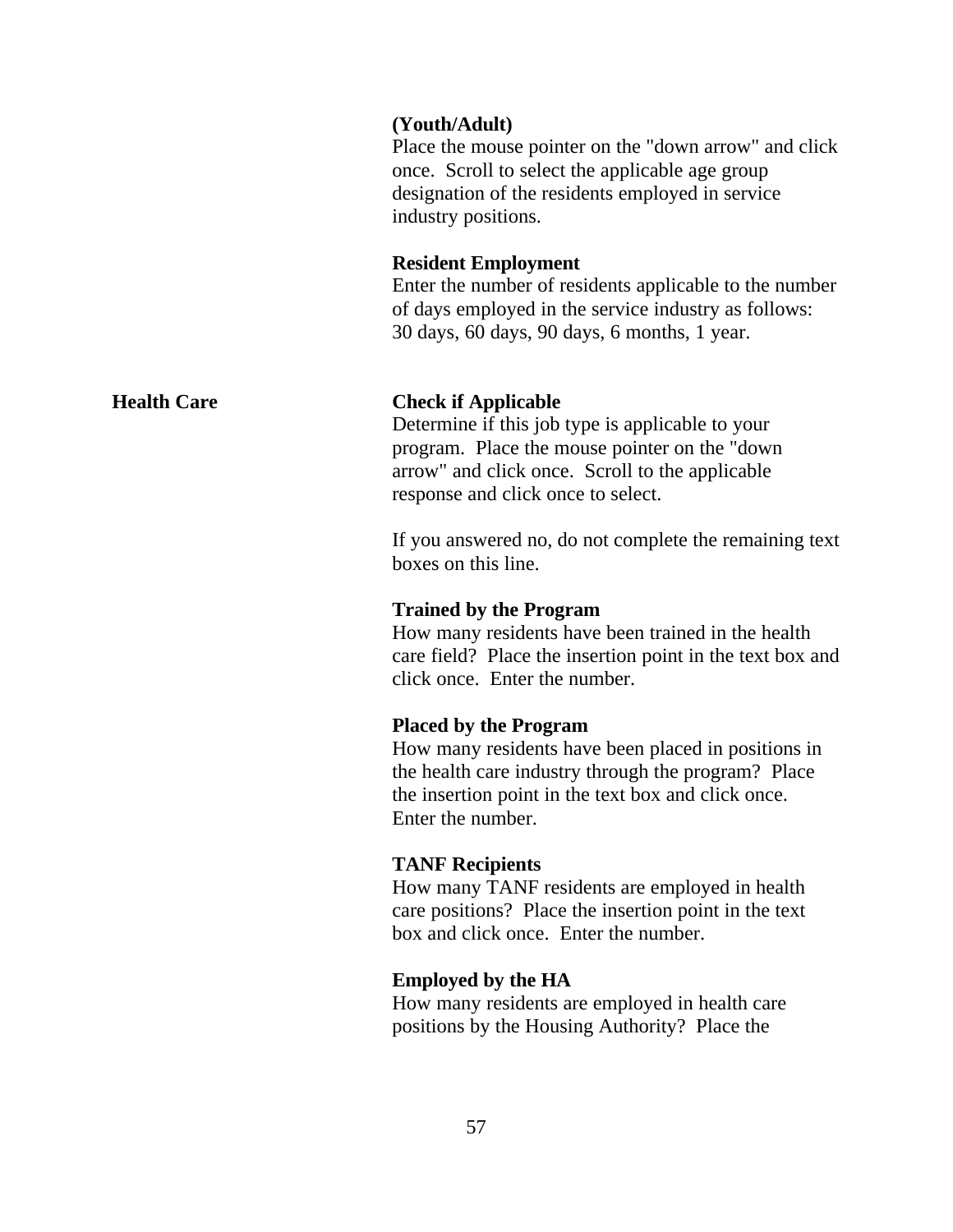insertion point in the text box and click once. Enter the number.

# **Y=Youth, A=Adult, YA=Combined (Youth/Adult)**

Place the mouse pointer on the "down arrow" and click once. Scroll to select the applicable age group designation of the residents employed in health care positions.

# **Resident Employment**

Enter the number of residents applicable to the number of days employed in health care positions as follows: 30 days, 60 days, 90 days, 6 months, 1 year.

**Other** Please specify here a job type not listed above if **there is a significant job type that has been overlooked.**

# **PART 7A - ALL RESIDENT OWNED BUSINESSES**

This section provides a specific listing of the types of resident-owned businesses. You will be prompted for data regarding the number of businesses to date. This refers to both resident owned business contracts with the housing authority and those with organizations other than the housing authority (both count here). The section below, 7B, will focus on just contracts with the housing authority.

For each resident-owned business type listed (in the left column), you are asked to provide data pertaining to items listed (in the right column).

# **RESIDENT OWNED BUSINESSES COLUMNS**

| <b>Construction</b>             | <b>Check if Applicable</b>                            |
|---------------------------------|-------------------------------------------------------|
| <b>Lawn Service/Landscaping</b> | Determine if each business type is applicable to your |
| <b>Property Maintenance</b>     | program. Place the mouse pointer on the "down"        |
| <b>Clerical</b>                 | arrow" and click once. Scroll to select the           |

58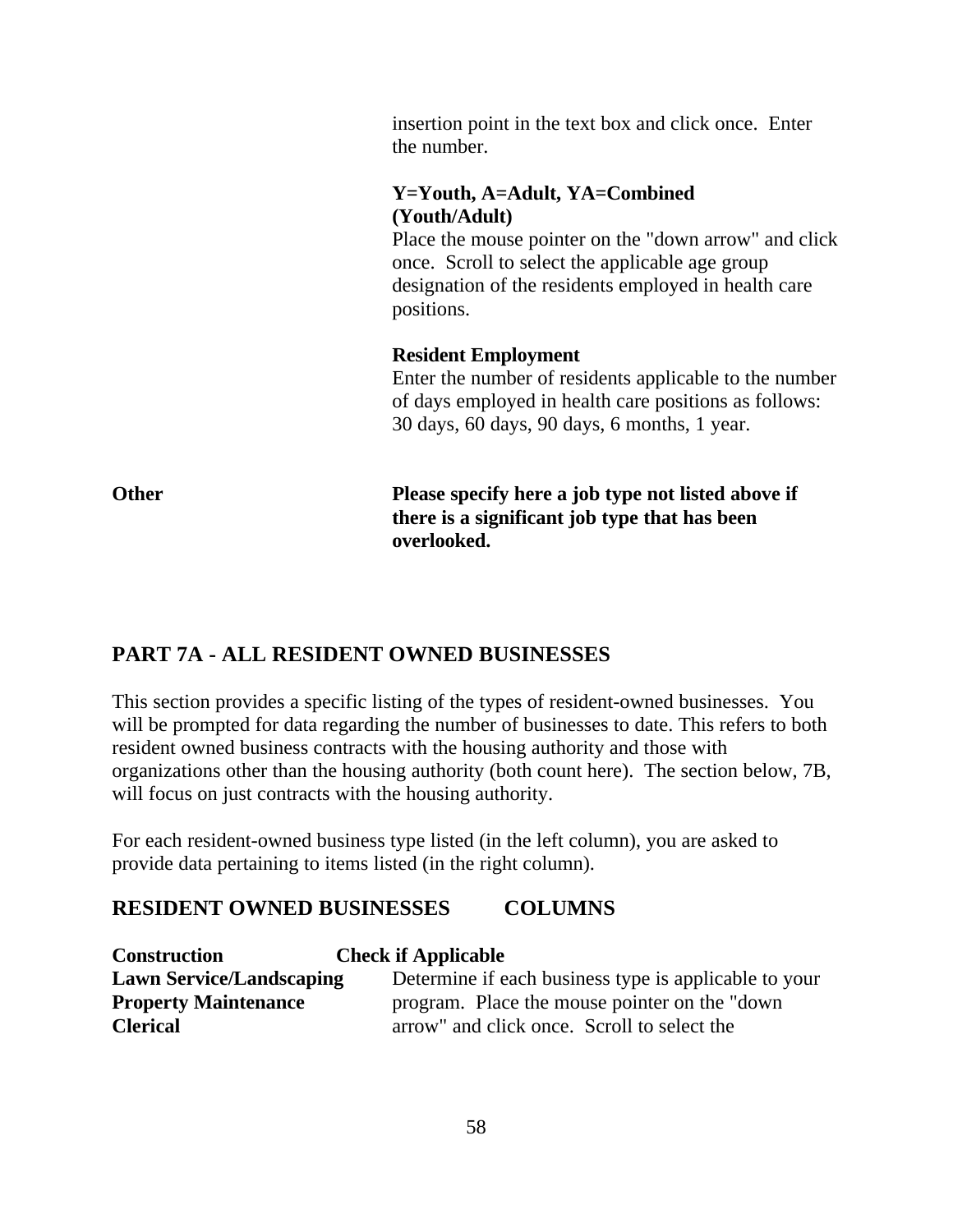**Painting** applicable response and click once to make selection.

**Day Care Manufacturing Service Industry Health Care Store Laundromat**

> When you answer no (that a specific business type is not applicable to your program, do not complete the remaining text boxes on the line pertaining to that business type.

### **Total Number of Contracts**

Provide the current number of resident-owned company contracts. Count each contract separatly. Place the insertion point in the text box and click once. Enter the number.

### **Total Projected Number of Contracts**

Enter the number of resident-owned business contracts that are projected to occur as a result of your grant program. Place the insertion point in the text box and click once. Enter the number.

# **\$0-\$10,000, \$10,001-\$25,000, \$25,001-\$100,000, \$100,001 or more**

Place the insertion point in the applicable text box and click once. This refers only to actual contracts and not projected ones. Enter the number of resident-owned contracts applicable to each dollar amount column. For instance, if your program included two resident owned businesses: the first got a \$6,000 landscaping contract with the housing authority as well as a \$22,000 contract with the city; the second business obtained a \$8,000 contract with the housing authority to paint buildings. You would put the number 2 in under the \$0-\$10,000 column and one in under the \$10,000- \$25,000 column.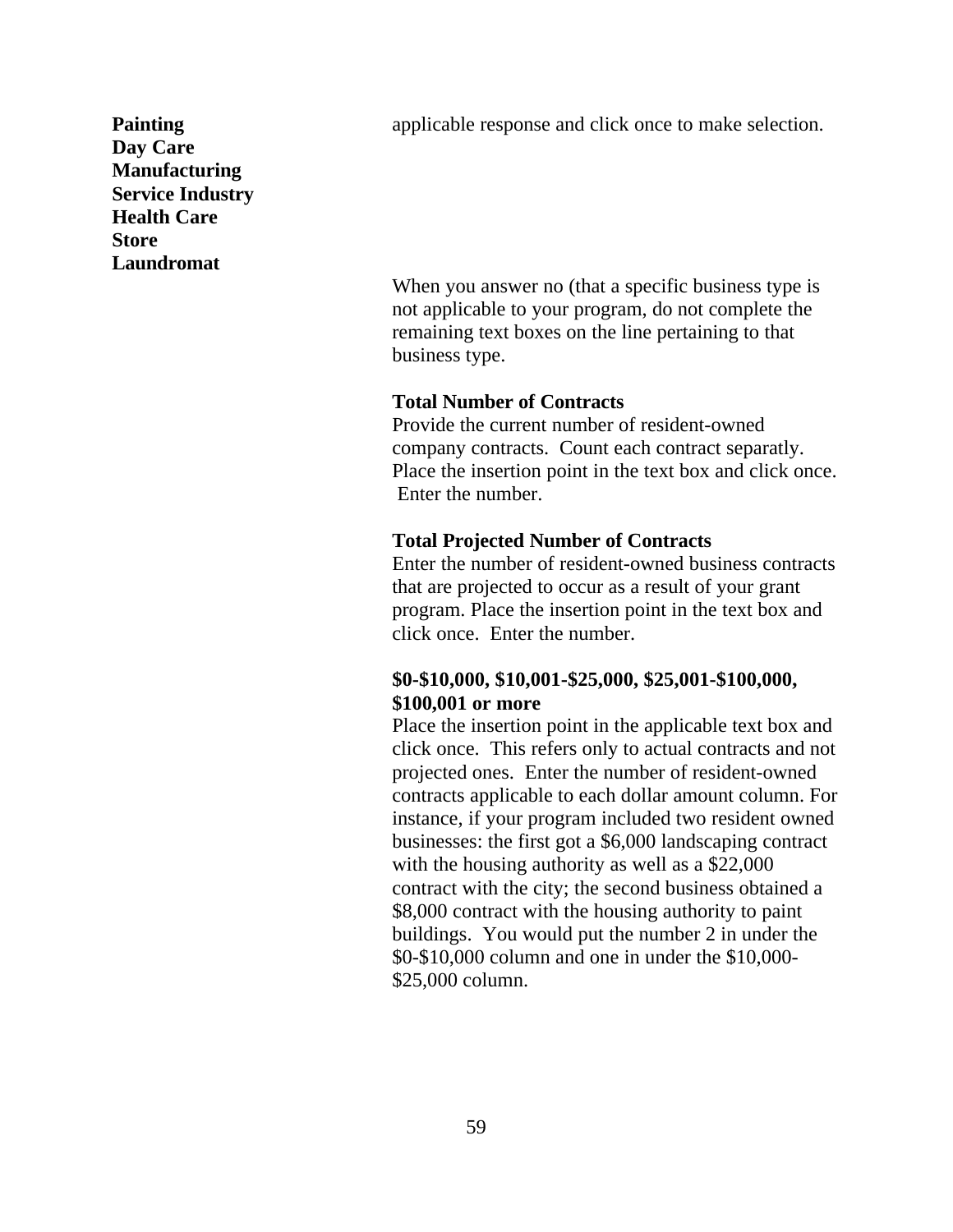# **PART 7B - HA CONTRACTS WITH RESIDENT-OWNED BUSINESSES**

This section prompts you for information regarding specific types of contracts that the housing authoritymay currently (or will) have with resident-owned businesses.

For each contract type listed (in the left column), you are asked to provide data pertaining to the items listed (in the right column).

# **TYPES OF CONTRACTS COLUMNS**

| <b>Construction</b>             | <b>Check if Applicable</b>                                                                                                                                                                                                                          |
|---------------------------------|-----------------------------------------------------------------------------------------------------------------------------------------------------------------------------------------------------------------------------------------------------|
| <b>Lawn Service/Landscaping</b> | Determine if each contract type is applicable to your                                                                                                                                                                                               |
| <b>Property Maintenance</b>     | program. Place the mouse pointer on the "down"                                                                                                                                                                                                      |
| <b>Clerical</b>                 | arrow" and click once. Scroll to select the                                                                                                                                                                                                         |
| <b>Painting</b>                 | applicable response and click once to make selection.                                                                                                                                                                                               |
| Day Care                        |                                                                                                                                                                                                                                                     |
| <b>Manufacturing</b>            |                                                                                                                                                                                                                                                     |
| <b>Service Industry</b>         |                                                                                                                                                                                                                                                     |
| <b>Health Care</b>              |                                                                                                                                                                                                                                                     |
| <b>Store</b>                    |                                                                                                                                                                                                                                                     |
| Laundromat                      |                                                                                                                                                                                                                                                     |
|                                 | When you answer no (that a specific contract type is<br>not applicable to your program, do not complete the<br>remaining text boxes on the line pertaining to that<br>contract type.                                                                |
|                                 | <b>Total Number of Contracts with HA</b><br>Enter the number of contracts that the Housing<br>Authority currently has with resident-owned<br>businesses. Place the insertion point in the text box<br>and click once. Enter the number.             |
|                                 | <b>Total Projected Number of Contracts with HA</b><br>Enter the number of contracts projected (or<br>anticipated) with resident-owned businesses within one<br>year. Place the insertion point in the text box and click<br>once. Enter the number. |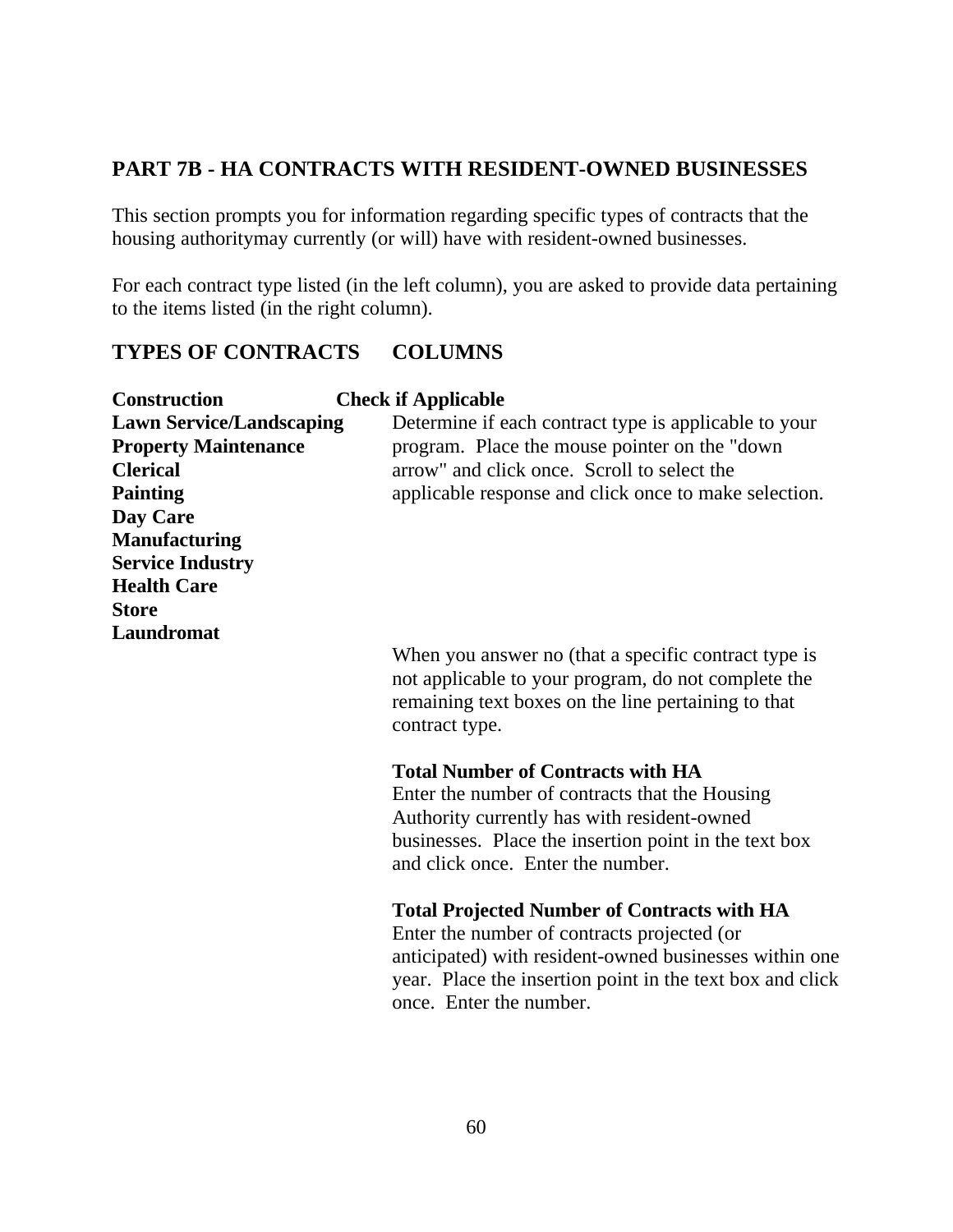# **\$0-\$10,000, \$10,001-\$25,000, \$25,001-\$100,000, \$100,001 or more**

Place the insertion point in the applicable text box and click once. This refers only to actual contracts and not projected ones. Enter the number of contracts applicable to each dollar amount column. For instance, if your program included two resident owned businesses: the first got a \$6,000 landscaping contract with the housing authority as well as a \$22,000 contract with the city; the second business obtained a \$8,000 contract with the housing authority to paint buildings. You would put the number 2 in under the \$0-\$10,000 column and one in under the \$10,000- \$25,000 column.

# **GENERAL REMARKS ABOUT YOUR PROGRAM**

You are strongly encouraged to use the comment box to describe your grant process and program status.

When you have completed the form, select one of these options:

- Save as Draft (Without Edit Checks): Allows you to save draft copies of your report without checking for errors and without submitting to HUD.
- Save with Edit Checks (Validation): Allows you to save draft copies of your report with a list of error messages that would not be allowed if you were trying to submit to HUD
- Submit: Performs full error validation so that you may not save or submit the report to HUD without passing detailed checks for every blank.

When you have completed entering all of your data, click on the **OK** icon in the upper